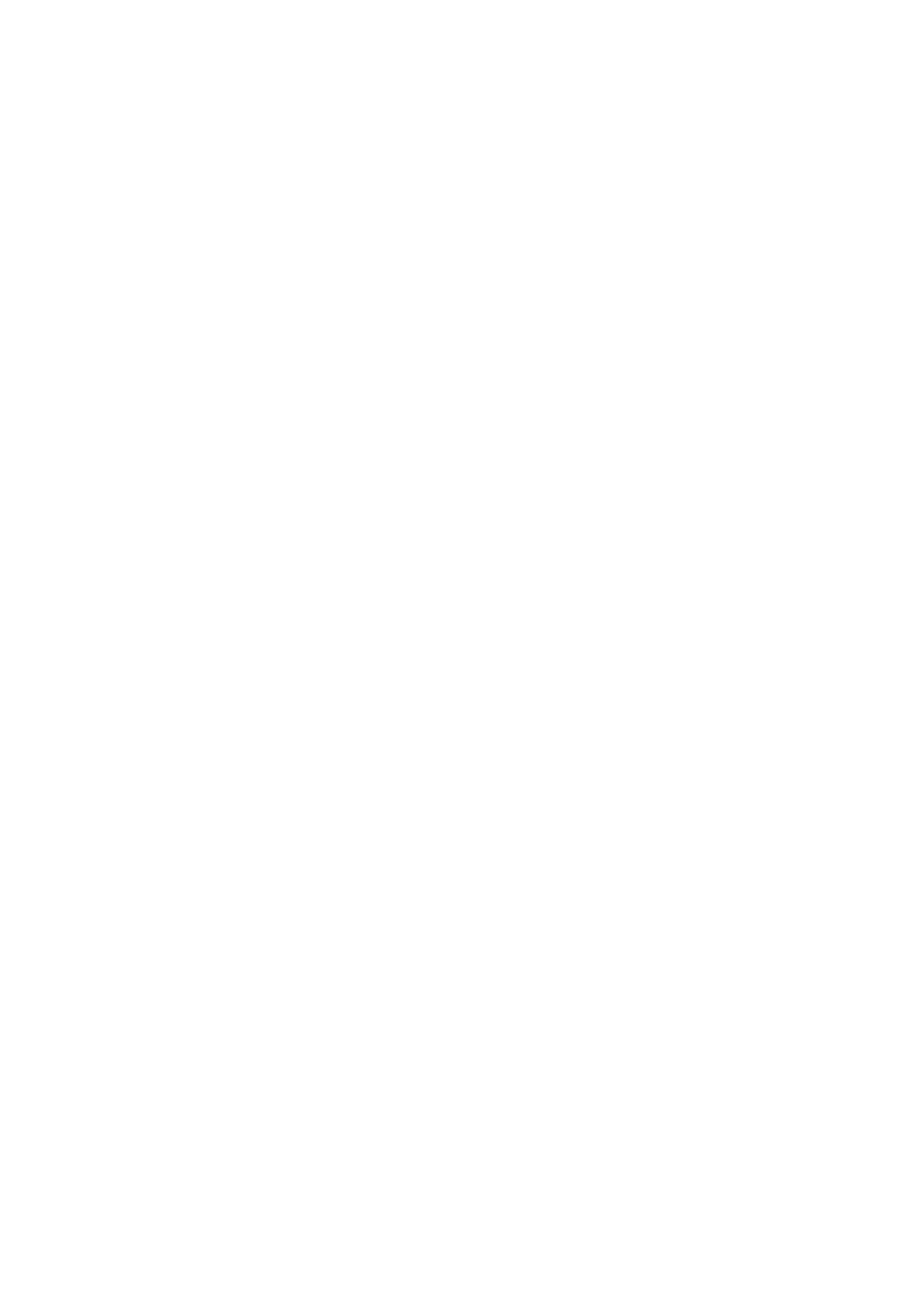# <span id="page-2-0"></span>Key Points

# Key Points

#### **England**

- A strong legislative framework underpins transition planning in England;
- The UK Government has published a number of policies to guide the transition process;
- This guidance emphasises the importance of person-centred planning and effective multi-agency co-operation;
- Guidance has also been published which focuses on specific pathways to further and higher education, employment, adult health services and adult social services;
- **EXTER** Local authorities play an important role in transition planning as education services, children's services, adult social care and housing services are involved;
- The Children and Families Act 2014 requires local authorities to provide information, advice and support services to those with special educational needs (SEN) or disability from birth to age twenty-five;
- As a result of this Act, the key guidance document on provision of support at transition, the *Special Educational Needs Code of Practice 2001*, is currently being updated and this consultation process is ongoing;
- A number of nationwide transition programmes have been developed in an effort to standardise transition planning and to collect, share and disseminate good practice throughout England;
- **Despite the legislation and policy guidance, shortcomings have been identified in** terms of the quality and consistency of transition planning assistance provided to young people with learning disabilities in England;

#### **Scotland**

- The Education (Additional Support for Learning) (Scotland) Act 2004 and the revised *Supporting Children's Learning: Code of Practice* outline the statutory framework for transition planning for young people with learning disabilities in Scotland;
- A number of government policies impact on the transition planning process, some of which relate exclusively to young people with disabilities, while others, such as the post-16 education strategy, are universal in scope;
- In Scotland, education authorities have the lead responsibility for planning the transition from school to post-school life;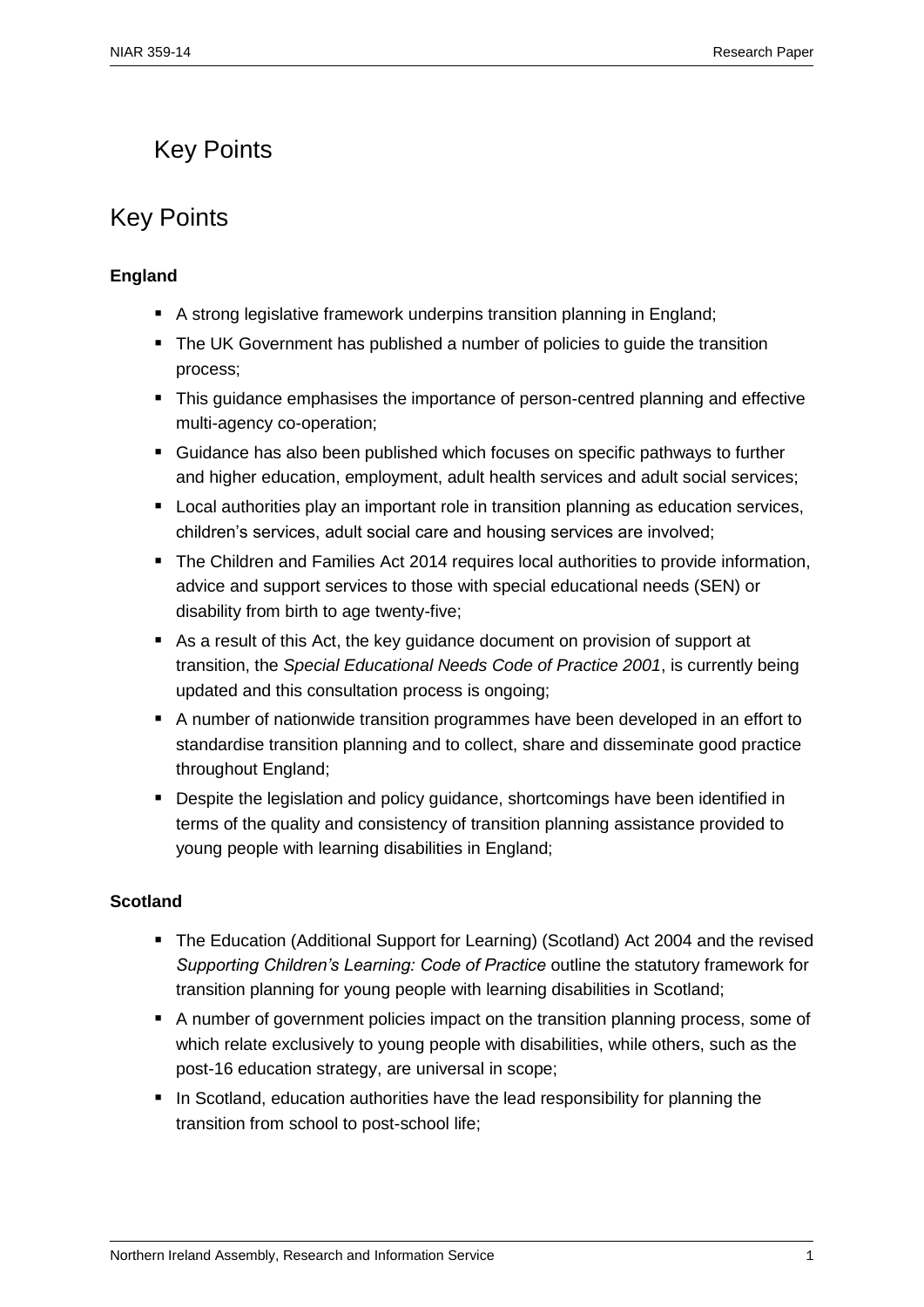- As there is only a basic statutory framework for the post-school transition planning process in Scotland, the procedures can vary in practice depending on the education authority and the extent of the young person's additional support needs;
- A number of local transition planning projects are being run by voluntary organisations in Scotland;

#### **Wales**

- Support for young people with learning disabilities planning for post-school transition is governed primarily by the *National Service Framework for Children, Young People and Maternity Services in Wales* and the *Special Educational Needs (SEN) Code of Practice for Wales*;
- In Wales, the Head Teacher is responsible for overseeing and co-ordinating the delivery of the transition plan and Careers Wales have the lead role in relation to those elements of the plan that relate to the young person's transition into further learning or employment; and
- A number of transition projects, supporting young people with learning disabilities into employment, have been run by local authorities in Wales.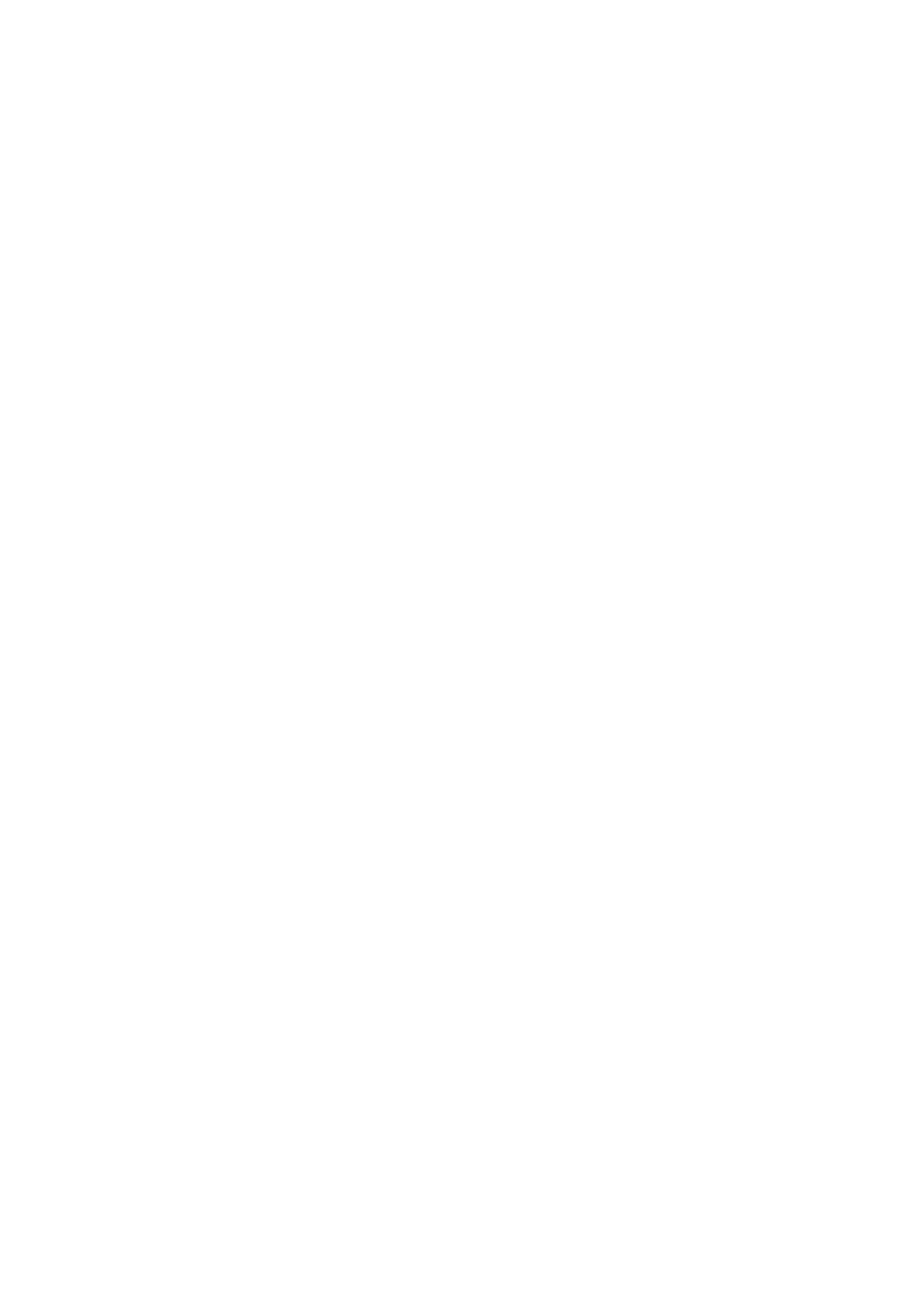# Contents

| $\mathbf{1}$   |                                                                       |  |
|----------------|-----------------------------------------------------------------------|--|
| $\overline{2}$ |                                                                       |  |
|                |                                                                       |  |
|                |                                                                       |  |
|                |                                                                       |  |
|                |                                                                       |  |
|                |                                                                       |  |
|                | 2.6 Examples of National Transition Planning Programmes in England 21 |  |
| 3              |                                                                       |  |
|                |                                                                       |  |
|                |                                                                       |  |
| 4              |                                                                       |  |
|                |                                                                       |  |
|                |                                                                       |  |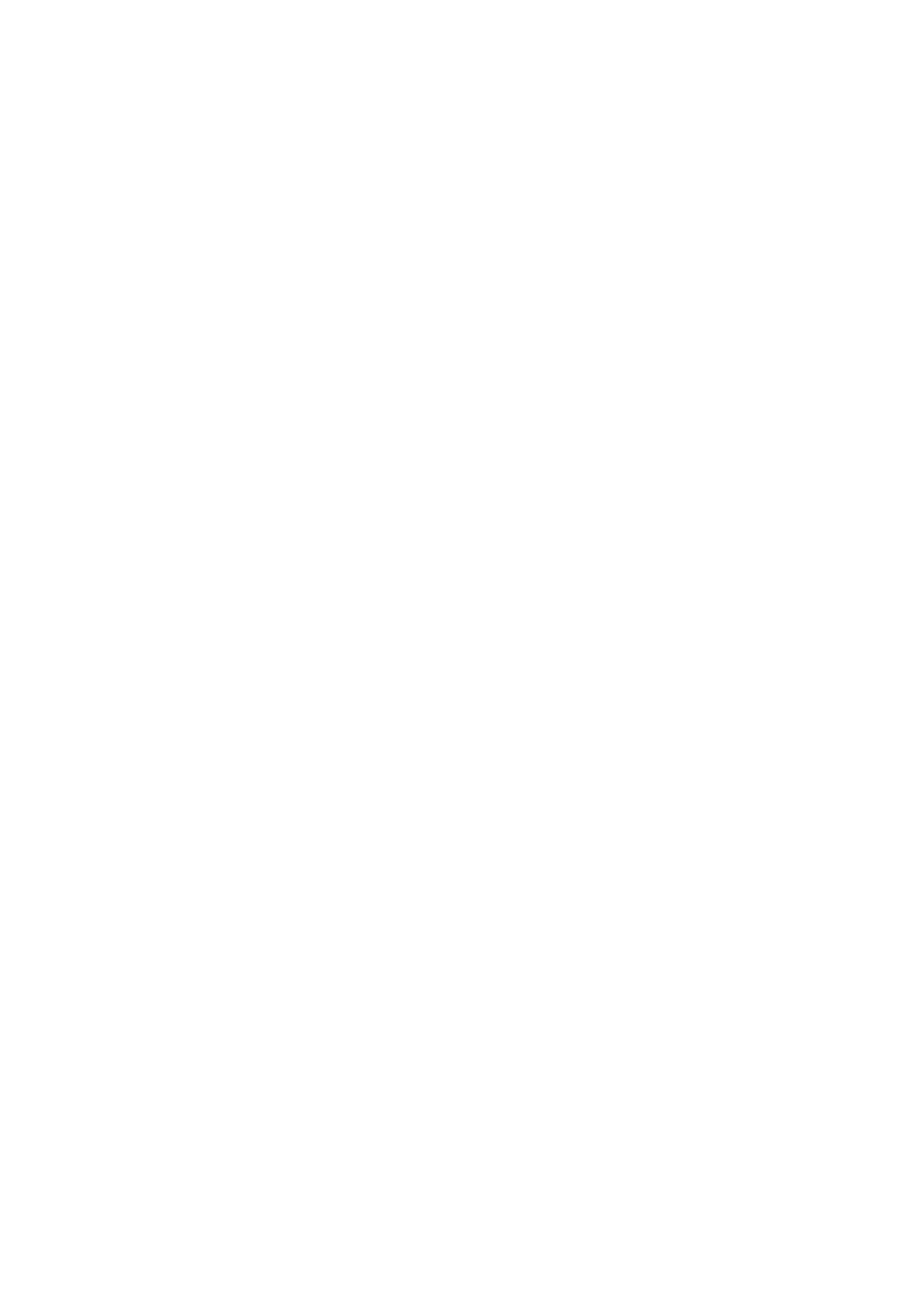#### <span id="page-8-0"></span>1 Introduction

This paper has been written for the Committee for Employment and Learning as part of its inquiry into post Special Educational Need provision in education, employment and training for those with Learning Disabilities (LD).

The paper forms part of a series of research on transition planning. It is intended as a companion piece to NIAR 384-2014 on transition planning in Northern Ireland and NIAR 385-2014 on transition planning in the Republic of Ireland.

This paper provides an overview of transition planning services provided to young people with learning disabilities as they move from children's services to adult services in Great Britain. It outlines the relevant legislation and policy in England, Scotland and Wales and highlights a number of national and local transition planning projects.

# <span id="page-8-2"></span><span id="page-8-1"></span>2 England

#### **2.1 Overview of Legislative and Policy Context**

This section highlights the key areas of law and policy in England relevant to the transition process, namely education, social care, housing, health, employment and financial matters.

The areas of law and policy relevant to the transition of young people with a learning disability to adult services and support are wide-ranging and in many cases, complex and overlapping. A number of statutory bodies are responsible for assisting these young people and must assess their needs and put in place a plan to ensure that those needs are met.

The legislative framework for transition planning in England has been established by:

- **Disabled Persons (Services, Consultation and Representation) Act 1986<sup>1</sup>;**
- Disability Discrimination Act 1995<sup>2</sup>;
- Education Act 1996<sup>3</sup>;
- Special Educational Needs Code of Practice 2001<sup>4</sup>;
- Disability Discrimination Act 2005<sup>5</sup>;
- Apprenticeship, Skills, Children and Learning Act 2009<sup>6</sup>; and

 $1$  Section 5 of the 1986 Act requires that when the child is 14 the relevant social services officer be contacted with a view to a social care assessment of the young person's needs being undertaken – so that services are in place when educational provision ceases[. http://www.legislation.gov.uk/ukpga/1986/33/pdfs/ukpga\\_19860033\\_en.pdf](http://www.legislation.gov.uk/ukpga/1986/33/pdfs/ukpga_19860033_en.pdf)

<sup>&</sup>lt;sup>2</sup> <http://www.legislation.gov.uk/ukpga/1995/50/contents>

<sup>&</sup>lt;sup>3</sup> <http://www.legislation.gov.uk/ukpga/1996/56/contents>

<sup>4</sup> <http://bit.ly/1sR1utQ>

<sup>&</sup>lt;sup>5</sup> <http://www.legislation.gov.uk/ukpga/2005/13/contents>

<sup>&</sup>lt;sup>6</sup> This 2009 Act transferred responsibility to local authorities for planning, commissioning and funding education and training for young people with a learning difficulty aged 16–25.<http://www.legislation.gov.uk/ukpga/2009/22/contents>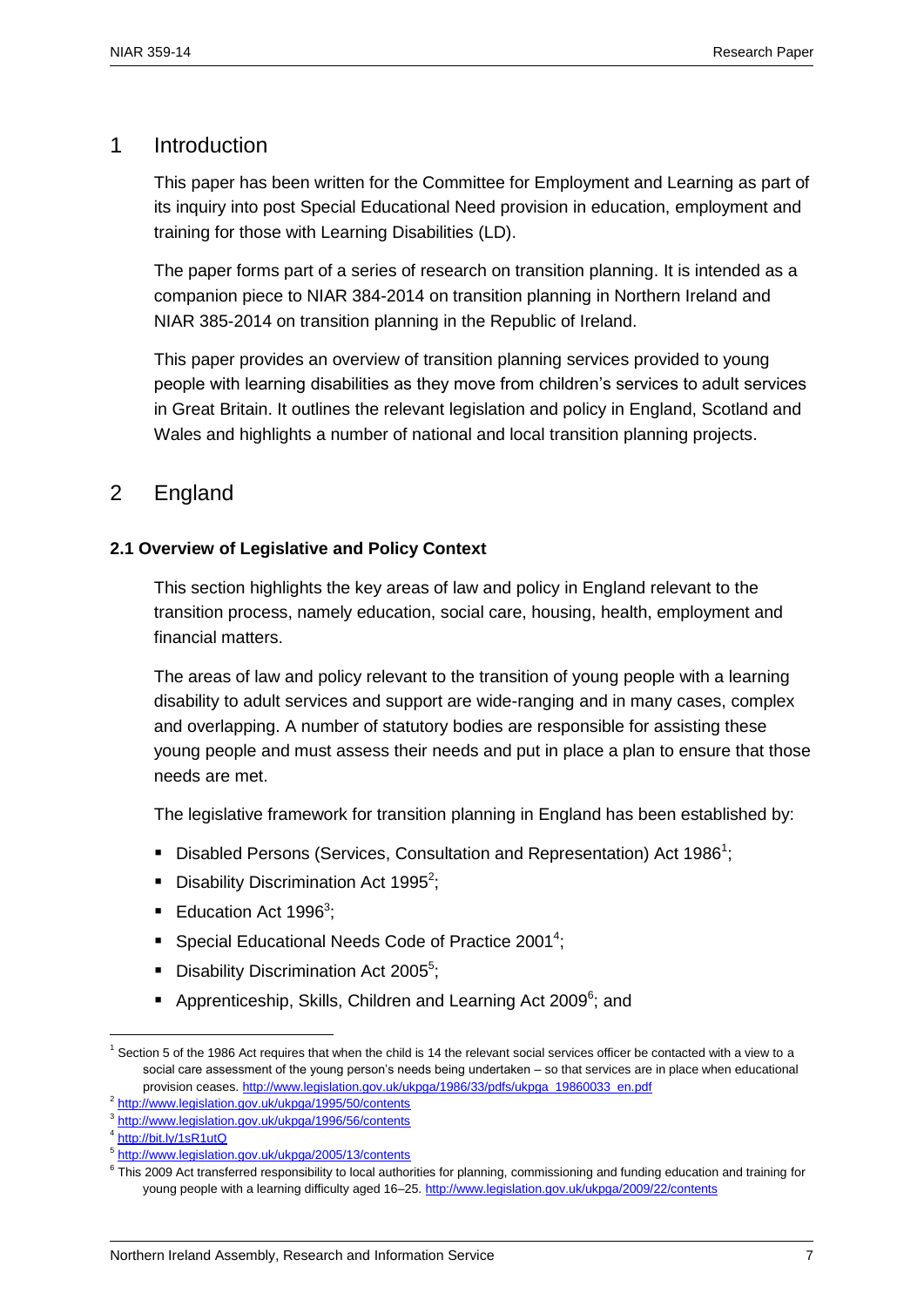$\blacksquare$  Children and Families Act 2014<sup>7</sup>.

Support for disabled young people preparing for or making transitions has been guided by policy and strategy papers such as:

- Valuing People  $(2001)^8$ ;
- National Service Framework: Children, Young People and Maternity Services  $(2004)^9;$
- Improving the Life Chances of Disabled People  $(2005)^{10}$ ;
- Transition: Getting it Right for Young People  $(2006)^{11}$ ;
- **Learning for Living and Work (2006)**<sup>12</sup>:
- Aiming High for Disabled Children: Better Support for Families (2007)<sup>13</sup>;
- Progression Through Partnership  $(2007)^{14}$ ;
- A Transition Guide for all Services  $(2007)^{15}$ .
- Transition: Moving on Well  $(2008)^{16}$ :
- Valuing People Now  $(2009)^{17}$ ;
- Pathways to Getting a Life: Transition Planning for Full Lives  $(2011)^{18}$ ; and
- Fulfilling Potential: Making It Happen, 2013.<sup>19</sup>

Together, this wide range of legislation and guidance provides a comprehensive map of the requirements, expectations and good practice on transition planning at local level.

*Improving the Life Chances of Disabled People*<sup>20</sup>, published by the UK government in 2005, highlights the fact that though transition into adulthood can be a gradual shift towards independence spanning ages thirteen to thirty and later, the legal transition between child and adult services actually occurs between sixteen and nineteen.<sup>21</sup> During these years young disabled people will leave school and:

Some will move from children's services to adult health and/or social care;

<sup>&</sup>lt;sup>7</sup> <http://www.legislation.gov.uk/ukpga/2014/6/contents/enacted>

<sup>&</sup>lt;sup>8</sup> [https://www.gov.uk/government/uploads/system/uploads/attachment\\_data/file/250877/5086.pdf](https://www.gov.uk/government/uploads/system/uploads/attachment_data/file/250877/5086.pdf)

<sup>9</sup> <https://www.gov.uk/government/publications/national-service-framework-children-young-people-and-maternity-services>

<sup>10</sup> <http://bit.ly/1livoCL>

<sup>11</sup> <http://bit.ly/1livfPF>

<sup>&</sup>lt;sup>12</sup> [http://readingroom.lsc.gov.uk/lsc/National/learning\\_for\\_living\\_and\\_work\\_complete\\_2.pdf](http://readingroom.lsc.gov.uk/lsc/National/learning_for_living_and_work_complete_2.pdf)

<sup>13</sup> <http://bit.ly/1gGTynE>

<sup>14</sup> <http://bit.ly/QLZMvE>

<sup>15</sup> [http://www.transitioninfonetwork.org.uk/media/2490/transition\\_guide\\_for\\_all\\_services.pdf](http://www.transitioninfonetwork.org.uk/media/2490/transition_guide_for_all_services.pdf)

<sup>16</sup> <http://bit.ly/RTV1Bi>

<sup>17</sup> <http://bit.ly/1n0gj9Q>

<sup>18</sup> <http://www.gettingalife.org.uk/downloads/2011-Pathways-to-getting-a-life.pdf>

<sup>19</sup> <http://odi.dwp.gov.uk/fulfilling-potential/index.php>

<sup>20</sup> Prime Minister's Strategy Unit *Improving the life chances of disabled people* (2005) [http://webarchive.nationalarchives.gov.uk/+/http:/www.cabinetoffice.gov.uk/media/cabinetoffice/strategy/assets/disability.p](http://webarchive.nationalarchives.gov.uk/+/http:/www.cabinetoffice.gov.uk/media/cabinetoffice/strategy/assets/disability.pdf) [df](http://webarchive.nationalarchives.gov.uk/+/http:/www.cabinetoffice.gov.uk/media/cabinetoffice/strategy/assets/disability.pdf)

<sup>&</sup>lt;sup>21</sup> Prime Minister's Strategy Unit *Improving the life chances of disabled people* (2005) p.128 [http://webarchive.nationalarchives.gov.uk/+/http:/www.cabinetoffice.gov.uk/media/cabinetoffice/strategy/assets/disability.p](http://webarchive.nationalarchives.gov.uk/+/http:/www.cabinetoffice.gov.uk/media/cabinetoffice/strategy/assets/disability.pdf) [df](http://webarchive.nationalarchives.gov.uk/+/http:/www.cabinetoffice.gov.uk/media/cabinetoffice/strategy/assets/disability.pdf)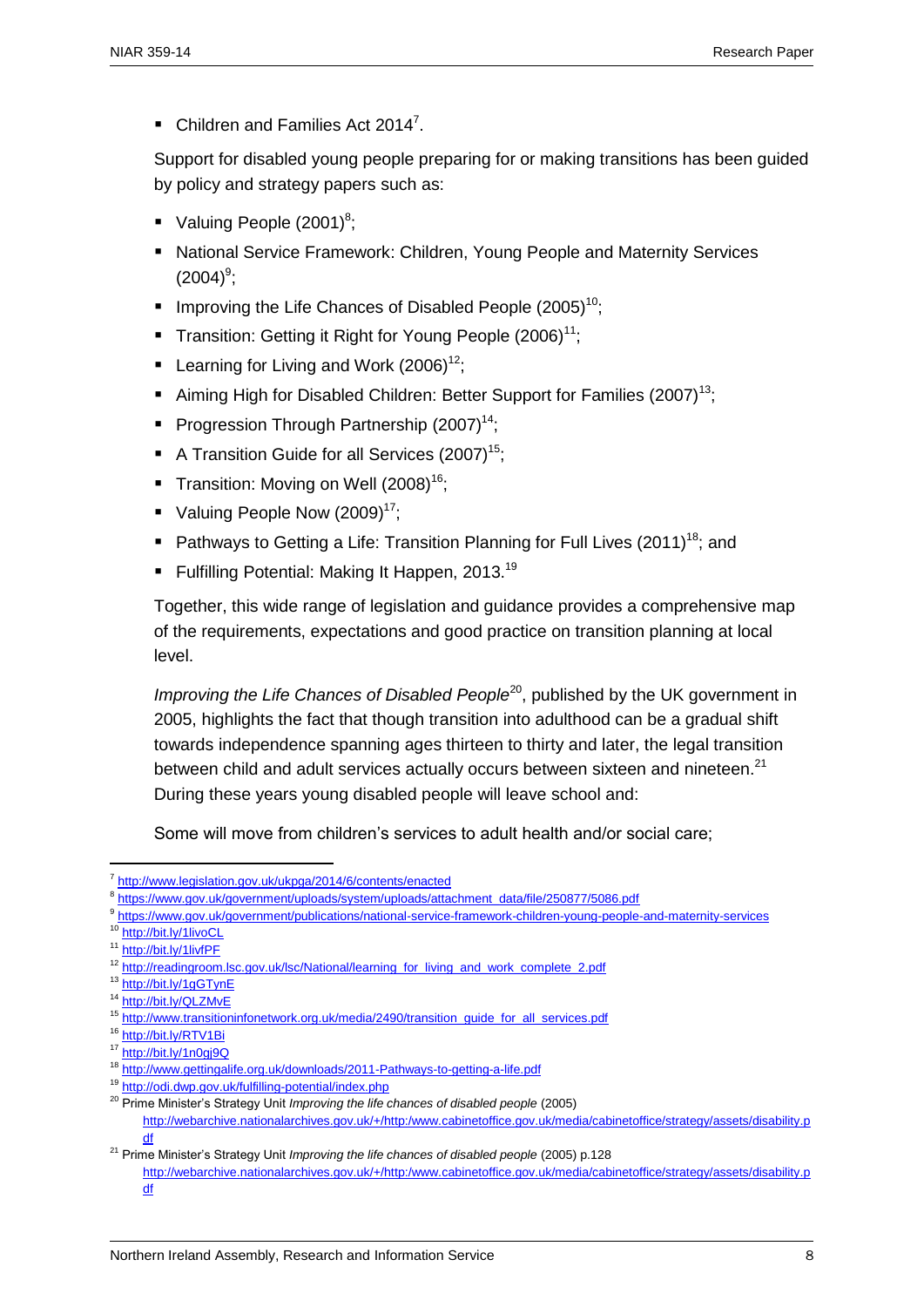- Some will leave local authority care;
- Some will go into further or higher education; and
- Some will get a job.

Planning for these transitional periods involves many agencies and professionals and a potentially complex pattern of activities to be planned and supported. Local authorities play a principal role in transition planning as representatives from education services, children's services, adult social care and housing services are often involved. Other participants in the process may include NHS bodies, personnel from Connexions<sup>22</sup> and the voluntary sector.

*Improving the Life Chances of Disabled People* declared the government's ten-year goal:<sup>23</sup>

*By 2015, all disabled young people and their families will experience continuity and co-ordination in the services that they receive, as both children and adults.* 

Collectively, the guidance has emphasised the need for children and young people to be at the centre of plans made to support them, for agencies to work together to ensure effective working practice, and for a commitment to ensure that disabled young people are given a real range of choices for their future.

The 'Aiming High for Disabled Children' review in 2007 established the 'Transition Support Programme'. This was launched in October 2008 with the aim of promoting good transition practice across all areas of relevance to disabled young people.<sup>24</sup> In the same year, *A Transition Guide for all Services* was published by the Department of Health and Department for Children, Schools and Families.<sup>25</sup> This guide provided an overarching view of all the services that need to work together to make sure that disabled young people get the support they require as they transition from child to adult services. To achieve this, it proposed the development of:<sup>26</sup>

*…a clear, strategic, multi-agency, agreed protocol on how local services work to meet the needs of disabled young people in their transition to adulthood...*

<sup>&</sup>lt;sup>22</sup> The Connexions Service is responsible for overseeing the delivery of the Transition Plan of young people with a statement of special needs from the age of 13 up to 25 and the Connexions Personal Adviser (PA) should co-ordinate its delivery. Department for Education and Skills *Special Educational Needs Code of Practice* (2001[\) http://bit.ly/1sR1utQ](http://bit.ly/1sR1utQ)

<sup>23</sup> Prime Minister's Strategy Unit *Improving the life chances of disabled people* (2005) pp.131-132 [http://webarchive.nationalarchives.gov.uk/+/http:/www.cabinetoffice.gov.uk/media/cabinetoffice/strategy/assets/disability.p](http://webarchive.nationalarchives.gov.uk/+/http:/www.cabinetoffice.gov.uk/media/cabinetoffice/strategy/assets/disability.pdf) [df](http://webarchive.nationalarchives.gov.uk/+/http:/www.cabinetoffice.gov.uk/media/cabinetoffice/strategy/assets/disability.pdf)

 $24$  The programme ran until 31 March 2011. <http://webarchive.nationalarchives.gov.uk/20110809101133/transitionsupportprogramme.org.uk/>

<sup>25</sup> Department of Health *A Transition Guide for All Services: key information for professionals about the transition process for* 

*disabled young people* (2007) [http://www.transitioninfonetwork.org.uk/media/2490/transition\\_guide\\_for\\_all\\_services.pdf](http://www.transitioninfonetwork.org.uk/media/2490/transition_guide_for_all_services.pdf)

<sup>26</sup> Department of Health *A Transition Guide for All Services: key information for professionals about the transition process for disabled young people* (2007) p.4

[http://www.transitioninfonetwork.org.uk/media/2490/transition\\_guide\\_for\\_all\\_services.pdf](http://www.transitioninfonetwork.org.uk/media/2490/transition_guide_for_all_services.pdf)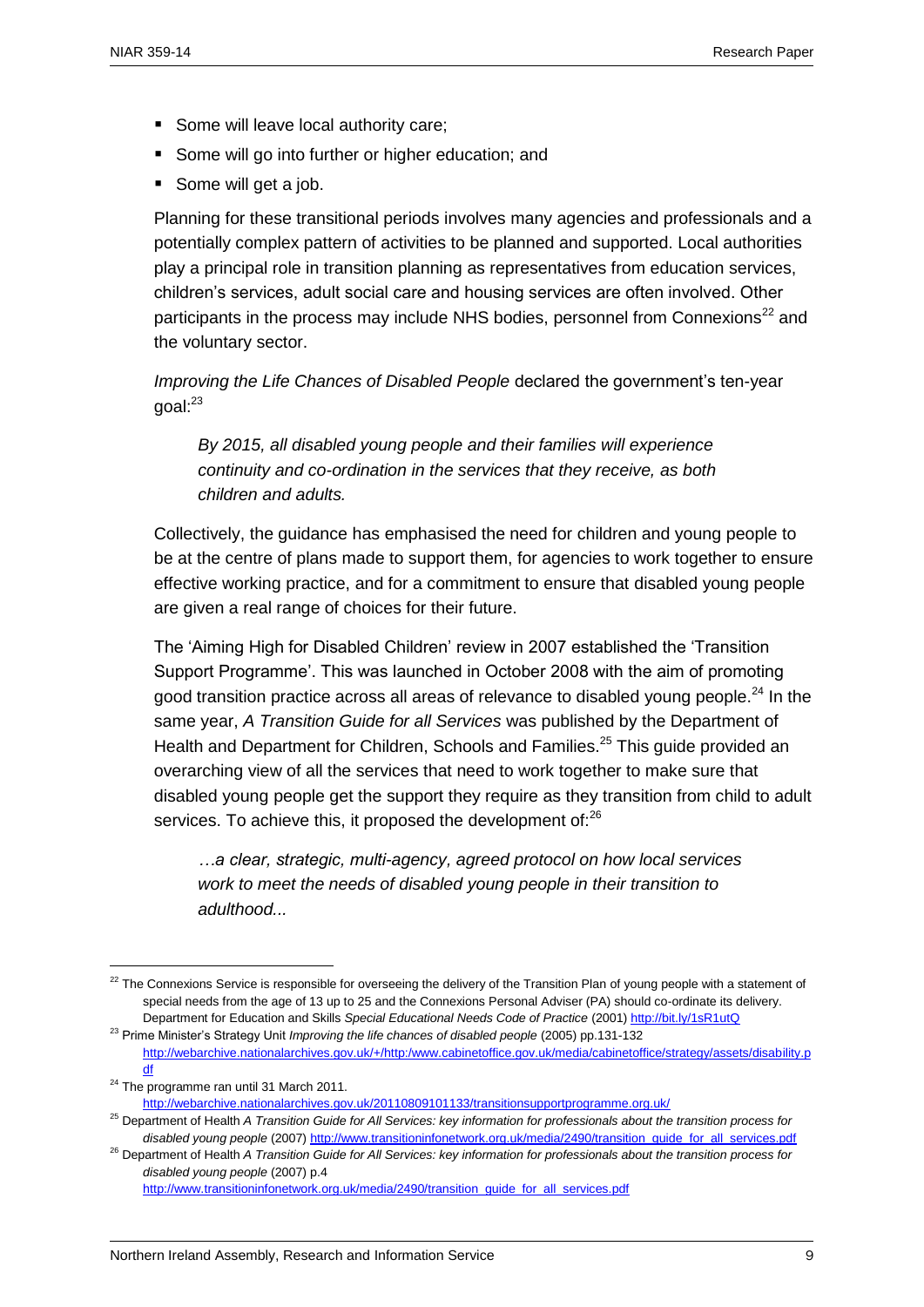It also recommended the development of a pathway in order to give the protocol operational detail and enable the local authorities and services within them to decide how to work most effectively together to support young people in their transition.

*Transition: Moving on Well*, published in 2008, set out good practice for health professionals and their partners in transition planning for young people with complex health needs or disabilities.<sup>27</sup> In 2011, the Department of Health published Pathways *to Getting a Life: Transition Planning for Full Lives* which focussed on developing pathways to employment, health, housing and social inclusion for young people with learning disabilities.<sup>28</sup>

Fundamentally, these government strategies have been informed by the 2001 Special Educational Needs (SEN) Code of Practice.<sup>29</sup> This key guidance document provides practical advice to local authorities, schools and Connexions services carrying out their statutory duties to prepare and plan for the transition to adulthood. An updated SEN Code of Practice is currently in development which will reflect the changes introduced by the Children and Families Act 2014.<sup>30</sup> The draft Code of Practice is currently subject to the consultation process. The first draft of the Code was widely criticised for: $31$ 

*…the insufficient focus on disabled children and on post-16 arrangements, particularly the transition to adulthood.*

A revised version of the Code was published on 16 April 2014 and this consultation ended on 06 May 2014. The revised Code contained a significantly more detailed consideration of the transition to adulthood process. It places a legal duty on local authorities to include support for 'preparing for adulthood' in the 'Local Offer'.<sup>32</sup> The

<sup>27</sup> Department for Children, Schools and Families and Department of Health *Transition: Moving On Well* <http://bit.ly/RTV1Bi> <sup>28</sup> Department of Health Pathways to Getting a Life: transition planning for full lives (2011[\) http://base-uk.org/sites/base](http://base-uk.org/sites/base-uk.org/files/%5Buser-raw%5D/11-06/pathways_to_getting_a_life_dh_branding.pdf)[uk.org/files/%5Buser-raw%5D/11-06/pathways\\_to\\_getting\\_a\\_life\\_dh\\_branding.pdf](http://base-uk.org/sites/base-uk.org/files/%5Buser-raw%5D/11-06/pathways_to_getting_a_life_dh_branding.pdf)

<sup>&</sup>lt;sup>29</sup> Department for Education and Skills *Special Educational Needs: Code of Practice* (2001[\) http://bit.ly/1sR1utQ](http://bit.ly/1sR1utQ)

<sup>&</sup>lt;sup>30</sup> The Children and Families Act 2014 outlines a new legal framework to support children and young people with Special Educational Needs (SEN). It will radically overhaul the SEN framework, replacing Statements of Special Educational Needs with a single Education, Health and Care (EHC) plan which will have a single assessment process and follow a young person from birth to twenty-five. In the draft Code of Practice, the government stated their intention that the majority of Part 3 of Act, its associated regulations and the Code of Practice will be in force from 01 September 2014.

<sup>31</sup> Department for Education *Revision to the SEN and Disability Code of Practice: 0-25 years* (2014) p.2 [https://www.gov.uk/government/uploads/system/uploads/attachment\\_data/file/304273/SEND\\_consultation\\_document\\_fina](https://www.gov.uk/government/uploads/system/uploads/attachment_data/file/304273/SEND_consultation_document_final_MC.pdf) [l\\_MC.pdf](https://www.gov.uk/government/uploads/system/uploads/attachment_data/file/304273/SEND_consultation_document_final_MC.pdf)

Consultation on the first version of the SEN Code of Practice ran from 04 October 2013 to 09 December 2013. Department for Education Draft Special Educational Needs (SEN) *Code of Practice: for 0-25 years: Statutory guidance for organisations who work with and support children and young people with SEN* (2013) [https://www.gov.uk/government/uploads/system/uploads/attachment\\_data/file/251839/Draft\\_SEN\\_Code\\_of\\_Practice\\_](https://www.gov.uk/government/uploads/system/uploads/attachment_data/file/251839/Draft_SEN_Code_of_Practice_-_statutory_guidance.pdf) statutory quidance.pdf

<sup>&</sup>lt;sup>32</sup> The Children and Families Act 2014 requires local authorities to publish a 'Local Offer', setting out in one place information about provision they expect to be available across education, health and social care for children and young people in their area who have SEN or are disabled, including those who do not have Education, Health and Care (EHC) plans. Children and Families Act 2014 Part 3 s.3[0 http://www.legislation.gov.uk/ukpga/2014/6/part/3/enacted](http://www.legislation.gov.uk/ukpga/2014/6/part/3/enacted) Department for Education *Draft special educational needs and disability code of practice: 0 to 25 years: Statutory guidance for organisations who work with and support children and young people with special educational needs and disabilities* (2014) p.17 [https://www.gov.uk/government/uploads/system/uploads/attachment\\_data/file/304534/Code\\_of\\_Practice\\_Draft.pdf](https://www.gov.uk/government/uploads/system/uploads/attachment_data/file/304534/Code_of_Practice_Draft.pdf)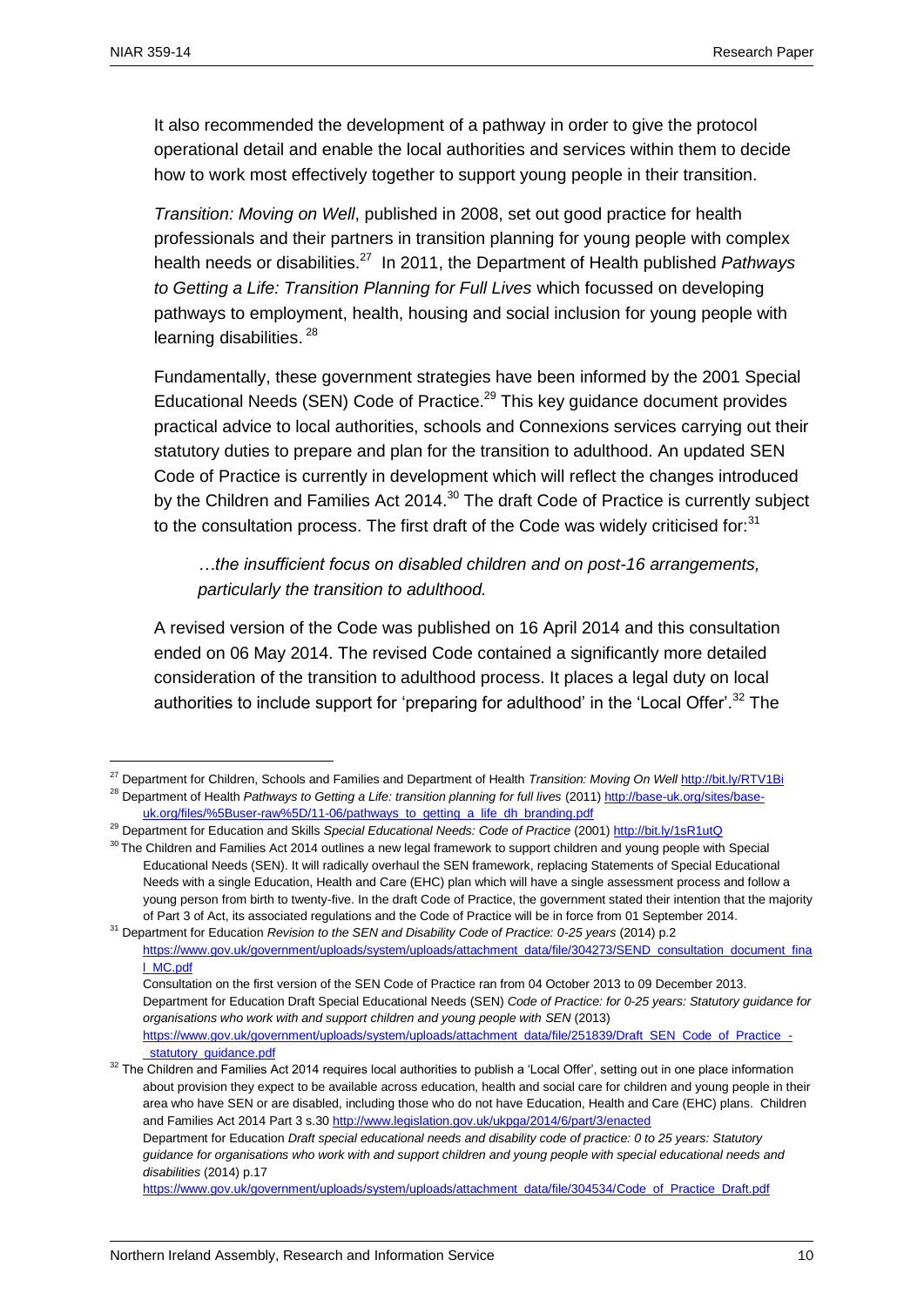Code also requires that all reviews of Education, Health and Care (EHC) plans from Year 9 (usually age thirteen) onwards include a focus on 'preparing for adulthood':<sup>33</sup>

*Local authorities must ensure that the EHC plan review at Year 9, and every review thereafter, includes a focus on preparing for adulthood… Transition planning must be built into the revised EHC plan and should result in clear outcomes being agreed that are ambitious and stretching and which will prepare young people for adulthood.*

'Preparing for adulthood' should include: 34

- $\blacksquare$  Higher education and/or employment this includes exploring different employment options, such as support for becoming self-employed and help from supported employment agencies;
- Independent living  $-$  this means young people having choice, control and freedom over their lives and the support they have, their accommodation and living arrangements, including supported living;
- Participating in society, including having friends and supportive relationships, and participating in, and contributing to, the local community; and
- Being as healthy as possible in adult life.

Despite the Code of Practice and the various strategies and guidance that have followed it, concerns have repeatedly been expressed about the quality of the support offered to young people with disabilities at the point of transition to adulthood. The report from the parliamentary hearings which informed the 'Aiming High for Disabled Children' review in 2007 described the transition to adulthood as 'the black hole': $35$ 

*…a time when disabled young people have few options, become more isolated and families experience a drop in levels of support.*

A report by the (then) Commission for Social Care Inspection also expressed concerns about the transition process, noting that services across the country were failing to meet the national standards for transition planning as laid out in the *National Service Framework for Children, Young People and Maternity Services*. <sup>36</sup> This view was also reflected by the authors of *Disabled Children: a Legal Handbook* who noted that:<sup>37</sup>

<sup>33</sup> Department for Education *Draft special educational needs and disability code of practice: 0 to 25 years: Statutory guidance for organisations who work with and support children and young people with special educational needs and disabilities* (2014) p.11[2 https://www.gov.uk/government/uploads/system/uploads/attachment\\_data/file/304534/Code\\_of\\_Practice\\_Draft.pdf](https://www.gov.uk/government/uploads/system/uploads/attachment_data/file/304534/Code_of_Practice_Draft.pdf)

<sup>34</sup> Department for Education *Draft special educational needs and disability code of practice: 0 to 25 years: Statutory guidance for organisations who work with and support children and young people with special educational needs and disabilities* (2014) p.10[9 https://www.gov.uk/government/uploads/system/uploads/attachment\\_data/file/304534/Code\\_of\\_Practice\\_Draft.pdf](https://www.gov.uk/government/uploads/system/uploads/attachment_data/file/304534/Code_of_Practice_Draft.pdf)

<sup>&</sup>lt;sup>35</sup> Parliamentary hearings on services for disabled children: summary report (2006) p.6 [http://www.edcm.org.uk/media/28170/edcm\\_parlhearingsreport\\_summary.pdf](http://www.edcm.org.uk/media/28170/edcm_parlhearingsreport_summary.pdf)

<sup>36</sup> Commission for Social Care Inspection *Growing Up Matters: Better transition planning for young people with complex needs* (2007) p.v

<sup>37</sup> Broach, Steve; Clements, Luke and Read; Janet *Disabled Children: a Legal Handbook* (2010) s.10.7 [http://www.councilfordisabledchildren.org.uk/media/80170/CDC\\_LH\\_Chap\\_10c.pdf](http://www.councilfordisabledchildren.org.uk/media/80170/CDC_LH_Chap_10c.pdf)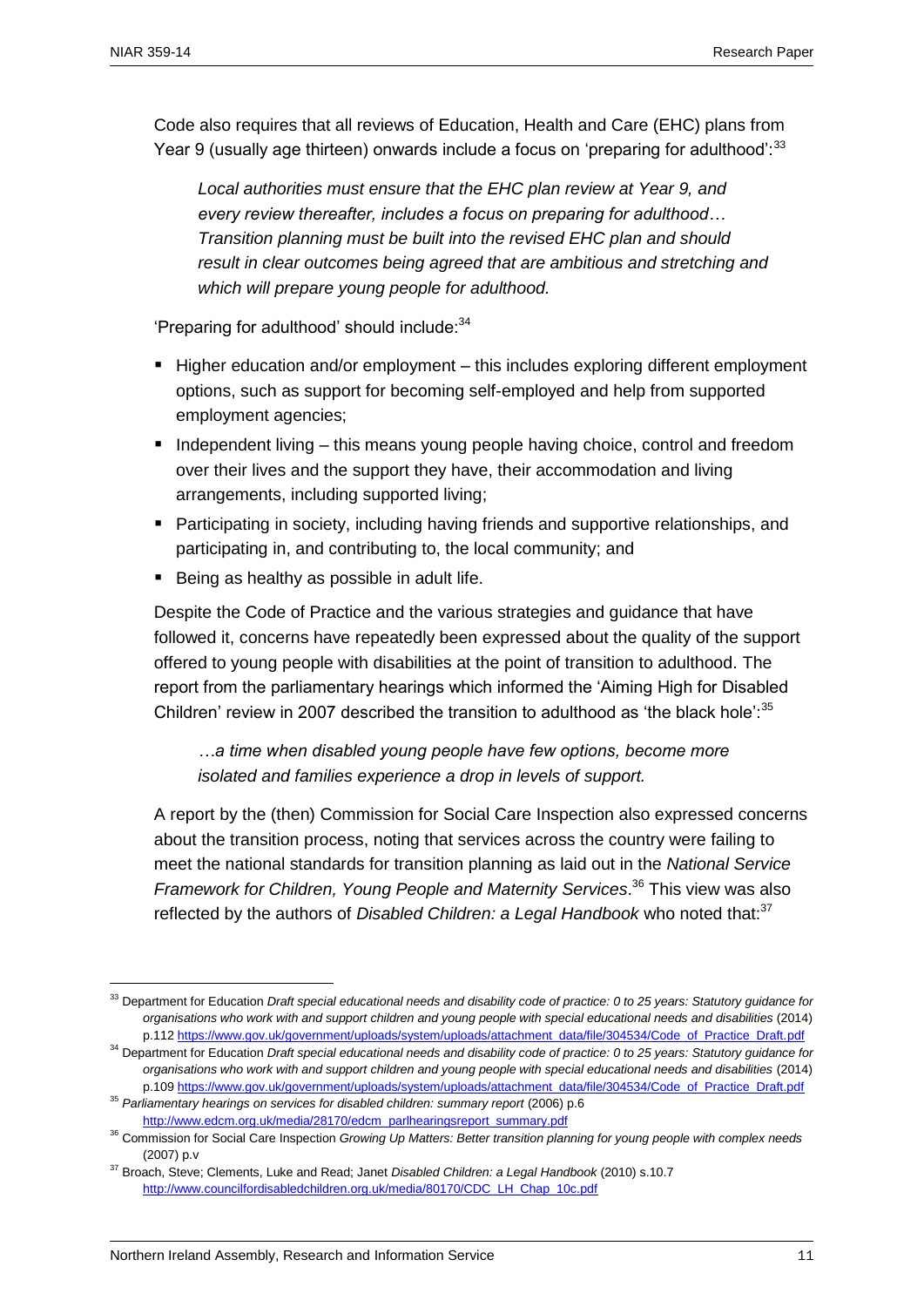*…experience suggests that transition planning too often remains poor. Not untypically, councils simply fail to comply with their statutory responsibilities and even when the transition process is instigated, it is frequently characterised by delay, officer turnover, a lack of incisive action, broken undertakings, ignored complaints and a persistent failure to locate suitable placements…*

A 2011 study questioned the robustness of the statutory transition requirements for young people over sixteen:<sup>38</sup>

*Transition planning and reviewing arrangements for young people once they have left compulsory education appear particularly unsystematic.*

The research also found that, despite the abundance of guidance and policy documents, the limited resources available to local authorities often impacted on the delivery of transition planning services:<sup>39</sup>

*Professionals also reported struggling to fulfil their obligations in terms of transition planning due to limited capacity and high staff turnover.*

#### <span id="page-13-0"></span>**2.2 Education**

 $\overline{a}$ 

Unless there is substantial health or social care involvement with a child approaching transition, then education is usually the lead agency for the transition process. $40$  While education generally has the lead responsibility, government guidance has always emphasised that transition planning must always be a multi-agency process.

At present, the two main education duties relating to transition for young people with learning disabilities are:<sup>41</sup>

- Formal transition planning duties from Year 9 for children with a statement of  $SEN^{42}$ : and
- Duties to carry out a Learning Difficulty Assessment (LDA) in the young person's last year at school and to deliver an action plan which will meet the educational, training and related care needs (identified in the LDA) after they finish compulsory education and up to age twenty-five.<sup>43</sup>

<sup>38</sup> Martin, Kerry *et al. Young people with special educational needs/learning difficulties and disabilities: Research into planning for adult life and services* (2011) p.[4 http://www.nfer.ac.uk/publications/SENT01/SENT01.pdf](http://www.nfer.ac.uk/publications/SENT01/SENT01.pdf)

<sup>&</sup>lt;sup>39</sup> Martin, Kerry *et al. Young people with special educational needs/learning difficulties and disabilities: Research into planning for adult life and services* (2011) p.vi<http://www.nfer.ac.uk/publications/SENT01/SENT01.pdf>

<sup>40</sup> Whittaker, Kate *The Law & Transition: overview and current duties* (2012) <http://www.transitioninfonetwork.org.uk/media/2653/the-law-transition.pdf>

<sup>41</sup> Whittaker, Kate *The Law & Transition: overview and current duties* (2012) http://www.transitioninfonetwork.org.uk/media/2653/the-law-transition.pdf

<sup>42</sup> Department for Education and Skills *Special Educational Needs: Code of Practice* (2001) p.13[0 http://bit.ly/1sR1utQ](http://bit.ly/1sR1utQ)

<sup>&</sup>lt;sup>43</sup> Learning and Skills Act 2000 s.140<http://www.legislation.gov.uk/ukpga/2000/21/section/140>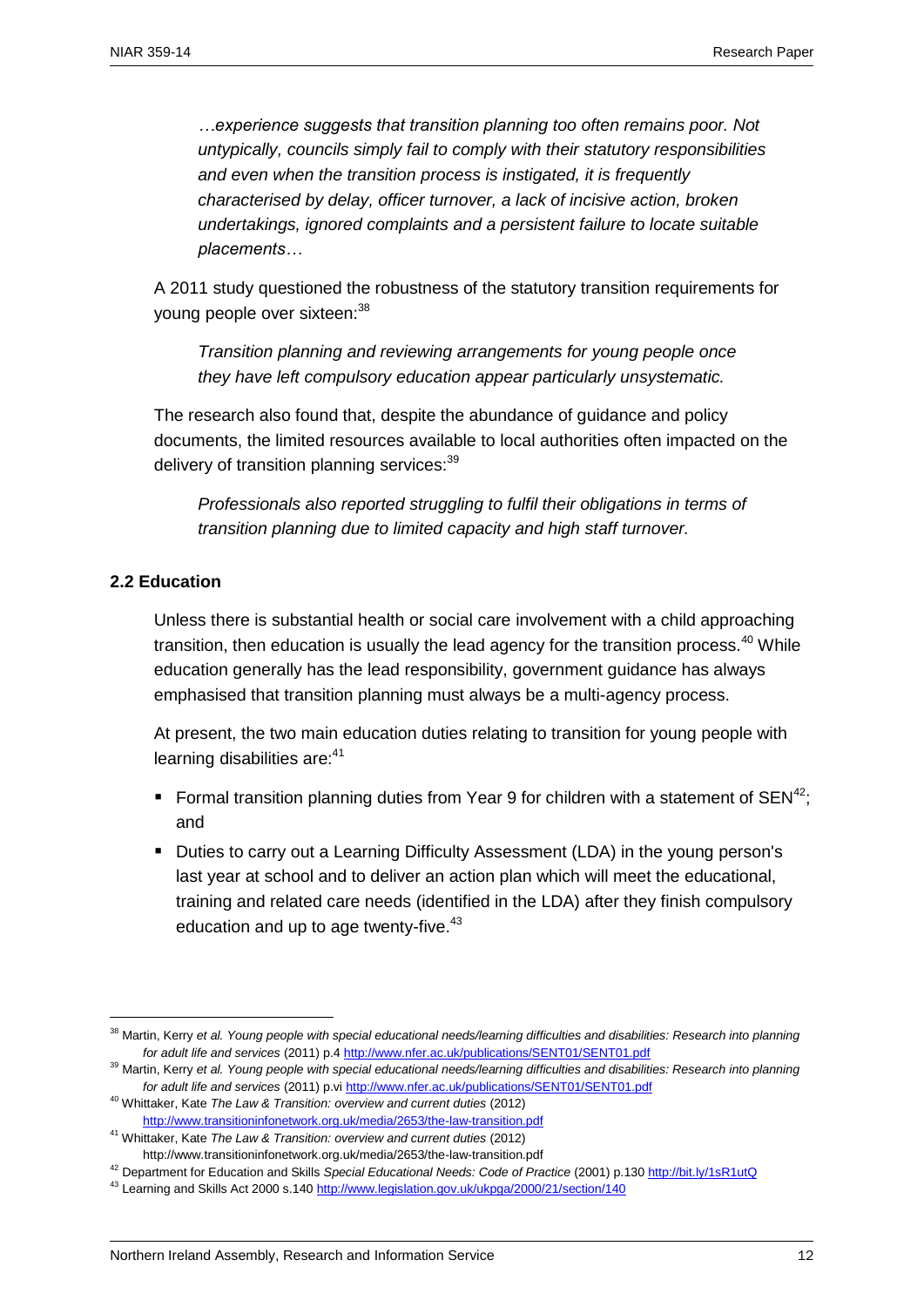#### **2.2.1 Young People with a Statement of Special Educational Needs (SEN)**

For those young people with a SEN Statement, planning for transition should start at the age of thirteen or fourteen. Young people with Statements of SEN will have annual reviews of their Statements until they leave school or until they cease to have a Statement (whichever is the earlier). The expectation is that during the Year 9 annual review of the young person's SEN Statement, the transition planning process begins and a Transition Plan is prepared in the light of these discussions.<sup>44</sup> This Transition Plan is expected to cover both on-going school provision and plans for post-school arrangements. The Year 9 annual review and the subsequent annual reviews, until the young person leaves school, are therefore of crucial importance to the transition planning process.

The Head Teacher of each school is responsible for convening these annual review meetings and inviting professionals involved in the young person's care (such as health and social care professionals) to consider the young person's Transition Plan. The Head Teacher has responsibility for drawing up a plan that clearly defines who is responsible for what and when actions should be taken.<sup>45</sup>

In addition to the Transition Plan, local authorities in England must also arrange for a Learning Difficulty Assessment (LDA) in the last year of school for all young people for whom they maintain a Statement and who they expect to leave school to receive further education, training or higher education. $46$  The local authorities have a duty to secure sufficient education and training opportunities to meet the reasonable needs of these young people as identified in the  $LDA.<sup>47</sup>$ 

#### **2.2.2 Young People without a Statement of Special Educational Needs (SEN)**

The formal transition planning process outlined above applies only to those young people with Statements of SEN. For those without Statements there is a much more limited requirement on schools to ensure that they receive 'appropriate advice and guidance' on their post-school options.<sup>48</sup> Therefore, if a child does not have a Statement, there is no formal duty on schools or local authorities to ensure that transition planning is undertaken.

The main way in which young people without Statements of SEN can access additional support as they move into further education is through an LDA and the resulting action

<sup>&</sup>lt;sup>44</sup> Department for Education and Skills *Special Educational Needs: Code of Practice* (2001) p.13[0 http://bit.ly/1sR1utQ](http://bit.ly/1sR1utQ)

<sup>45</sup> Department of Health *A Transition Guide for All Services: key information for professionals about the transition process for disabled young people* (2007) p.13

[http://www.transitioninfonetwork.org.uk/media/1594/transition\\_guide\\_for\\_all\\_services.pdf](http://www.transitioninfonetwork.org.uk/media/1594/transition_guide_for_all_services.pdf)

<sup>&</sup>lt;sup>46</sup> A Learning Difficulty Assessment is an assessment required under the Learning and Skills Act 2000. Its purpose is to provide a comprehensive report of the support needed by a young person with learning difficulties and disabilities, to ensure they are able to succeed in post-16 education or training, or higher education. Learning and Skills Act 2000 s.140 <http://www.legislation.gov.uk/ukpga/2000/21/section/140>

<sup>47</sup> *Ibid.* 

<sup>48</sup> Department for Education and Skills *Special Educational Needs: Code of Practice* (2001) p.13[3 http://bit.ly/1sR1utQ](http://bit.ly/1sR1utQ)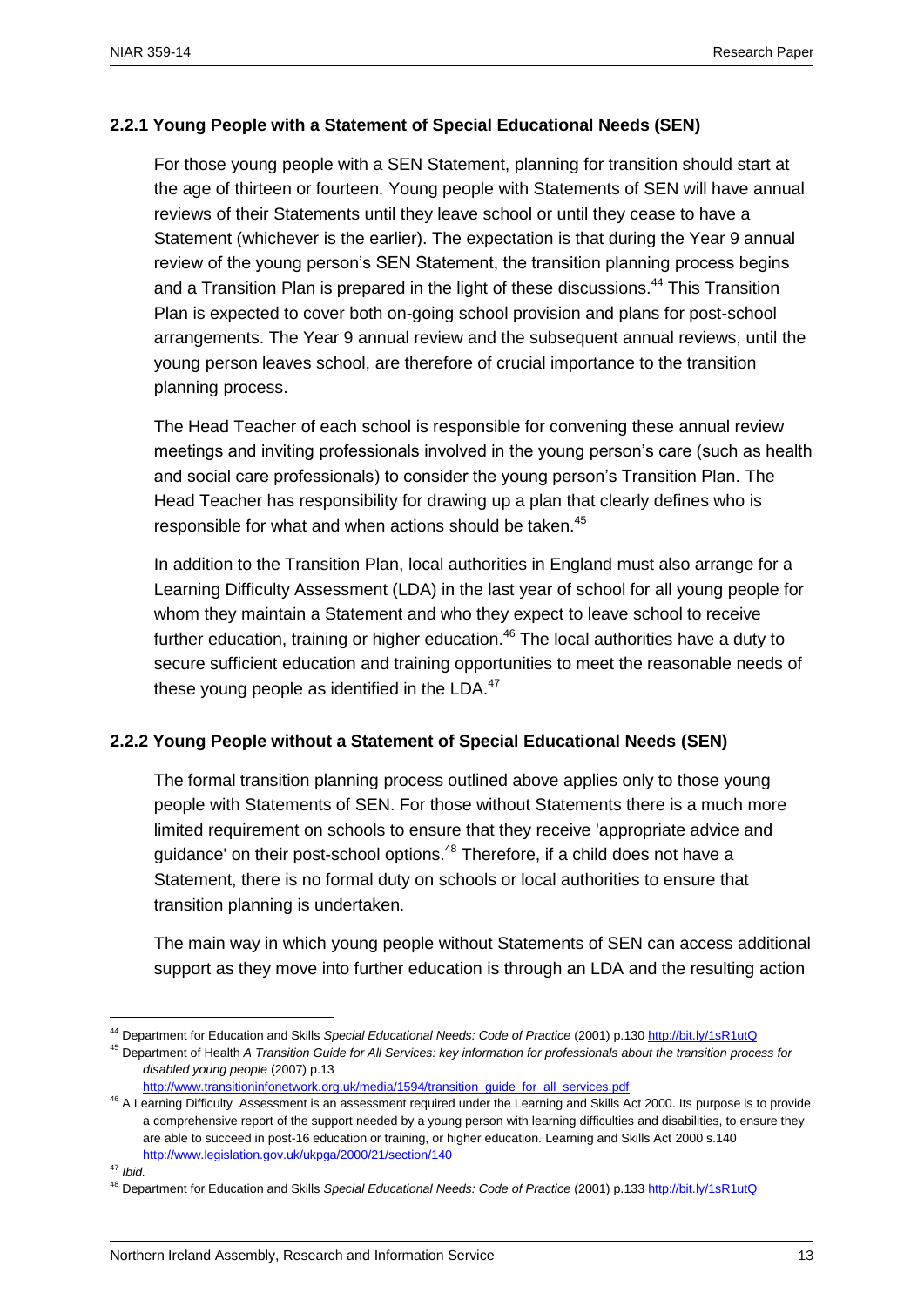plan. The statutory guidance recommends that local authorities use their power to undertake an LDA for:<sup>49</sup>

Any young person with a learning difficulty but without an [sic] SEN *statement, in his/her last year of compulsory schooling, who in the opinion of the local authority is likely to need additional support as part of his/her future education or training and who would benefit from an LDA to identify his/her learning needs and the provision required to meet those needs.*

Having determined that a young person with a learning difficulty but without a Statement of SEN requires an LDA, a local authority must continue to support the young person up to the age of twenty-five if they stay in further education or training (provided they still have learning difficulties). $50$ 

However, a 2011 survey of six local authorities in England found that it was unclear what level of transition planning and support was available for those young people with special needs that do not have a Statement. Some interviewees across the local authorities surveyed believed the support available was likely to be minimal.<sup>51</sup>

#### **2.2.3 Education Health and Care (EHC) Plans**

As part of the Children and Families Act 2014, Education Health and Care (EHC) plans will replace the Statement of SEN and the LDA systems in England and Wales.<sup>52</sup> While previously, the obligation to support young people with a disability could end at sixteen years of age, statutory support will be extended by another nine years (up to twentyfive) under the new Act. The EHC plan will be a legal document describing a young person's needs, what should happen to meet those needs from birth to twenty-five. The draft SEN Code of Practice requires that, once finalised, the EHC plan is reviewed by the local authority every twelve months as a minimum. $53$ 

For children and young people with EHC plans, discussions about post-16 options will be part of the 'preparing for adulthood' focus of EHC plan reviews:<sup>54</sup>

*All reviews taking place from year 9 at the latest and onwards must include a focus on preparing for adulthood, including employment, independent living and participation in society. This transition planning must be built into* 

<sup>49</sup> Department for Education *Section 139A Learning Difficulty Assessments: Statutory Guidance for Local Authorities*(2013) p.9 [https://www.gov.uk/government/uploads/system/uploads/attachment\\_data/file/271397/139a\\_guidance\\_2013\\_-](https://www.gov.uk/government/uploads/system/uploads/attachment_data/file/271397/139a_guidance_2013_-_revised_23-4-13.pdf) [\\_revised\\_23-4-13.pdf](https://www.gov.uk/government/uploads/system/uploads/attachment_data/file/271397/139a_guidance_2013_-_revised_23-4-13.pdf)

<sup>50</sup> Department for Education *Section 139A Learning Difficulty Assessments: Statutory Guidance for Local Authorities*(2013) p.4 [https://www.gov.uk/government/uploads/system/uploads/attachment\\_data/file/271397/139a\\_guidance\\_2013\\_-](https://www.gov.uk/government/uploads/system/uploads/attachment_data/file/271397/139a_guidance_2013_-_revised_23-4-13.pdf) [\\_revised\\_23-4-13.pdf](https://www.gov.uk/government/uploads/system/uploads/attachment_data/file/271397/139a_guidance_2013_-_revised_23-4-13.pdf)

<sup>51</sup> Martin, Kerry *et al. Young people with special educational needs/learning difficulties and disabilities: Research into planning for adult life and services* (2011) p.[3 http://www.nfer.ac.uk/publications/SENT01/SENT01.pdf](http://www.nfer.ac.uk/publications/SENT01/SENT01.pdf)

<sup>&</sup>lt;sup>52</sup> Children and Families Act 2014 Part 3 http://www.legislation.gov.uk/ukpga/2014/6/part/3/enacted

<sup>53</sup> Department for Education *Draft special educational needs and disability code of practice: 0 to 25 years: Statutory guidance for organisations who work with and support children and young people with special educational needs and disabilities* (2014) [https://www.gov.uk/government/uploads/system/uploads/attachment\\_data/file/304534/Code\\_of\\_Practice\\_Draft.pdf](https://www.gov.uk/government/uploads/system/uploads/attachment_data/file/304534/Code_of_Practice_Draft.pdf)

<sup>54</sup> *Ibid.*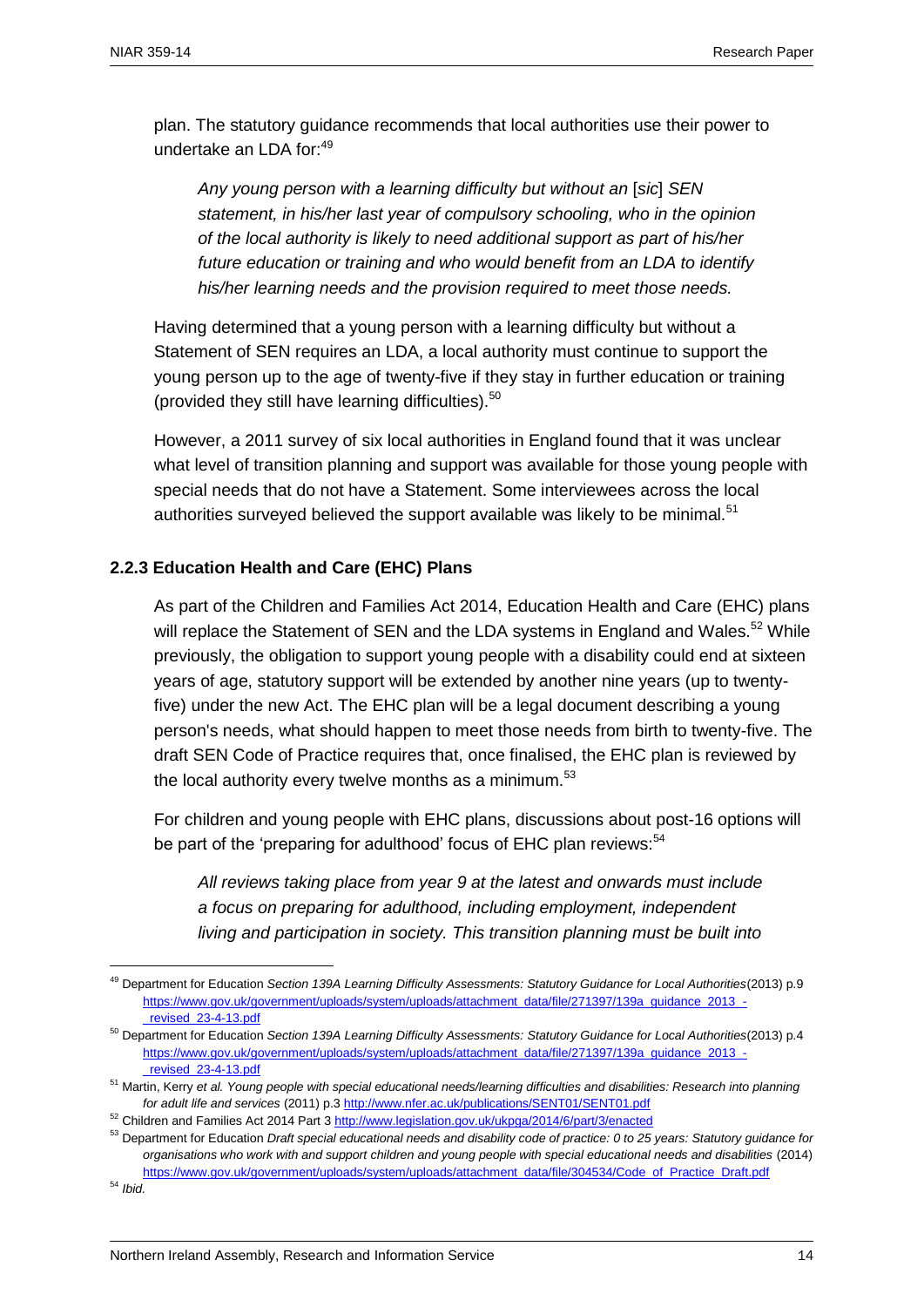*the EHC plan and where relevant should include effective planning for young people moving from children's to adult care and health services.*

The draft Code also requires that consideration be given to further education during these meetings:<sup>55</sup>

*Review meetings taking place in year 9 should have a particular focus on considering options and choices for the next phase of education.*

Under the draft SEN Code of Practice, local authorities must ensure that schools and colleges participate in these reviews and co-operate effectively to ease the transition into post-16 education and training:<sup>56</sup>

*Schools and colleges should work in partnership to provide opportunities such as taster courses, link programmes and mentoring which enable young people with SEN to familiarise themselves with the college environment and gain some experience of college life and study.*

#### <span id="page-16-0"></span>2.3 Employment

Paid employment is identified in the forthcoming guidance as a legitimate aim of transition planning, to be given the same consideration as further education or training:<sup>57</sup>

*The overwhelming majority of young people with SEN are capable of sustainable paid employment with the right preparation and support. All professionals working with them should share that presumption.*

However, it has been observed that employment was not frequently pursued as an area in its own right and few young people with learning disabilities have entered employment, even after a period in further education.<sup>58</sup>

In a 2010 report on the 'Getting a Life' project, the authors noted that:<sup>59</sup>

*There is a lack of direct work in school and in college on social and community development to help the person reach a point where paid employment is appropriate.*

This experience is also reflected in a 2011 study which found that: $60$ 

 $\overline{a}$ <sup>55</sup> *Ibid.*

<sup>56</sup> *Ibid.*

<sup>57</sup> *Ibid.*

<sup>&</sup>lt;sup>58</sup> In 2011/2012 7.1 per cent of adults with learning disabilities were reported to be in some form of paid employment, with the majority of those working part-time. Researchers noted that the employment rates varied considerable across local authorities, ranging from zero to 20.4 per cent. Emerson, Eric *et al. People with Learning Disabilities in England 2012*  (2013) p.vi [http://www.improvinghealthandlives.org.uk/securefiles/140514\\_1535//IHAL2013-](http://www.improvinghealthandlives.org.uk/securefiles/140514_1535/IHAL2013-10%20People%20with%20Learning%20Disabilities%20in%20England%202012v3.pdf) [10%20People%20with%20Learning%20Disabilities%20in%20England%202012v3.pdf](http://www.improvinghealthandlives.org.uk/securefiles/140514_1535/IHAL2013-10%20People%20with%20Learning%20Disabilities%20in%20England%202012v3.pdf)

<sup>59</sup> Beyer, Stephen and Kaehne, Axel *Transition to employment: the role of Getting a Life in developing an employment pathway*  for people with learning disabilities (2010) p.6 [http://base-uk.org/sites/base-uk.org/files/\[user-raw\]/11-06/getting\\_a\\_life\\_-](http://base-uk.org/sites/base-uk.org/files/%5buser-raw%5d/11-06/getting_a_life_-_transition_to_employment_full_document.pdf) [\\_transition\\_to\\_employment\\_full\\_document.pdf](http://base-uk.org/sites/base-uk.org/files/%5buser-raw%5d/11-06/getting_a_life_-_transition_to_employment_full_document.pdf)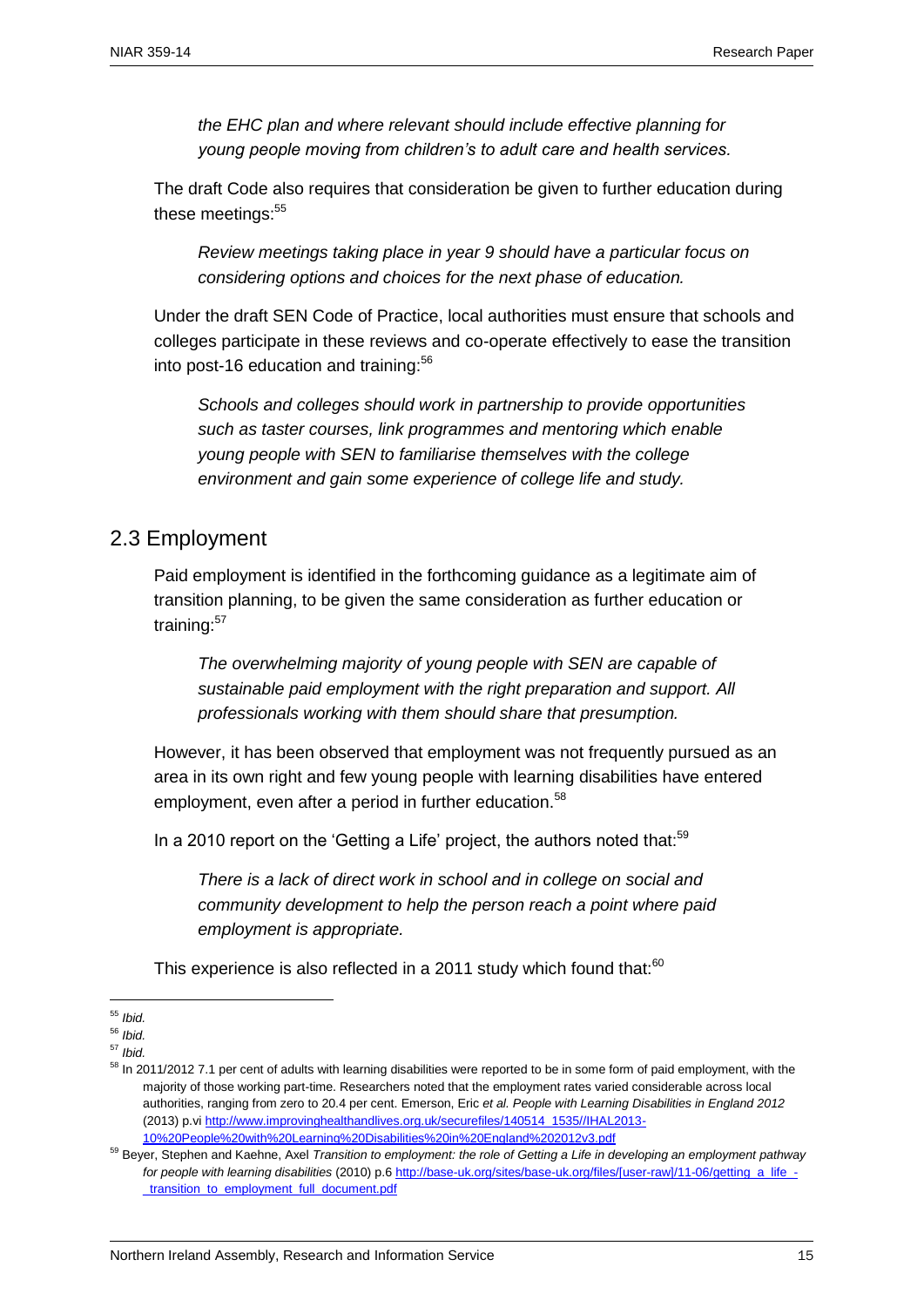*Entry-level courses and foundation learning programmes at further education (FE) colleges appeared to be the default destination at the end of compulsory education for young people with low to moderate needs.* 

The survey noted that several local authorities had attempted to raise the expectations of families and schools and ensure that employment was discussed with young people. While a number of these local authorities operated successful supported-employment projects, these could only accommodate small numbers of young people and, due to a reliance on time-limited funding streams, had uncertain futures.<sup>61</sup>

The study found that:  $62$ 

*The consensus was that it is not enough just to offer work preparation programmes, and more needs to be done to facilitate young people with disabilities' entry to employment.*

The recently published draft SEN Code of Practice places an emphasis on promoting employment as a possible post-16 pathway during the EHC reviews:  $63$ 

*Training options such as supported internships, apprenticeships and traineeships should be discussed, or support for setting up your own business. The review should also cover support in finding a job, and learning how to do a job (for example, through work experience opportunities or the use of job coaches) and help in understanding any welfare benefits that might be available when in work.*

The draft Code identifies a role for schools and colleges in encouraging employment as a post-16 option for young people with a learning disability:

*Schools and colleges should raise the career aspirations of their SEN students and broaden their employment horizons. They should use a wide range of imaginative approaches, such as taster opportunities, work experience, mentoring, exploring entrepreneurial options, role models and inspiring speakers.<sup>64</sup>*

Acknowledging that employment has not been seen as a serious prospect for young people with learning disabilities, the Government has launched a number of schemes

<sup>&</sup>lt;sup>60</sup> Martin, Kerry et al. Young people with special educational needs/learning difficulties and disabilities: Research into planning *for adult life and services* (2011) p.vi<http://www.nfer.ac.uk/publications/SENT01/SENT01.pdf>

<sup>&</sup>lt;sup>61</sup> Martin, Kerry et al. Young people with special educational needs/learning difficulties and disabilities: Research into planning *for adult life and services* (2011) p.vii, p.1[0 http://www.nfer.ac.uk/publications/SENT01/SENT01.pdf](http://www.nfer.ac.uk/publications/SENT01/SENT01.pdf)

<sup>&</sup>lt;sup>62</sup> Martin, Kerry et al. Young people with special educational needs/learning difficulties and disabilities: Research into planning *for adult life and services* (2011) p.12<http://www.nfer.ac.uk/publications/SENT01/SENT01.pdf>

<sup>63</sup> Department for Education *Draft special educational needs and disability code of practice: 0 to 25 years: Statutory guidance for organisations who work with and support children and young people with special educational needs and disabilities* (2014) p.11[2 https://www.gov.uk/government/uploads/system/uploads/attachment\\_data/file/304534/Code\\_of\\_Practice\\_Draft.pdf](https://www.gov.uk/government/uploads/system/uploads/attachment_data/file/304534/Code_of_Practice_Draft.pdf)

<sup>64</sup> Department for Education *Draft special educational needs and disability code of practice: 0 to 25 years: Statutory guidance for organisations who work with and support children and young people with special educational needs and disabilities* (2014) p.11[7 https://www.gov.uk/government/uploads/system/uploads/attachment\\_data/file/304534/Code\\_of\\_Practice\\_Draft.pdf](https://www.gov.uk/government/uploads/system/uploads/attachment_data/file/304534/Code_of_Practice_Draft.pdf)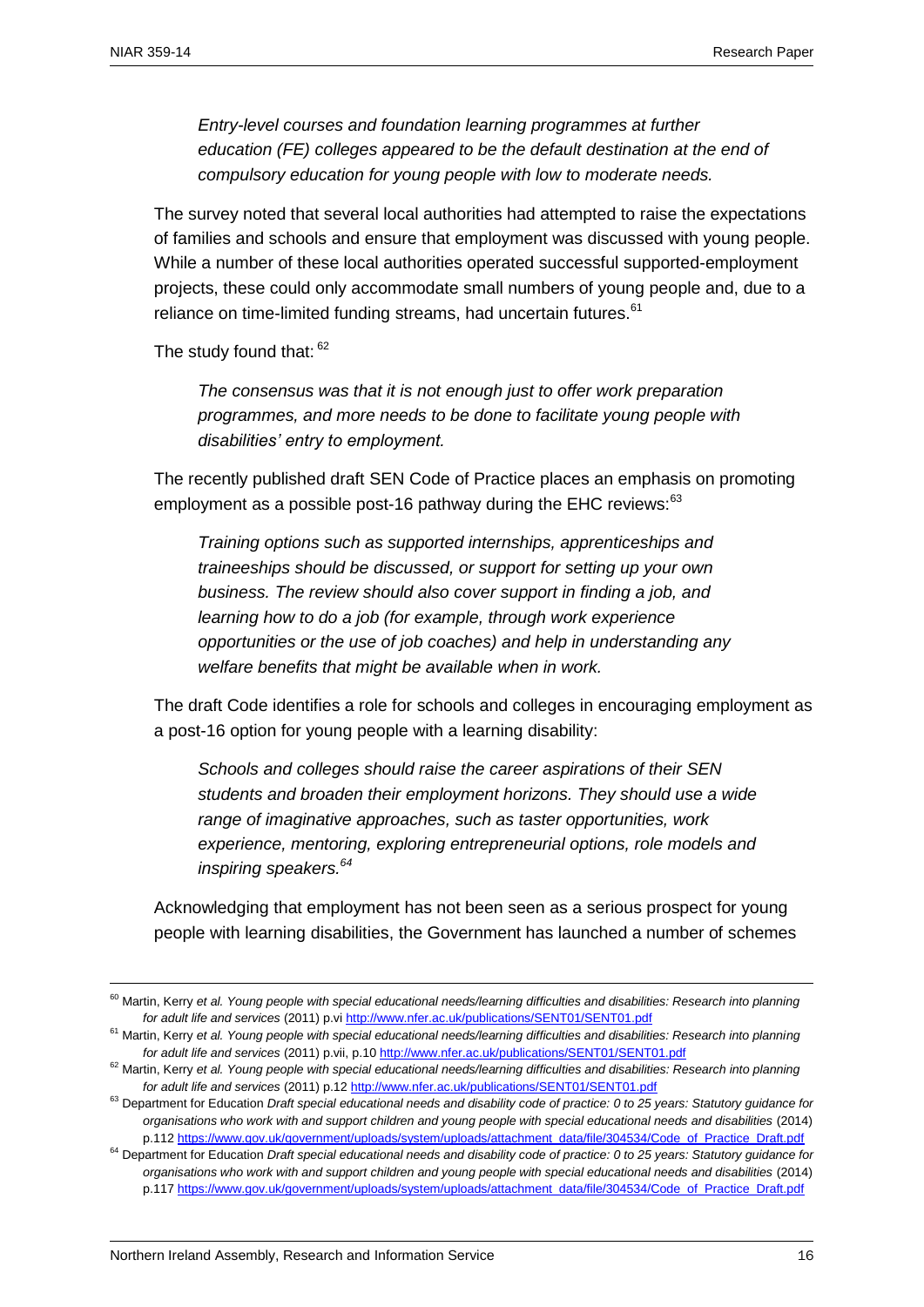to help these young people into paid work.<sup>65</sup> The first three programmes discussed below were launched as demonstration projects as part of the 'Valuing Employment Now' strategy.<sup>66</sup>

#### **2.3.1 Getting a Life (2008-2011)<sup>67</sup>**

The Getting a Life employment project was set up with the support of the Departments of Work and Pensions, Children Schools and Families, Business, Innovation and Skills and Health, with additional support from the Office of Disability Issues. It formed a part of the wider cross government employment strategies, all of which were pursuing the goal of improving life for people with learning disabilities.<sup>68</sup>

Getting a Life represented an evidence-based approach to the issue of developing an effective employment pathway in transition for young people with learning disabilities. The programme focused on the vital transition period between ages fourteen and twenty-five. It aimed to identify and demonstrate good practice in enabling young people with learning disabilities to get paid employment and have full adult lives when they left education. The project developed and published a model of the actions needed in each year of statutory transition, based on the experience of young people, families and multi-agency project teams in the twelve demonstration sites. $69$  This employment pathway brought together a number of parallel processes including person-centred transition planning, personalisation, supported employment, the curriculum, strategic planning and funding schemes.<sup>70</sup>

#### **2.3.2 Project SEARCH**

 $\overline{a}$ 

Project SEARCH is a supported internship programme aimed at securing and retaining full-time employment for disabled people, or ensuring they leave the scheme ready for work and better placed to secure employment elsewhere.<sup>71</sup> It takes the form of a twelve month programme of on-the-job training, during which the young person works across three different rotations that are situated within different departments in the host business. It is run as a partnership between an employer, a school or college and a supported employment provider.

<sup>65</sup> Department of Health *Pathways to getting a life* (2011) p.1[4 http://www.gettingalife.org.uk/downloads/2011-Pathways-to](http://www.gettingalife.org.uk/downloads/2011-Pathways-to-getting-a-life.pdf)[getting-a-life.pdf](http://www.gettingalife.org.uk/downloads/2011-Pathways-to-getting-a-life.pdf)

<sup>&</sup>lt;sup>66</sup> Department of Health *Valuing Employment Now: Real Jobs for People with Learning Disabilities (2009)<http://bit.ly/1toVbhq>* <sup>67</sup> http://www<u>.gettingalife.org.uk/about.html</u>

<sup>68</sup> Beyer, Stephen and Kaehne, Axel *Transition to employment: the role of Getting a Life in developing an employment pathway for people with learning disabilities* (2010[\) http://base-uk.org/sites/base-uk.org/files/\[user-raw\]/11-06/getting\\_a\\_life\\_-](http://base-uk.org/sites/base-uk.org/files/%5buser-raw%5d/11-06/getting_a_life_-_transition_to_employment_full_document.pdf) [\\_transition\\_to\\_employment\\_full\\_document.pdf](http://base-uk.org/sites/base-uk.org/files/%5buser-raw%5d/11-06/getting_a_life_-_transition_to_employment_full_document.pdf)

<sup>&</sup>lt;sup>69</sup> The twelve demonstration sites were: Manchester, Oldham, Herefordshire, Torbay, Somerset, Medway, Kent, London Borough of Richmond-upon-Thames, Norfolk, Lincolnshire, North-East Lincolnshire and North Tyneside.

<sup>70</sup> *Pathway into Employment* (2011) <http://www.gettingalife.org.uk/downloads/Pathway-to-Employment-FINAL.doc>

<sup>&</sup>lt;sup>71</sup> The Project SEARCH internships model was created in Cincinnati Children's Hospital in America in the mid-1990s and was originally developed to provide a transition to work for students with learning disabilities. Office for Disability Issues *Project SEARCH: Evaluation: Final Report* (2012) p.[7 http://odi.dwp.gov.uk/docs/wor/pro/project-search-report.pdf](http://odi.dwp.gov.uk/docs/wor/pro/project-search-report.pdf)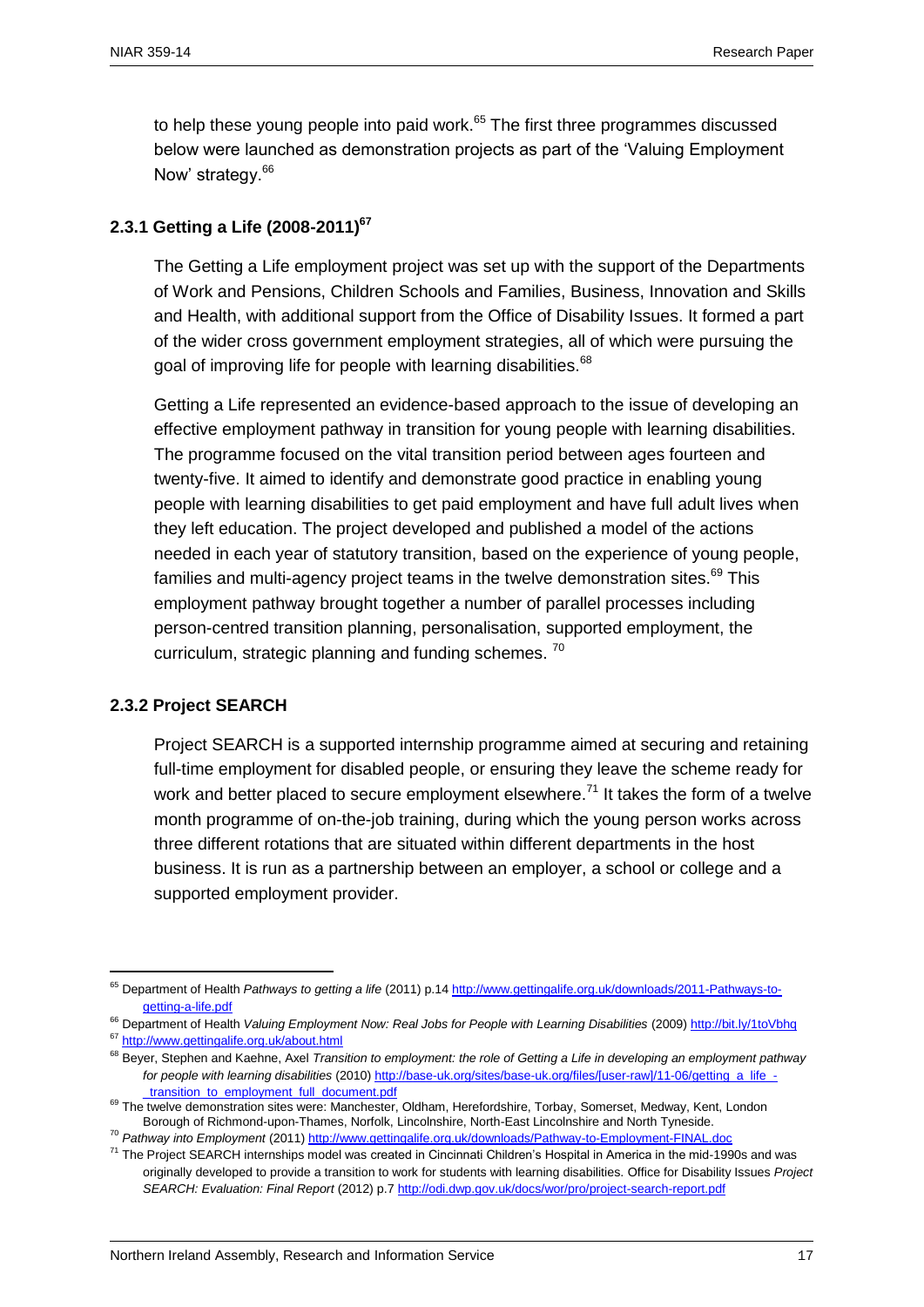An evaluation of Project SEARCH during the academic year 2010-2011 found that around one-in three participants gained either full-time or part-time employment as a result of taking part in the Project SEARCH demonstration vear.<sup>72</sup> Project SEARCH therefore achieved an employment rate higher than the then estimates of employment for people with learning disabilities (between eight per cent and sixteen per cent).<sup>73</sup>

In terms of the role it can play in supporting transitions, researchers found that the demonstration sites viewed the model as a constructive change from more traditional vocational courses and residential colleges. They felt Project SEARCH provided a valuable opportunity for young people with learning disabilities to end a repetitive cycle of participating in college courses. $74$ 

#### **2.3.3 Jobs First (2010-2012)**

Jobs First was a Department of Health demonstration project which initially ran from April 2010 to April 2011, but was subsequently extended until 2012. The primary aim of the project was to increase the number of those people with moderate to severe learning disabilities (who were eligible for and receiving local authority adult social care) move into paid employment. The project was testing the use of Personal Budgets combined with non-social care funding streams to increase the number of people with moderate to severe learning disabilities in paid employment.<sup>75</sup> Effectively, people with learning disabilities used their personal social care budget, along with other appropriate funding such as education monies or Access to Work, to buy the support they need to get and keep a job or self-employment. The project was run on seven demonstration sites.<sup>76</sup>

#### **2.3.4 Supported Internships<sup>77</sup>**

 $\overline{a}$ 

Supported internships are a structured study programme aimed at young people aged sixteen to twenty-four with a Statement of Special Educational Needs, a Learning Difficulty Assessment, or an Education, Health and Care Plan who want to move into employment and need extra support to do so. They enable young people with complex learning difficulties to achieve sustainable paid employment by equipping them with the skills they need for work, through learning in the workplace. The internships are unpaid,

[https://www.gov.uk/government/uploads/system/uploads/attachment\\_data/file/267644/supported\\_internship\\_guidance.pdf](https://www.gov.uk/government/uploads/system/uploads/attachment_data/file/267644/supported_internship_guidance.pdf)

 $72$  Data was collected from eleven of the fourteen demonstration sites. Additional unknown outcomes from the remaining three sites may have skewed the overall employment figure.

<sup>73</sup> Office for Disability Issues *Project SEARCH: Evaluation: Final Report* (2012) p.123 [http://odi.dwp.gov.uk/docs/wor/pro/project](http://odi.dwp.gov.uk/docs/wor/pro/project-search-report.pdf)[search-report.pdf](http://odi.dwp.gov.uk/docs/wor/pro/project-search-report.pdf)

<sup>&</sup>lt;sup>74</sup> Office for Disability Issues Project SEARCH: Evaluation: Final Report (2012) p.1[1 http://odi.dwp.gov.uk/docs/wor/pro/project](http://odi.dwp.gov.uk/docs/wor/pro/project-search-report.pdf)[search-report.pdf](http://odi.dwp.gov.uk/docs/wor/pro/project-search-report.pdf)

<sup>75</sup> Stevens, Martin and Harris, Jess *Job First Evaluation: Final Report* (2013) p.i [http://base-uk.org/sites/base](http://base-uk.org/sites/base-uk.org/files/knowledge/Jobs%20First%20-%20evaluation%20reports/jobs-first-final-report.pdf)[uk.org/files/knowledge/Jobs%20First%20-%20evaluation%20reports/jobs-first-final-report.pdf](http://base-uk.org/sites/base-uk.org/files/knowledge/Jobs%20First%20-%20evaluation%20reports/jobs-first-final-report.pdf)

 $^{76}$  The seven demonstration sites were: Essex County Council (with Essex Cares); Herefordshire Council, Leicester City Council, London Borough of Newham, Northamptonshire County Council, North Tyneside Council and Oldham Council.

<sup>77</sup> Department for Education *Supported internships: Departmental advice for local authorities, further education colleges, sixth forms in academies, maintained and non-maintained schools, independent specialist providers and other providers of study programmes* (2013)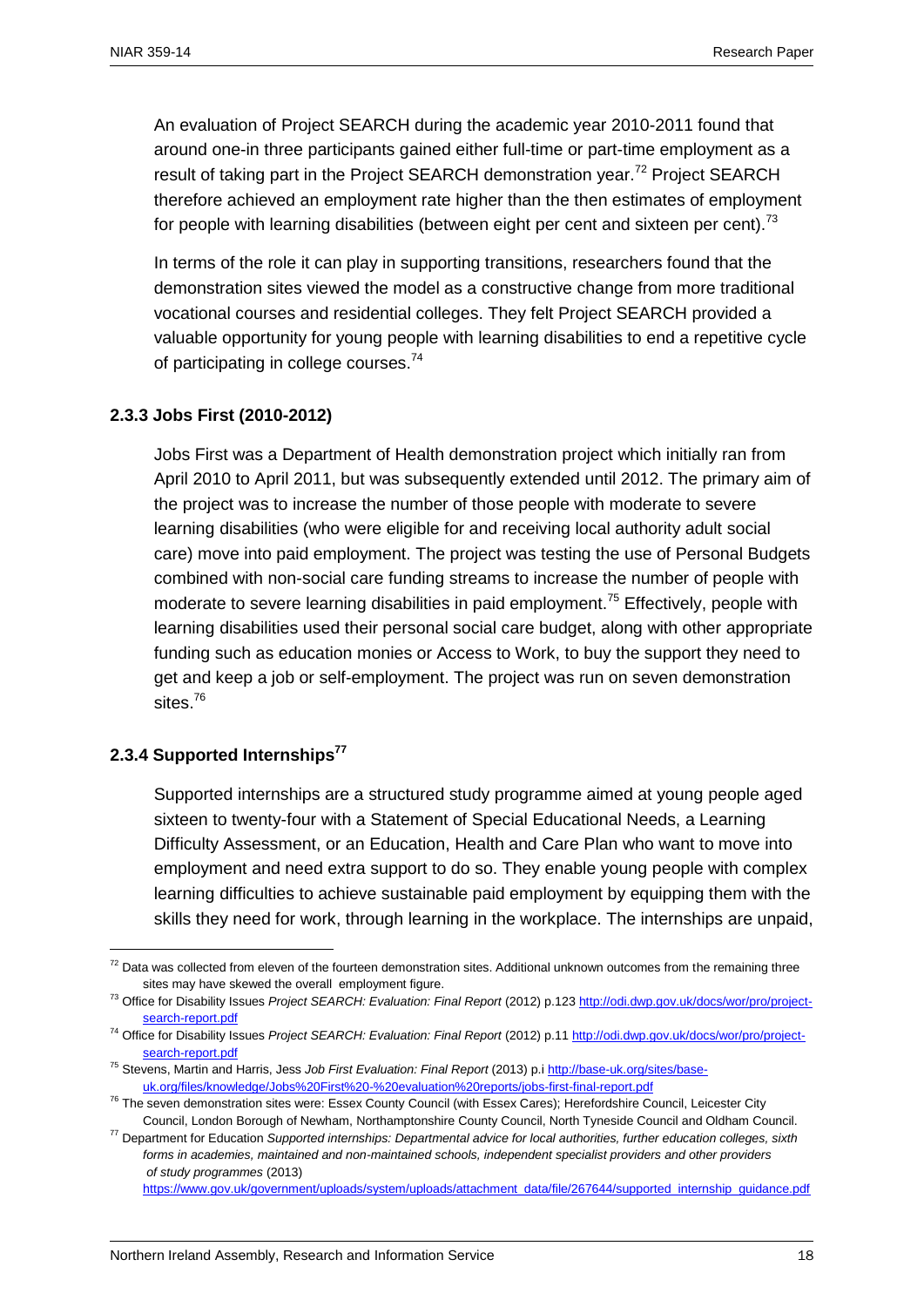and last for a minimum of six months. Wherever possible, they support the young person to move into paid employment at the end of the programme.<sup>78</sup> The primary focus of supported internships is to help young people with learning difficulties progress from education to employment, facilitating their transition to adulthood.

## <span id="page-20-0"></span>2.4 Social Services

Local authorities have a clear obligation under the Disabled Persons (Services, Consultation and Representation) Act 1986<sup>79</sup>, the Children Acts<sup>80</sup> and accompanying statutory guidance to make sure that their children's services and adult services departments engage effectively to anticipate the transition of young disabled people: $81$ 

*The DASS [Director of Adult Social Services] and the Director of Children's Services have put adequate arrangements in place to ensure that all young people with long-term social care needs have been assessed and, where eligible, receive a service which meets their needs throughout their transition to becoming adults.*

If effective assessments have been carried out when the young person is a child, these records and care plans can be adopted to form the basis of adult assessment and planning.<sup>82</sup> A complication arises if the child has not been assessed and is not already receiving support from local authority children's services as an assumption is often made that there is no need for social services to be involved in the transition planning process. However, it is possible that young people with a learning disability may become eligible for adult care services, regardless of whether they have an EHC plan or whether they have been receiving care services under the Children Act 1989.<sup>83</sup> It is therefore incorrect to conclude that a child, previously unassessed, will not meet adult eligibility criteria as the young person's needs may change on transition.

With the successful passage of the Care Act  $2014^{84}$ , a local authority will be obliged to carry out an adult care transition assessment where there is significant benefit to a young person (or their carer) in doing so, and they are likely to have needs for care or support after turning eighteen. There is no set age when young people reach this point

[https://www.gov.uk/government/uploads/system/uploads/attachment\\_data/file/267644/supported\\_internship\\_guidance.pdf](https://www.gov.uk/government/uploads/system/uploads/attachment_data/file/267644/supported_internship_guidance.pdf) <sup>79</sup> [http://www.legislation.gov.uk/ukpga/1986/33/pdfs/ukpga\\_19860033\\_en.pdf](http://www.legislation.gov.uk/ukpga/1986/33/pdfs/ukpga_19860033_en.pdf)

<sup>78</sup> Department for Education *Supported internships: Departmental advice for local authorities, further education colleges, sixth forms in academies, maintained and non-maintained schools, independent specialist providers and other providers of study programmes* (2013) p.4

<sup>80</sup> *Children Act 1989* [http://www.legislation.gov.uk/ukpga/1989/41/contents;](http://www.legislation.gov.uk/ukpga/1989/41/contents) *Children Act 2004*  <http://www.legislation.gov.uk/ukpga/2004/31/contents>

<sup>&</sup>lt;sup>81</sup> Department of Health *Guidance on the Statutory Chief Officer Post of the Director of Adult Social Services (2006) p.7* <http://democracy.leeds.gov.uk/documents/s2405/Adult%20Service%20Appendix%201.pdf>

<sup>&</sup>lt;sup>82</sup> Local authority social services departments have a duty under the *Children Act 1989* to assess a 'child in need', including children who are disabled. *Children Act 1989* Schedule [2 http://www.legislation.gov.uk/ukpga/1989/41/schedule/2](http://www.legislation.gov.uk/ukpga/1989/41/schedule/2)

<sup>83</sup> *Children Act 1989* s.17<http://www.legislation.gov.uk/ukpga/1989/41/section/17>

<sup>84</sup> The *Care Act 2014* received royal assent on 14 May 2014. [http://www.legislation.gov.uk/ukpga/2014/23/pdfs/ukpga\\_20140023\\_en.pdf](http://www.legislation.gov.uk/ukpga/2014/23/pdfs/ukpga_20140023_en.pdf)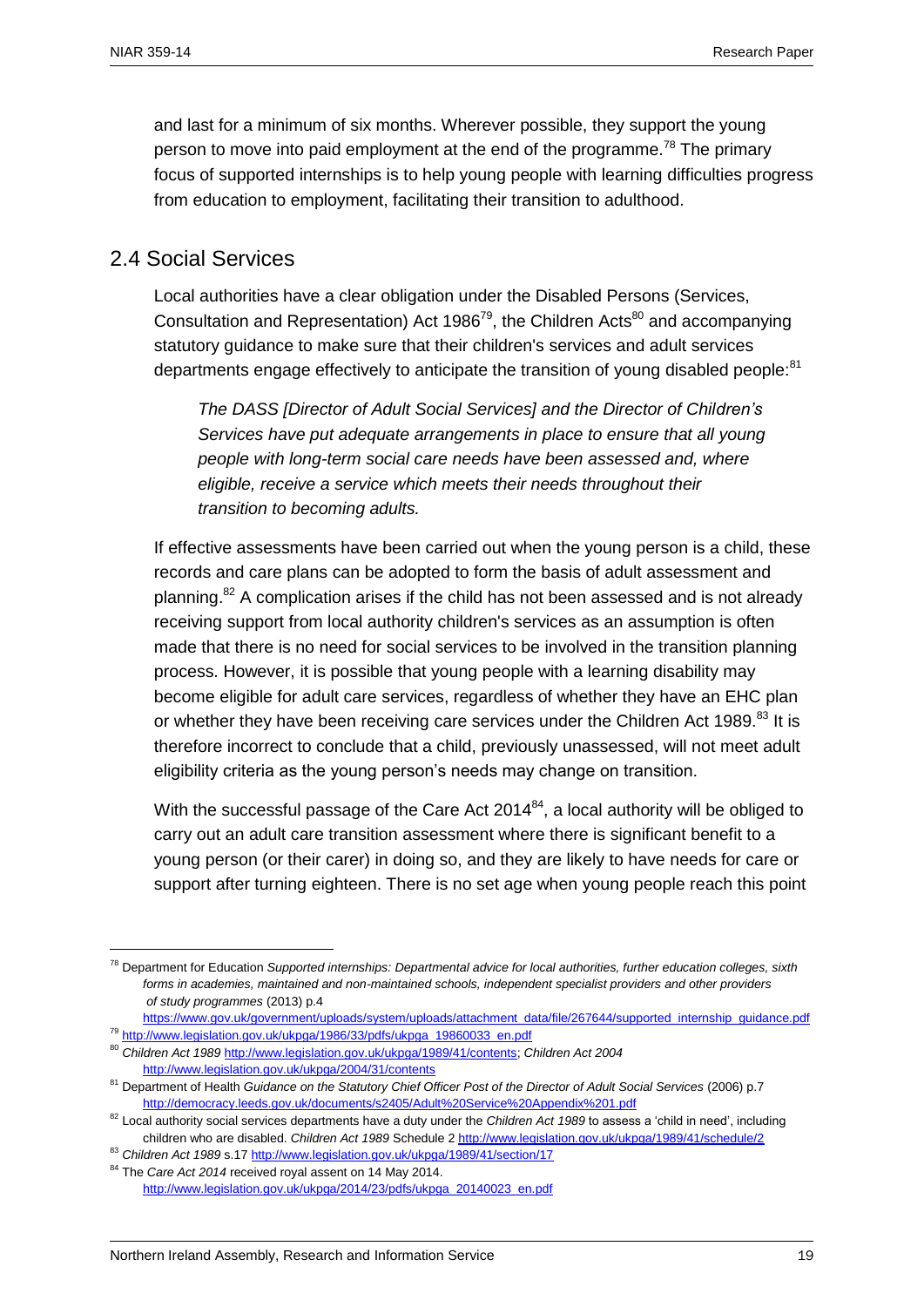and, as such, transition assessments should take place when it is of 'significant benefit' to them (or their carer).  $85$ 

Despite the statutory obligation on local authorities, many young people experience a disrupted transition from children to adult social care services. Half of the councils responding to a 2007 survey by the Commission for Social Care Inspection reported that young people's care packages changed at, or after, transition and this generally represented a significant reduction in services.<sup>86</sup> There is also an issue with different departments within local authorities sometimes failing to cooperate with each other, leading an author of a 2012 overview of the law governing the transition process to conclude:<sup>87</sup>

*It is in relation to the shift from children to adult social care services that there is perhaps the most overwhelming evidence of disabled young people being failed within the transition process. All too many experience serious disruption, reduction in services, and often long-term damage to outcomes.*

# <span id="page-21-0"></span>2.5 Health Services

 $\overline{a}$ 

Since 2004, the *National Service Framework for Children, Young People and Maternity Services* has required that health services develop appropriate young persons' services to enable smooth transition to comprehensive adult multi-disciplinary care. Standard 8 sets out expectations in relation to the establishment of a multi-agency 'Transition Group' which will assume responsibility for overseeing transitional arrangements at both strategic and operational level and for agreeing inter-agency protocols.<sup>88</sup>

In 2008, the Department of Health published further guidance on health care transition planning.<sup>89</sup> *Transition: Moving On Well* states that:<sup>90</sup>

*The process of transition should start while the child is being cared for by children's services and may, subject to the needs of the young person, continue for a number of years after the transfer to adult services.*

<sup>85</sup> *Care Act 2014* s.5[8 http://www.legislation.gov.uk/ukpga/2014/23/pdfs/ukpga\\_20140023\\_en.pdf](http://www.legislation.gov.uk/ukpga/2014/23/pdfs/ukpga_20140023_en.pdf)

<sup>86</sup> Commission for Social Care Inspection *Growing Up Matter: Better Transition planning for Young People with Complex Needs* (2007) p.2[6 http://www.ofsted.gov.uk/filedownloading/?file=documents/surveys-and-good](http://www.ofsted.gov.uk/filedownloading/?file=documents/surveys-and-good-practice/g/Growing%20up%20matters%20(PDF%20format).pdf&refer=0)[practice/g/Growing%20up%20matters%20\(PDF%20format\).pdf&refer=0](http://www.ofsted.gov.uk/filedownloading/?file=documents/surveys-and-good-practice/g/Growing%20up%20matters%20(PDF%20format).pdf&refer=0)

<sup>87</sup> Whittaker, Kate *The Law & Transition: overview and current duties* (2012) p.11 <http://www.transitioninfonetwork.org.uk/media/2653/the-law-transition.pdf>

<sup>88</sup> Department for Education and Skills and Department of Health *National Service Framework for Children, Young People and Maternity Services: Disabled Children and Young People and those with Complex Health Needs (2004) p.38* <http://bit.ly/1mdel6W>

<sup>89</sup> Department of Health *Transition: moving on well: a good practice guide for health professionals and their partners on transition planning for young people with complex health needs or a disability* (2008)<http://bit.ly/1r0ghou>

<sup>&</sup>lt;sup>90</sup> The guidance goes on to state that planning for transition should start by thirteen years old at the latest. Department of Health *Transition: moving on well: a good practice guide for health professionals and their partners on transition planning for young people with complex health needs or a disability* (2008) p.[5 http://bit.ly/1r0ghou](http://bit.ly/1r0ghou)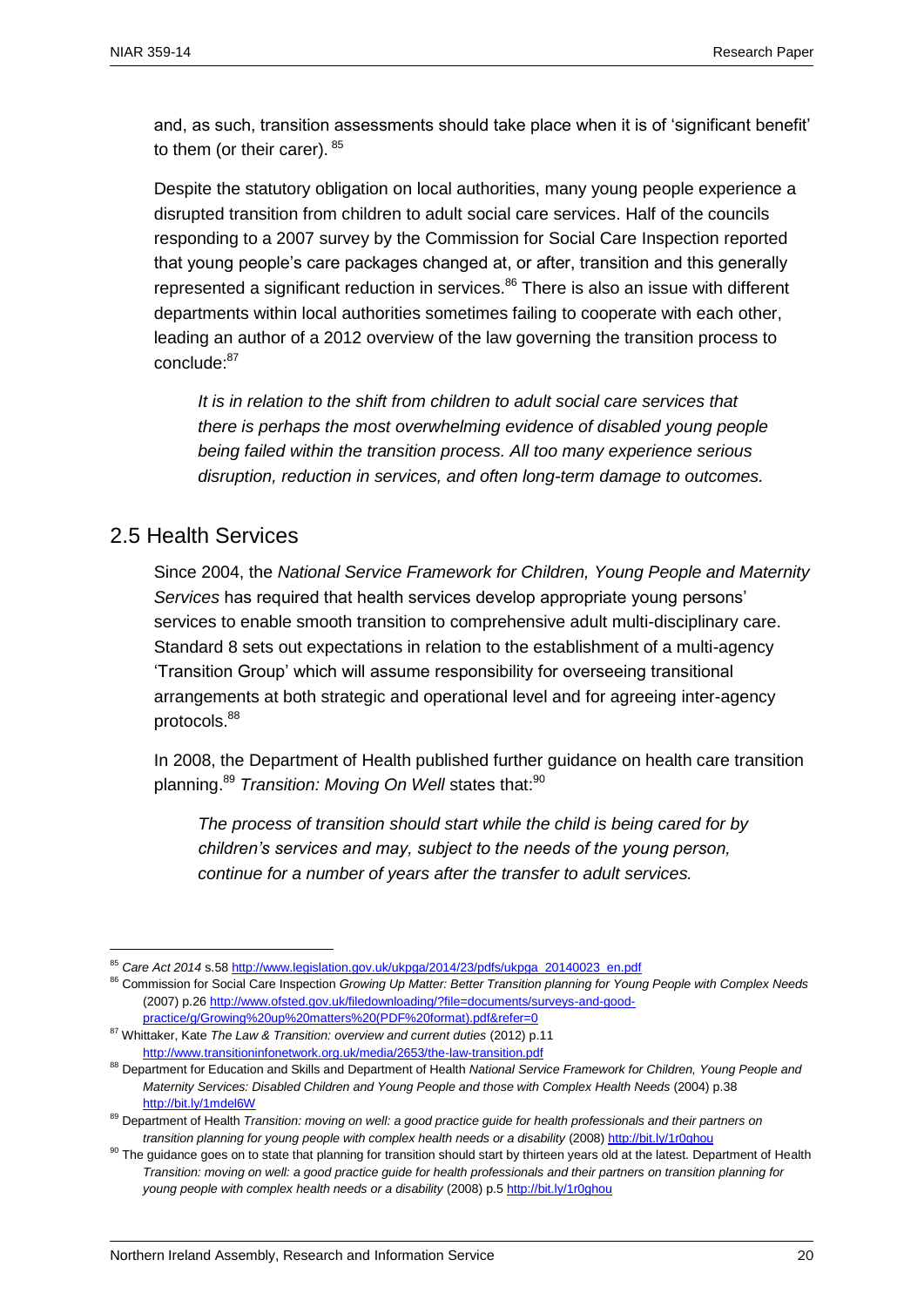The guidance emphasises the importance of a health transition plan developed by the young person alongside a multi-disciplinary team including the GP, children's and adult health services, and supported by the most relevant health professional who can review it regularly with them:<sup>91</sup>

*Health professionals working with a young person with complex health needs or a disability can prepare them for adulthood by developing a health transition plan, which takes an approach that is much broader than the medical diagnosis and helps the young person to address other lifestyle issues that may be concerning them. This needs to form an integral part of the broader transition plan, linking closely with education and social care.*

The draft SEN Code of Practice also addresses the transition to adult health services. It requires the health services and other professionals to work together with the young person (and their families, where appropriate) to: <sup>92</sup>

*… gain a good understanding of their individual needs, including their learning difficulties or disabilities, to co-ordinate health care around those needs and to ensure continuity and the best outcomes for the young person.* 

This means working with the young person to develop a health transition plan, which should identify who will take the lead in co-ordinating care and referrals to other services.

For young people with EHC plans, the local authority and health services must cooperate, working in partnership with each other and the young person to ensure that the EHC plan and the care plan for the treatment and management of the young person's health are aligned.<sup>93</sup>

# <span id="page-22-0"></span>2.6 Examples of National Transition Planning Programmes in England

#### **2.6.1 Preparing for Adulthood (PfA) Programme <sup>94</sup>**

PfA, launched in November 2011, superseded the Transition Support Programme (see below). It was proposed in *Support and Aspiration: a New Approach to Special Educational Needs and Disability*, a government green paper which outlined extensive reforms to the system of support for young people with SEN and disabilities and their

<sup>91</sup> Department of Health *Transition: moving on well: a good practice guide for health professionals and their partners on transition planning for young people with complex health needs or a disability (2008) p.1[0 http://bit.ly/1r0ghou](http://bit.ly/1r0ghou)* 

<sup>&</sup>lt;sup>92</sup> Department for Education *Draft special educational needs and disability code of practice: 0 to 25 years: Statutory guidance for organisations who work with and support children and young people with special educational needs and disabilities* (2014) p.12[2 https://www.gov.uk/government/uploads/system/uploads/attachment\\_data/file/304534/Code\\_of\\_Practice\\_Draft.pdf](https://www.gov.uk/government/uploads/system/uploads/attachment_data/file/304534/Code_of_Practice_Draft.pdf)

<sup>93</sup> Department for Education *Draft special educational needs and disability code of practice: 0 to 25 years: Statutory guidance for organisations who work with and support children and young people with special educational needs and disabilities* (2014) p.12[3 https://www.gov.uk/government/uploads/system/uploads/attachment\\_data/file/304534/Code\\_of\\_Practice\\_Draft.pdf](https://www.gov.uk/government/uploads/system/uploads/attachment_data/file/304534/Code_of_Practice_Draft.pdf)

<sup>94</sup> <http://www.preparingforadulthood.org.uk/>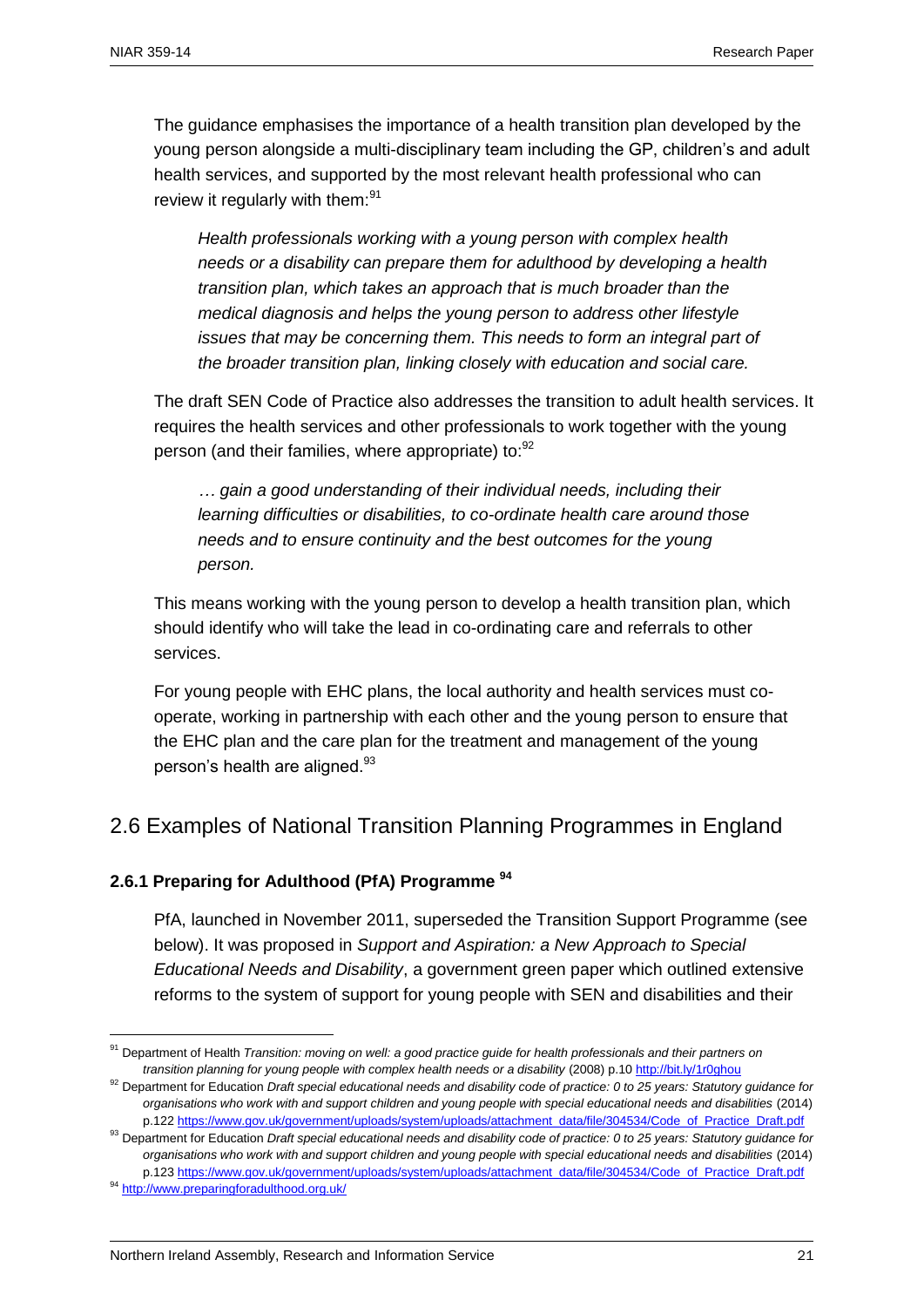families.<sup>95</sup> The programme, funded by the Department for Education, is delivered by a partnership between the National Development Team for inclusion, the Council for Disabled Children and Helen Sanderson Associates.

The programme brings together a wide range of expertise and experience of working with young people and families, at a local and national level and across government, to support young people into adulthood with paid employment, good health, independent living and friends, relationships and community inclusion. PfA provides knowledge and support to local authorities and their partners to ensure that young people transition successfully into adulthood.

#### **2.6.2 Transition Support Programme (2008-2011)<sup>96</sup>**

The Transition Support Programme was a three year national programme initiated to support service improvement at strategic and operational levels across England. Part of the 'Aiming High for Disabled Children' programme<sup>97</sup>, it was run jointly by the Department for Education and the Department of Health. The National Transition Support Team coordinated delivery of the programme, working together with the National Strategies and the Child Health and Maternity Partnership (CHaMP).

The programme involved work with specialist and universal services across health, education and social care and with voluntary sector agencies to raise awareness of and embed minimum standards of service provision and encourage good practice, thereby improving the experience of transition into adult life for young people with special education needs and disabilities and their families. It was hoped that, by the end of the programme, all local areas would meet minimum standards in transition provision and many would have developed outstanding innovative practice.

The Transition Support Programme consisted of two main elements:

- The National Transition Support Team, which coordinated the work with local authorities, primary care trusts, transition advisers and existing experts; and
- Support for change at local level through a combination of direct grants and transition advisers activity.

<sup>96</sup> Transition Support Programme *Information Sheet* (2010)

<sup>95</sup> Department of Education *Support and Aspiration: a New Approach to Special Educational Needs and Disability* (2011) pp.80- 9[2 http://bit.ly/1m0S76A](http://bit.ly/1m0S76A)

[http://www.transitionsupportprogramme.org.uk/PDF/NTST\\_TSP\\_Year3\\_Information\\_SheetV2.pdf](http://www.transitionsupportprogramme.org.uk/PDF/NTST_TSP_Year3_Information_SheetV2.pdf) Case studies of local projects supported by the Programme are available at: [http://www.transitionsupportprogramme.org.uk/resources/case\\_studies.aspx](http://www.transitionsupportprogramme.org.uk/resources/case_studies.aspx)

<sup>97</sup> HM Treasury and Department for Education and Skills Aiming High for Disabled Children: Better Support for Families (2007) [http://webarchive.nationalarchives.gov.uk/20130401151715/https://www.education.gov.uk/publications/eOrderingDownloa](http://webarchive.nationalarchives.gov.uk/20130401151715/https:/www.education.gov.uk/publications/eOrderingDownload/PU213.pdf) [d/PU213.pdf](http://webarchive.nationalarchives.gov.uk/20130401151715/https:/www.education.gov.uk/publications/eOrderingDownload/PU213.pdf)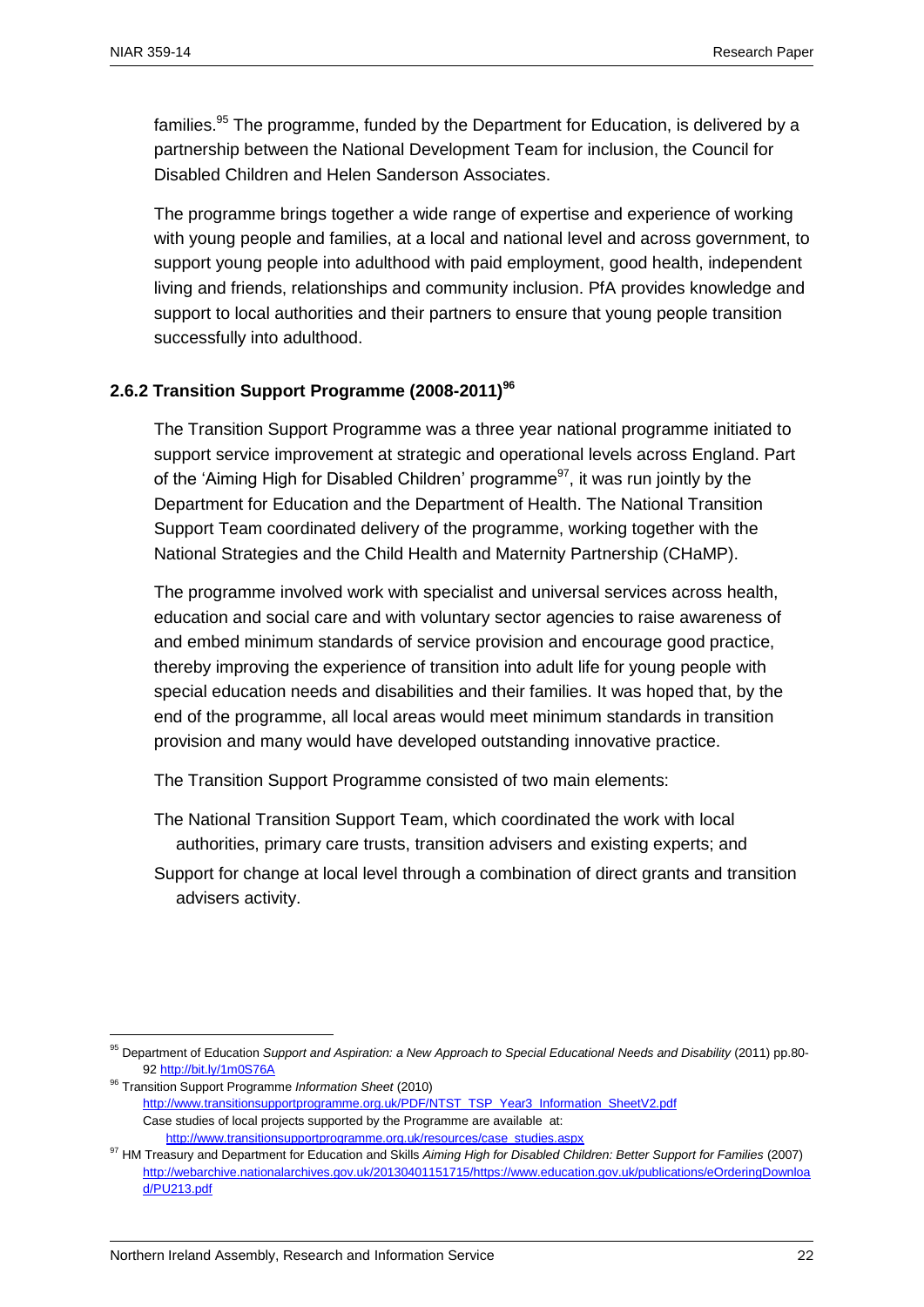Reflecting on the experiences of the Transition Support Programme, a report by Council for Disabled Children acknowledged that substantial progress was made over the course of three years. Ultimately, it found that the:  $98$ 

*The Transition Support Programme succeeded in raising awareness of the challenges involved in transition, particularly when the young people involved have a complex range of support needs.* 

# <span id="page-24-1"></span><span id="page-24-0"></span>3 Scotland

 $\overline{a}$ 

# 3.1 Overview of Legislative and Policy Context

As in England and Wales, the process of transitioning from children's to adult services is wide-ranging and complex, both in policy and practice terms. The Education (Additional Support for Learning) (Scotland) Act 2004 $99$  and the revised Code of Practice<sup>100</sup> lay out the statutory framework for transition planning for young people with learning disabilities in Scotland. However, there are many government strategies and initiatives which impact on transition planning. Some of these are universal policies in which disabled young people, or those with additional support needs, are a priority group, while other policies relate exclusively to them. They include:

- More Choices, More Chances: A Strategy to Reduce the Proportion of Young People not in Education, Employment or Training in Scotland (2006)<sup>101</sup>;
- Partnership Matters: A Guide to Local Authorities, NHS Boards and Voluntary Organisations on Supporting Students with Additional Needs in Colleges and Universities in Scotland  $(2009)^{102}$ .
- 16+ Learning Choices: Policy and Practice Framework: Supporting all Young People into Positive and Sustained Destinations  $(2010)^{103}$ ;
- Supporting Children's Learning: Code of Practice  $(2010)^{104}$ :

<sup>98</sup> Council for Disabled Children *Information and Learning from the Aiming High for Disabled Children Transition Support Programme* (2011) p.44

[http://www.preparingforadulthood.org.uk/media/158305/information\\_and\\_learning\\_from\\_the\\_ahdc\\_tsp\\_report.pdf](http://www.preparingforadulthood.org.uk/media/158305/information_and_learning_from_the_ahdc_tsp_report.pdf) <sup>99</sup> <http://www.legislation.gov.uk/asp/2004/4/contents>

<sup>&</sup>lt;sup>100</sup> Scottish Government *Supporting Children's Learning: Code of Practice (Revised Edition)* 2010 <http://www.scotland.gov.uk/Resource/Doc/348208/0116022.pdf> It should be noted that a subgroup of the Advisory Group for Additional Support for Learning was established in October 2012 to consider a revision of the Code of Practice. The most recent report setting out the progress in implementing the Education (Additional Support for Learning) (Scotland) Act 2004 indicates that the review of the Code of Practice has begun. The group will consider a range of concerns that have arisen around the appropriateness of the guidance, including the provisions outlined for post-16 transition planning.

<sup>101</sup> <http://www.scotland.gov.uk/Resource/Doc/129456/0030812.pdf>

<sup>102</sup> <http://www.scotland.gov.uk/Publications/2009/05/08155445/20>

<sup>103</sup> <http://www.scotland.gov.uk/Publications/2010/03/30180354/12>

This is the framework through which local authorities, schools and partners collectively plan and support young people's transitions to post-16 learning – in school, college, training, or in a community-setting - with a focus on particularly vulnerable groups.

<sup>104</sup> <http://www.scotland.gov.uk/Resource/Doc/348208/0116022.pdf>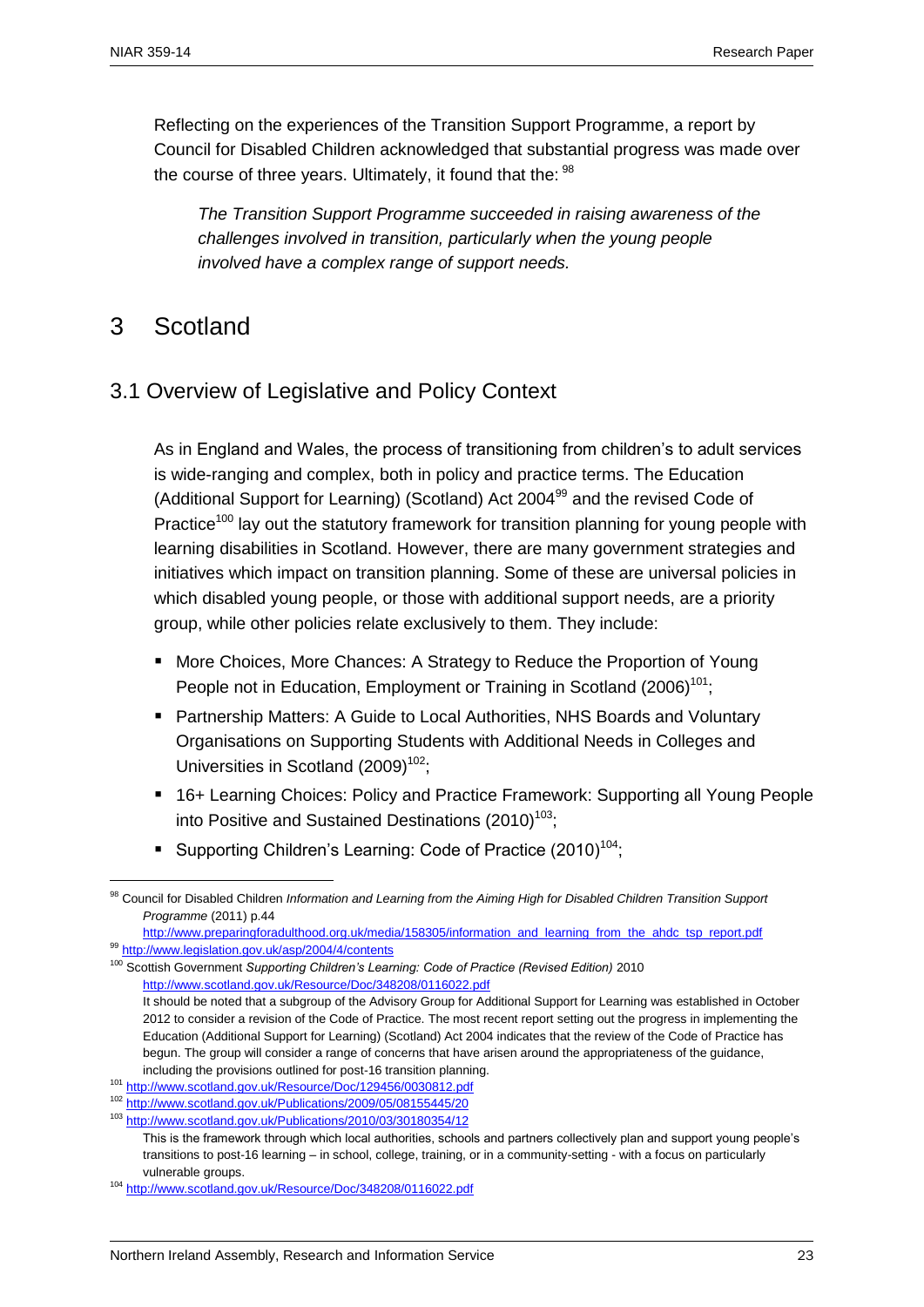- **Putting Learners at the Centre: Delivering our Ambitions for Post-16 Education**  $(2011)^{105}$ ;
- Supporting Implementation of Additional Support for Learning in Scotland (2012)<sup>106</sup>;
- Post-16 Transitions Policy and Practice Framework: Supporting all Young People to Participate in post-16 Learning, Training or Work (2012)<sup>107</sup>; and
- The Keys to Life: Improving Quality of Life for People with Learning Disabilities  $(2013)^{108}$

Though current legislation and policy surrounding post-16 transition planning provides a framework to improve young people's experience, concerns have been expressed that new initiatives sit alongside older legislation and policy without clarity about how they interlink.<sup>109</sup> When the Scottish Transitions Forum suggested that the Scottish Government produce a succinct statement of service providers' responsibilities and young people's rights, the response was that the policy framework was too complex to allow it.<sup>110</sup> Researchers have identified this lack of a concise policy guide as a significant barrier to smooth transition.<sup>111</sup>

The Doran Report<sup>112</sup> also expressed concerns about the efficacy of existing transition planning requirements:<sup>113</sup>

*Recommendation 11*

*The Scottish Government should provide leadership and where appropriate direction to local authorities and health boards and consider the adequacy of existing legislation to ensure that the transition from children's to adult services for young people with complex additional support needs is properly coordinated, managed and delivered.*

<sup>105</sup> <http://www.scotland.gov.uk/Resource/Doc/357943/0120971.pdf>

<sup>106</sup> <http://www.scotland.gov.uk/Resource/0040/00408302.pdf>

<sup>107</sup> <http://www.scotland.gov.uk/Resource/0040/00408819.pdf>

<sup>108</sup> <http://www.scotland.gov.uk/Resource/0042/00424389.pdf>

<sup>109</sup> Stalker, Kirsten and Moscardini, Lio *A Critical Review and Analysis of Current Research and Policy Relating to Disabled Children and Young People in Scotland: a report to Scotland's Commissioner for Children and Young People* (2012) p.36 [http://withscotland.org/download/critical\\_review\\_and\\_analysis\\_of\\_research\\_research\\_and\\_policy\\_relating\\_to\\_disabled\\_ch](http://withscotland.org/download/critical_review_and_analysis_of_research_research_and_policy_relating_to_disabled_children1-pdf-pdf) [ildren1-pdf-pdf](http://withscotland.org/download/critical_review_and_analysis_of_research_research_and_policy_relating_to_disabled_children1-pdf-pdf)

<sup>110</sup> Stalker, Kirsten and Moscardini, Lio *A Critical Review and Analysis of Current Research and Policy Relating to Disabled Children and Young People in Scotland: a report to Scotland's Commissioner for Children and Young People* (2012) p.36 [http://withscotland.org/download/critical\\_review\\_and\\_analysis\\_of\\_research\\_research\\_and\\_policy\\_relating\\_to\\_disabled\\_ch](http://withscotland.org/download/critical_review_and_analysis_of_research_research_and_policy_relating_to_disabled_children1-pdf-pdf) [ildren1-pdf-pdf](http://withscotland.org/download/critical_review_and_analysis_of_research_research_and_policy_relating_to_disabled_children1-pdf-pdf)

<sup>111</sup> Stalker, Kirsten and Moscardini, Lio *A Critical Review and Analysis of Current Research and Policy Relating to Disabled Children and Young People in Scotland: a report to Scotland's Commissioner for Children and Young People* (2012) p.48 [http://withscotland.org/download/critical\\_review\\_and\\_analysis\\_of\\_research\\_research\\_and\\_policy\\_relating\\_to\\_disabled\\_ch](http://withscotland.org/download/critical_review_and_analysis_of_research_research_and_policy_relating_to_disabled_children1-pdf-pdf) [ildren1-pdf-pdf](http://withscotland.org/download/critical_review_and_analysis_of_research_research_and_policy_relating_to_disabled_children1-pdf-pdf)

<sup>&</sup>lt;sup>112</sup> The Doran Report, published in 2012, set out the strategic vision for provision for children and young people with complex additional support needs in Scotland. The report made twenty-one recommendations for the future provision for children and young people with complex additional support needs. Scottish Government *The Right Help at the Right Time in the Right Place: Strategic Review of Learning Provision for Children and Young People with Complex Additional Support Needs* (2012)<http://www.scotland.gov.uk/Resource/0040/00408307.pdf>

<sup>113</sup> Scottish Government The Right Help at the Right Time in the Right Place: Strategic Review of Learning *Provision for Children and Young People with Complex Additional Support Needs* (2012) p.30 <http://www.scotland.gov.uk/Resource/0040/00408307.pdf>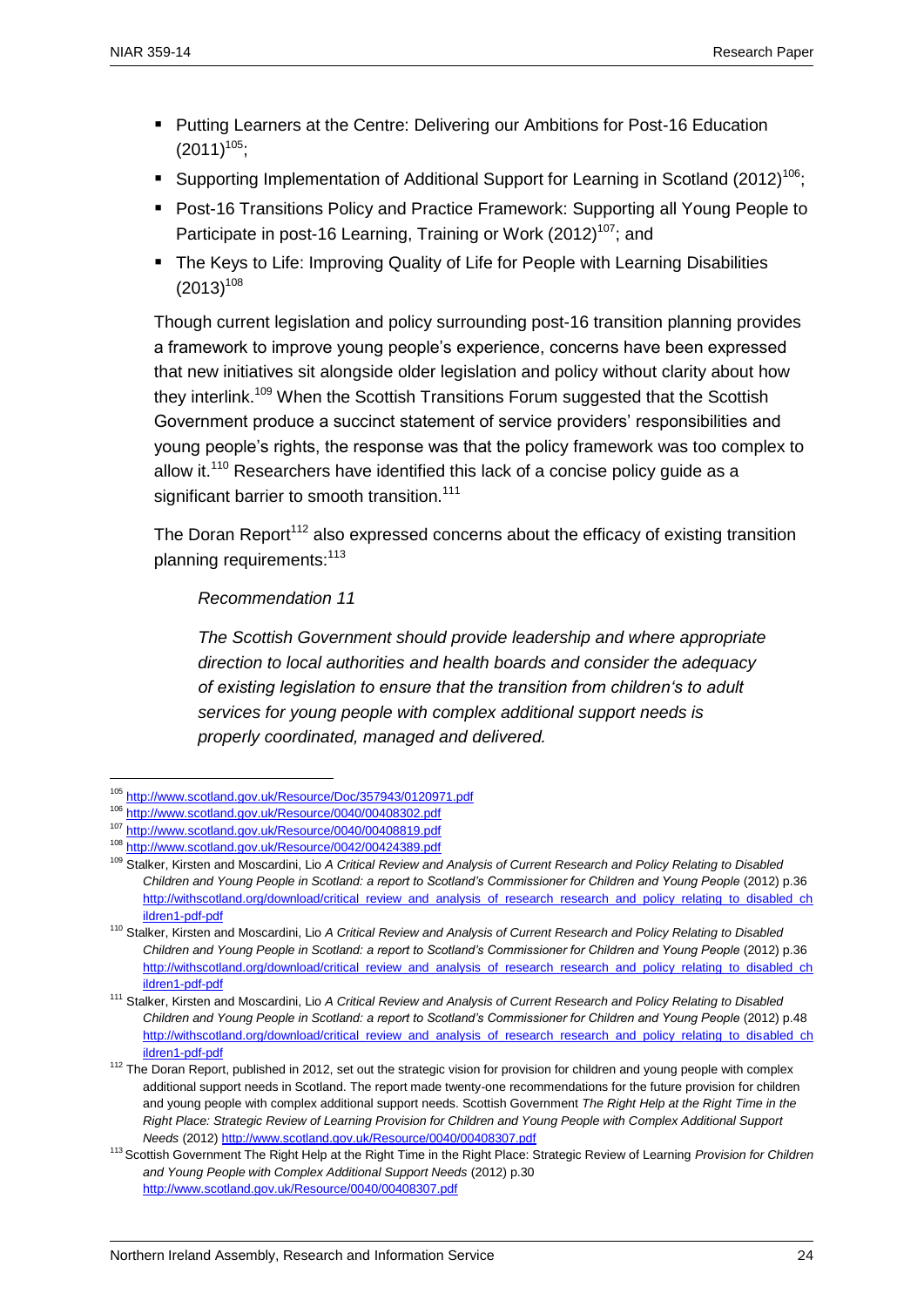Under the Education (Additional Support for Learning) (Scotland) Act 2004<sup>114</sup>, as amended in 2009, education authorities have certain obligations to help all young people with additional support needs to make the transition from school to post-school life successfully. In order to complete a transition plan, education authorities must request information from agencies likely to be involved with the child or young person on leaving school (such as the local authority and NHS boards).

The timeframe for these requests is outlined in the Act's Explanatory Notes:<sup>115</sup>

*This all should be done at least 12 months before the child or young person is expected to leave school, so it could be done when the child is 15 years old or even earlier.*

The Code of Practice advises that these timescales refer to the latest times by which a particular stage of the transition planning process should have been completed. In fact, for post-school placements the Code suggests that transition planning start much earlier than the timescale required by the Act, perhaps even in the early years of secondary school, so that there is sufficient time for post-school planning.<sup>116</sup>

Effective co-ordination of transition planning for care and support at a local level is important, as young people with additional support needs (including those with learning disabilities) often come into contact with numerous practitioners in the fields of health, education and social care. Though there is no statutory duty on local authorities and relevant agencies to co-operate, the Scottish Government has stated the importance of multi-agency planning in order to improve the experience of transition for the young person:<sup>117</sup>

*Partners who plan in a joined-up way are more likely to ensure that young people can access the support they need to make effective transitions. This means having an effective multi-agency approach and the involvement of universal services, with clearly defined responsibilities.* 

While the Code of Practice does not prescribe a shared planning approach (beyond the provision of information from relevant agencies), it does recommend that other agencies, such as health and social work services, Skills Development Scotland, further education colleges and institutions of higher education should be involved in transition planning where required. In cases where there is multi-agency involvement, the Code advises that the transition planning process be co-ordinated by one

<sup>114</sup> <http://www.legislation.gov.uk/asp/2004/4/contents>

<sup>&</sup>lt;sup>115</sup> Education (Additional Support for Learning) (Scotland) Act 2004. Explanatory Notes <http://www.legislation.gov.uk/asp/2004/4/notes/division/2/12>

<sup>&</sup>lt;sup>116</sup> Scottish Government Supporting Children's Learning: Code of Practice (Revised Edition) 2010 p.108 <http://www.scotland.gov.uk/Resource/Doc/348208/0116022.pdf>

<sup>117</sup> Scottish Government *Implementation of the Education (Additional Support for Learning) (Scotland) Act 2004 (as amended): Report to Parliament 2013* (2014) p.41<http://www.scotland.gov.uk/Resource/0044/00448013.pdf>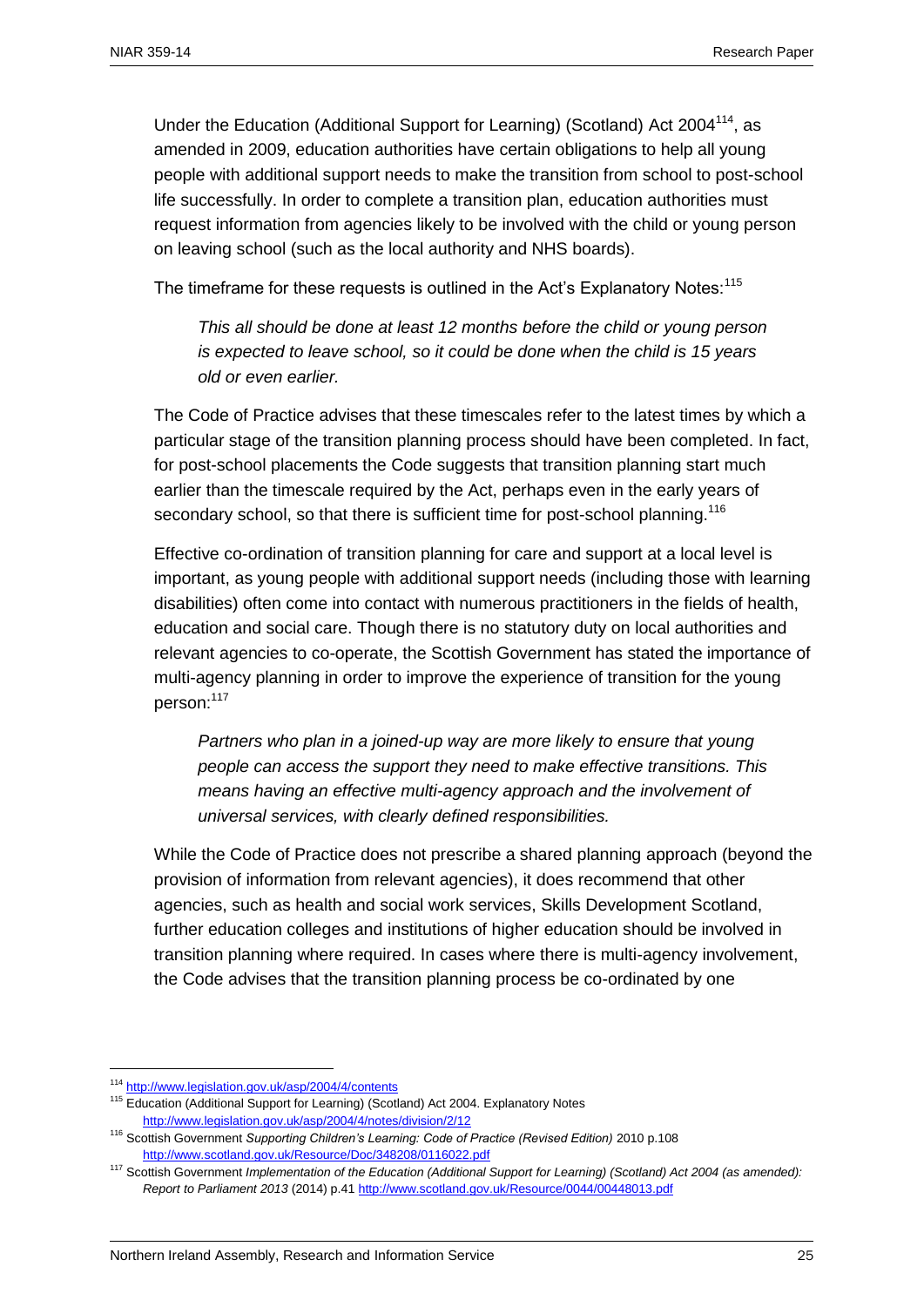person.<sup>118</sup> This lead professional may be a teacher, careers adviser, social worker, community education worker or someone from another agency.<sup>119</sup>

However, despite the statutory requirements and guidance on the process, a 2012 study commissioned by Scotland's Commissioner for Children and Young People found that:<sup>120</sup>

*Transition planning often starts too late and is marred by poor inter-agency collaboration.*

The Code of Practice also outlines a number of principles of good practice which education authorities should take account of whenever a child or young person with additional support needs is approaching a transition point in their school education. These include:<sup>121</sup>

- Transition planning should be embedded within the education authority's policies and procedures for additional support needs and the more universal policies and procedures for children and young people;
- The child's or young person's views should be sought and taken into account when discussing changes in school education; and
- **Transition should be co-ordinated by a relevant person known to the child or young** person and their family.

Beyond the timescales imposed on education authorities by the Education (Additional Support for Learning) (Scotland) Act 2004, there is no statutory format for the postschool transition process. Given this lack of a standard framework, transition planning procedures for young people vary depending on the education authority and the child's additional support needs. The findings of the Scottish Government's *Report on Implementation of School to Post-School Transitional Planning for Children and Young People with Additional Support Needs* confirmed that practice varied significantly:<sup>122</sup>

*Post-16 transitional planning for young people who have additional support needs and require more choices and chances represents a very mixed picture across Scotland.*

<sup>&</sup>lt;sup>118</sup> Scottish Government *Supporting Children's Learning: Code of Practice (Revised Edition)* 2010 p.108 <http://www.scotland.gov.uk/Resource/Doc/348208/0116022.pdf>

<sup>&</sup>lt;sup>119</sup> Scottish Government Supporting Children's Learning: Code of Practice (Revised Edition) 2010 p.116 <http://www.scotland.gov.uk/Resource/Doc/348208/0116022.pdf>

<sup>120</sup> Stalker, Kirsten and Moscardini, Lio *A Critical Review and Analysis of Current Research and Policy Relating to Disabled Children and Young People in Scotland: a report to Scotland's Commissioner for Children and Young People* (2012) p.48 [http://withscotland.org/download/critical\\_review\\_and\\_analysis\\_of\\_research\\_research\\_and\\_policy\\_relating\\_to\\_disabled\\_ch](http://withscotland.org/download/critical_review_and_analysis_of_research_research_and_policy_relating_to_disabled_children1-pdf-pdf) [ildren1-pdf-pdf](http://withscotland.org/download/critical_review_and_analysis_of_research_research_and_policy_relating_to_disabled_children1-pdf-pdf)

<sup>&</sup>lt;sup>121</sup> Scottish Government *Supporting Children's Learning: Code of Practice (Revised Edition)* 2010 p.112 <http://www.scotland.gov.uk/Resource/Doc/348208/0116022.pdf>

<sup>&</sup>lt;sup>122</sup> Scottish Government *Report on Implementation of School to Post-School Transitional Planning for Children and Young People with Additional Support Needs* (2011). Unpublished. Key points are available from the Scottish Transitions Forum: [http://scottishtransitions.org.uk/report-on-implementation-of-school-to-post-school-transitional-planning-for-children-and](http://scottishtransitions.org.uk/report-on-implementation-of-school-to-post-school-transitional-planning-for-children-and-young-people-with-additional-support-needs/)[young-people-with-additional-support-needs/](http://scottishtransitions.org.uk/report-on-implementation-of-school-to-post-school-transitional-planning-for-children-and-young-people-with-additional-support-needs/)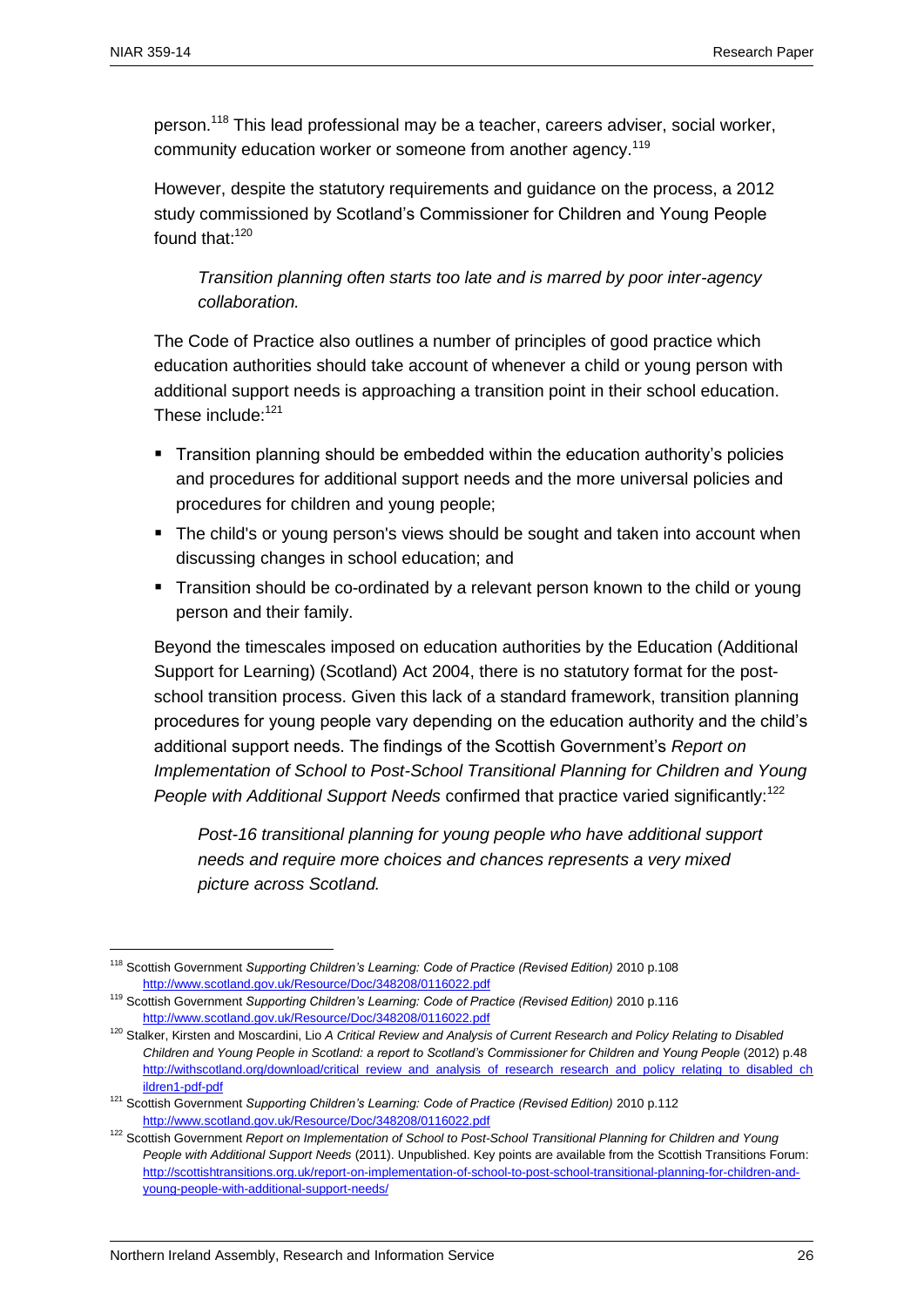The study found that at a strategic level, local authorities were producing their own plans and attempting to integrate different strands of the Act and relevant policies into their guidance and procedures. It identified a number of examples of effective practice in transitional planning for young people with additional support needs moving from school to post-school.<sup>123</sup> Some local authorities have also agreed joint protocols with other agencies in an effort secure a smooth transition from child services to adult services.<sup>124</sup>

Unlike in England, the Scottish government has not issued specific policies dedicated to developing transition 'pathways', such as pathways to employment or pathways to education for young people with disabilities. However, the 2013 learning disability strategy, *The Keys to Life*, does emphasise the role that further education plays in the transition process:<sup>125</sup>

*We must not underestimate the role further and higher education plays in assisting the transition from school and its role in personal development at all stages.*

Similarly, the Scottish Government has declared their commitment to ensuring that young people with a learning disability have access to paid employment:<sup>126</sup>

*The Scottish Government is committed to helping people with learning disabilities who want to work, and it is our ambition that with the right support, they are able to find work in mainstream employment, suitable to their skills.*

However, the government acknowledged that a minority of people with learning disabilities had a paid job, and that, where people were employed, they often worked for less than sixteen hours per week.<sup>127</sup>

As in England, researchers in Scotland found that:<sup>128</sup>

<sup>&</sup>lt;sup>123</sup> A number of local authorities have published comprehensive guidance on the post-school transition planning process for practitioners, including Orkney [\(http://bit.ly/1otg8bv\)](http://bit.ly/1otg8bv), Midlothian [\(http://bit.ly/1keZp3X\)](http://bit.ly/1keZp3X), Moray [\(http://bit.ly/RAVW8X\)](http://bit.ly/RAVW8X) and West Dunbartonshire [\(http://bit.ly/RAXJe9\)](http://bit.ly/RAXJe9). Fife Council have developed a Charter for Transition (2012) setting out the standards that young people preparing for transition may expect from the local authority:<http://bit.ly/1oJC7IP>

<sup>124</sup> Highland Council and NHS Highlands *Integrating Services for Young People and Young Adults with Additional Support Needs as a Result of Disability and/or Complex Health: Joint Transitions Policy* (2012) <http://bit.ly/1tmODhm>

<sup>&</sup>lt;sup>125</sup> Scottish Government *The Keys to Life: Improving Quality of Life for People with Learning Disabilities (2013) p.93* <http://www.scotland.gov.uk/Resource/0042/00424389.pdf>

<sup>&</sup>lt;sup>126</sup> Scottish Government *The Keys to Life: Improving Quality of Life for People with Learning Disabilities (2013) p.94* <http://www.scotland.gov.uk/Resource/0042/00424389.pdf>

<sup>&</sup>lt;sup>127</sup> Scottish Government *The Keys to Life: Improving Quality of Life for People with Learning Disabilities (2013) p.94* <http://www.scotland.gov.uk/Resource/0042/00424389.pdf>

In 2012, 3,393 adults with learning disabilities were in employment or training for employment. This is 13 per cent of all adults with learning disabilities. This represents a decrease of 16.1 per cent (653 adults) on the proportion of adults in employment or training for employment compared to employment figures in 2011. Scottish Consortium for Learning Disability *Statistics Release: Adults with Learning Disabilities known to Scottish Local Authorities 2012* (2013) [http://www.scld.org.uk/sites/default/files/statistics\\_report\\_colour\\_1.pdf](http://www.scld.org.uk/sites/default/files/statistics_report_colour_1.pdf)

<sup>128</sup> Stalker, Kirsten and Moscardini, Lio *A Critical Review and Analysis of Current Research and Policy Relating to Disabled Children and Young People in Scotland: a report to Scotland's Commissioner for Children and Young People* (2012) pp.36-37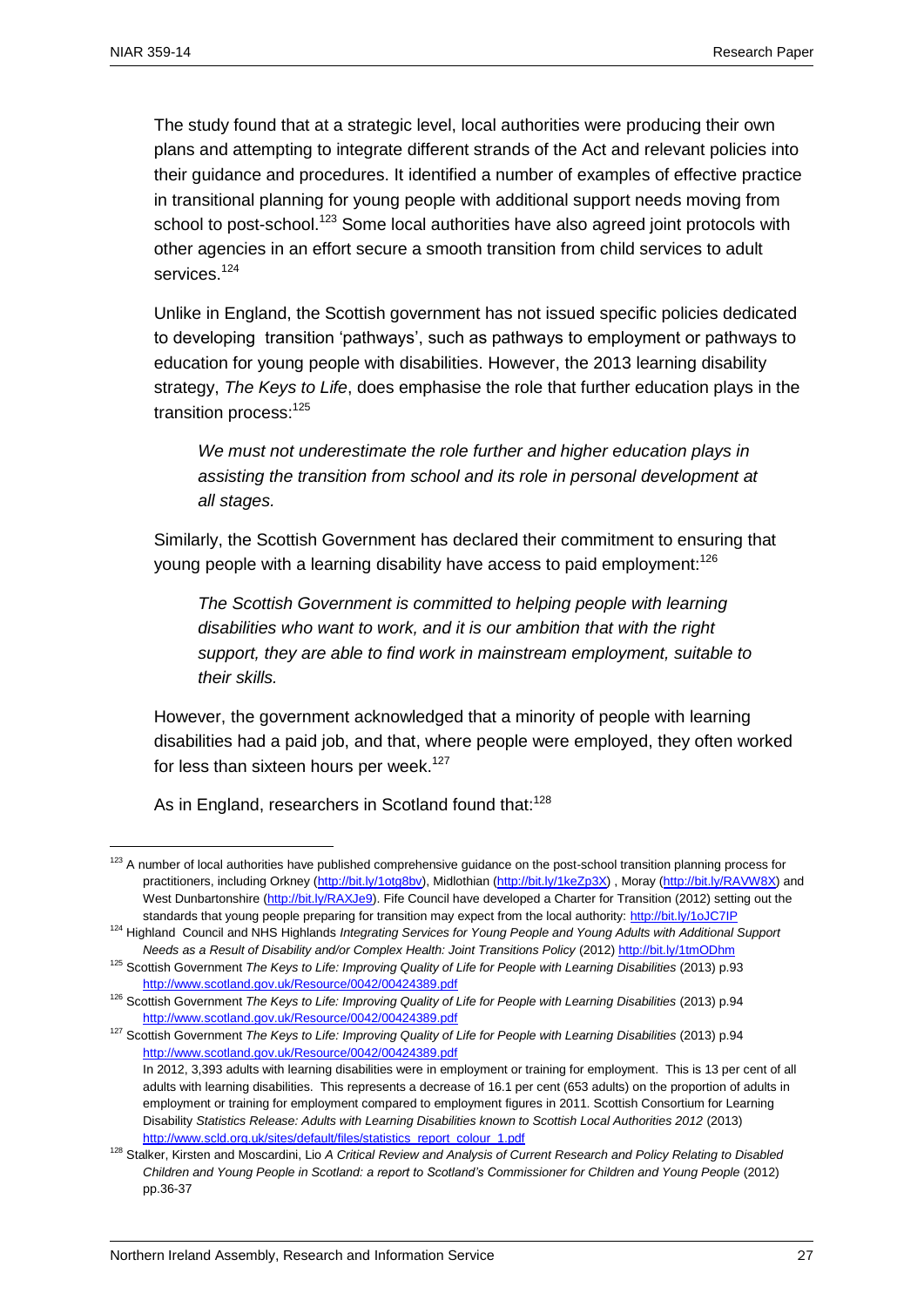*… despite Government policy that Skills Development Scotland should raise young people's expectations and aspirations, especially for those needing additional support, negative assumptions may be made about some young people's potential, with employment options seldom considered.*

# <span id="page-29-0"></span>3.2 Examples of Transition Planning Projects in Scotland

#### **3.2.1 Project SEARCH<sup>129</sup>**

In 2010, the Scottish Consortium for Learning Disability (SCLD) received funding from the Scottish Government to promote Project SEARCH. As in England, the one-year transition programme provides training and education leading to employment for individuals with learning disabilities. It gives students the opportunity to experience what it's like being at work, teaches them new skills and helps them understand the demands of the working world. Students work five-days a-week at the employer's premises, combining practical learning with classroom sessions.

The first Project SEARCH site in Scotland began in North Lanarkshire as a partnership between Motherwell College, North Lanarkshire Council, including its supported employment programme, NHS Lanarkshire and SERCO, a private sector employer working in NHS Lanarkshire hospitals. By 2013, there were ten Scottish Project SEARCH sites in various stages of development.<sup>130</sup>

#### **3.2.2 Transitions to Employment**

The Transitions to Employment project has been in operation within five Further Education colleges in West and Central Scotland since 2009. The partners in the project are John Wheatley College, Coatbridge College, Reid Kerr College, James Watt College, Langside College and ENABLE Scotland, the lead partner. The project was designed to ensure that students with learning disabilities are able to translate the skills and qualifications they gain during their time at college into real jobs with employers. In 2012, funding from Skills Development Scotland allowed ENABLE Scotland to deliver Transitions to Employment in Cardonald College and Elmwood College. $131$ 

[http://withscotland.org/download/critical\\_review\\_and\\_analysis\\_of\\_research\\_research\\_and\\_policy\\_relating\\_to\\_disabled\\_ch](http://withscotland.org/download/critical_review_and_analysis_of_research_research_and_policy_relating_to_disabled_children1-pdf-pdf) [ildren1-pdf-pdf](http://withscotland.org/download/critical_review_and_analysis_of_research_research_and_policy_relating_to_disabled_children1-pdf-pdf)

<sup>129</sup> <http://www.scld.org.uk/scld-projects/project-search>

<sup>130</sup> Scottish Consortium for Learning Disability A Natural Progression: A Good Practice Handbook for Colleges on Supporting *Students with Learning Disabilities and Autism into Work* (2013) p.9

[http://www.scld.org.uk/sites/default/files/publications/college\\_handbook\\_web\\_version.pdf](http://www.scld.org.uk/sites/default/files/publications/college_handbook_web_version.pdf)

<sup>131</sup> Scottish Consortium for Learning Disability A Natural Progression: A Good Practice Handbook for Colleges on Supporting *Students with Learning Disabilities and Autism into Work* (2013) p.18 [http://www.scld.org.uk/sites/default/files/publications/college\\_handbook\\_web\\_version.pdf](http://www.scld.org.uk/sites/default/files/publications/college_handbook_web_version.pdf)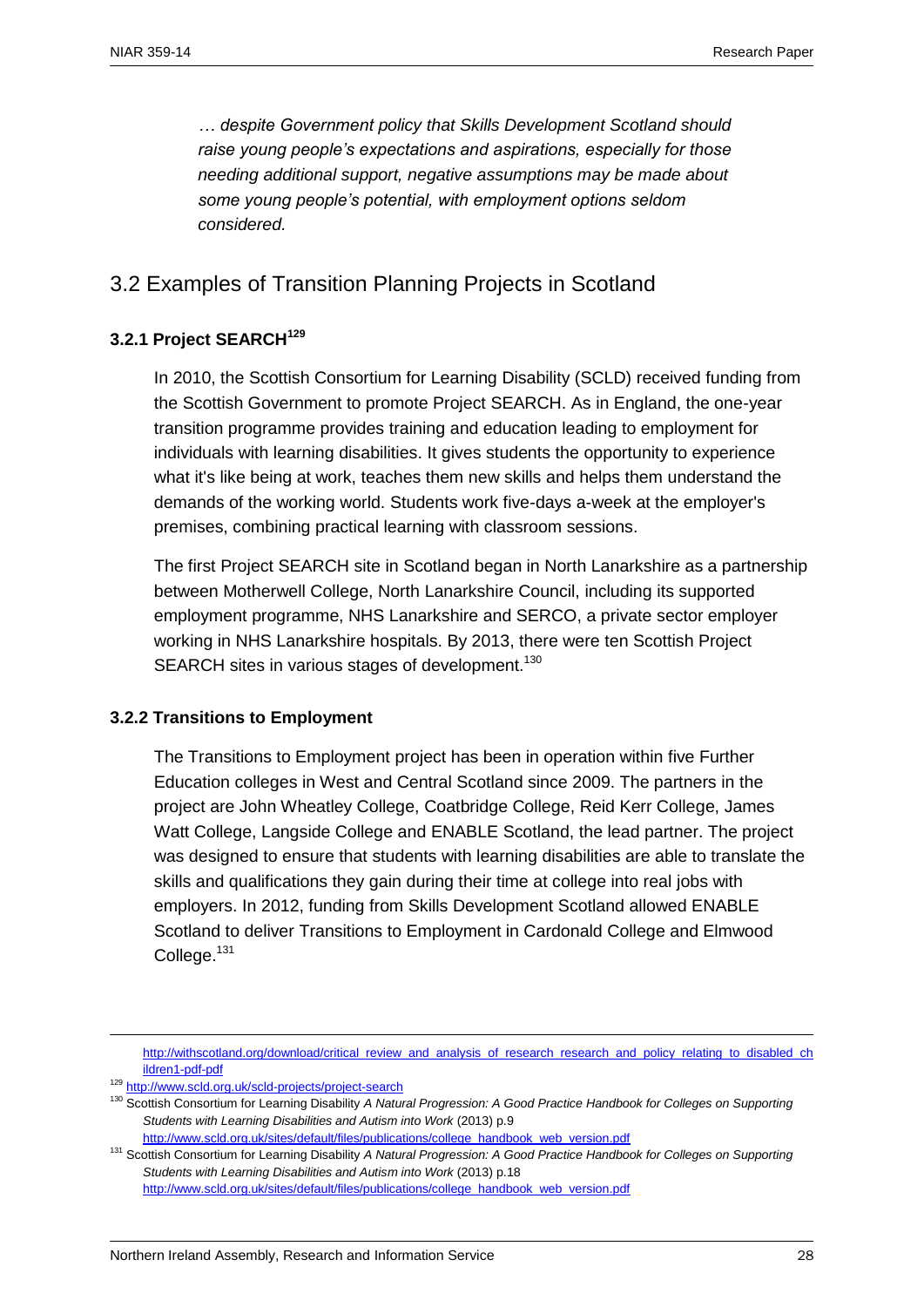At the heart of the project is the partnership between a college and ENABLE Scotland Transitions Coordinators. Students are recruited onto a ten-month programme of skills development and training. They are enrolled in any of the college's employability-based courses and receive additional support from the full-time Transitions Coordinator based in the College.

#### **3.2.3 Real Jobs<sup>132</sup>**

Real Jobs, part of the Action Group<sup>133</sup>, operates a supported employment service for adults with learning disabilities and other support needs in Edinburgh. Since 2001, it has provided support to young disabled people to make the life transition from school towards employment.

From 2009 the service has operated in Carrongrange, a special school in Falkirk; three mainstream Falkirk schools and special schools in Edinburgh. Although the Real Jobs transitions service has historically been based in schools, it actually views transition as an ongoing process.<sup>134</sup> The service primarily is supported and funded by the local authorities: City of Edinburgh Economic Development and Children and Families Departments, and the Fairer Falkirk Fund. Further funding for the Falkirk service has also been provided by the Big Lottery Young Start Fund.

#### **3.2.4 PAMIS Transition Pathways**<sup>135</sup>

In 2013, PAMIS $136$  secured funding to provide a three year transition project to family carers who have a relative between the age of fifteen and eighteen years with a profound and multiple learning disability. The project initially provided direct support to family carers within Glasgow City in year one. In year two the project will be rolled out in all PAMIS geographical areas, covering Greater Glasgow & Clyde, South Lanarkshire, Fife, Tayside and Grampian, the project will continue to provide support in the above areas in year three.

The 'Future Choices Project', which will provide training and support for family carers of young people with profound and multiple learning disabilities commenced in April 2013. Each participant will be provided with a *PAMIS* Personal Communication Passport and a *PAMIS* Transition Planner. These will be individualised to the young person with profound and multiple learning disabilities and project staff will work closely with family carers, education, social services and social care providers who are currently involved with the young person. The documents will provide detailed information on all aspects

<sup>132</sup> <http://www.actiongroup.org.uk/services/real-jobs/>

<sup>133</sup> <http://www.actiongroup.org.uk/>

<sup>134</sup> Action Group *Real Jobs Transition Service: Edinburgh and Falkirk: Evaluation Report* (2013) <http://www.actiongroup.org.uk/images/RJ%20TRANS%20report%202013.pdf>

<sup>135</sup> [http://www.pamis.org.uk/\\_page.php?id=8](http://www.pamis.org.uk/_page.php?id=8)

<sup>136</sup> [http://www.pamis.org.uk/\\_page.php?id=5](http://www.pamis.org.uk/_page.php?id=5)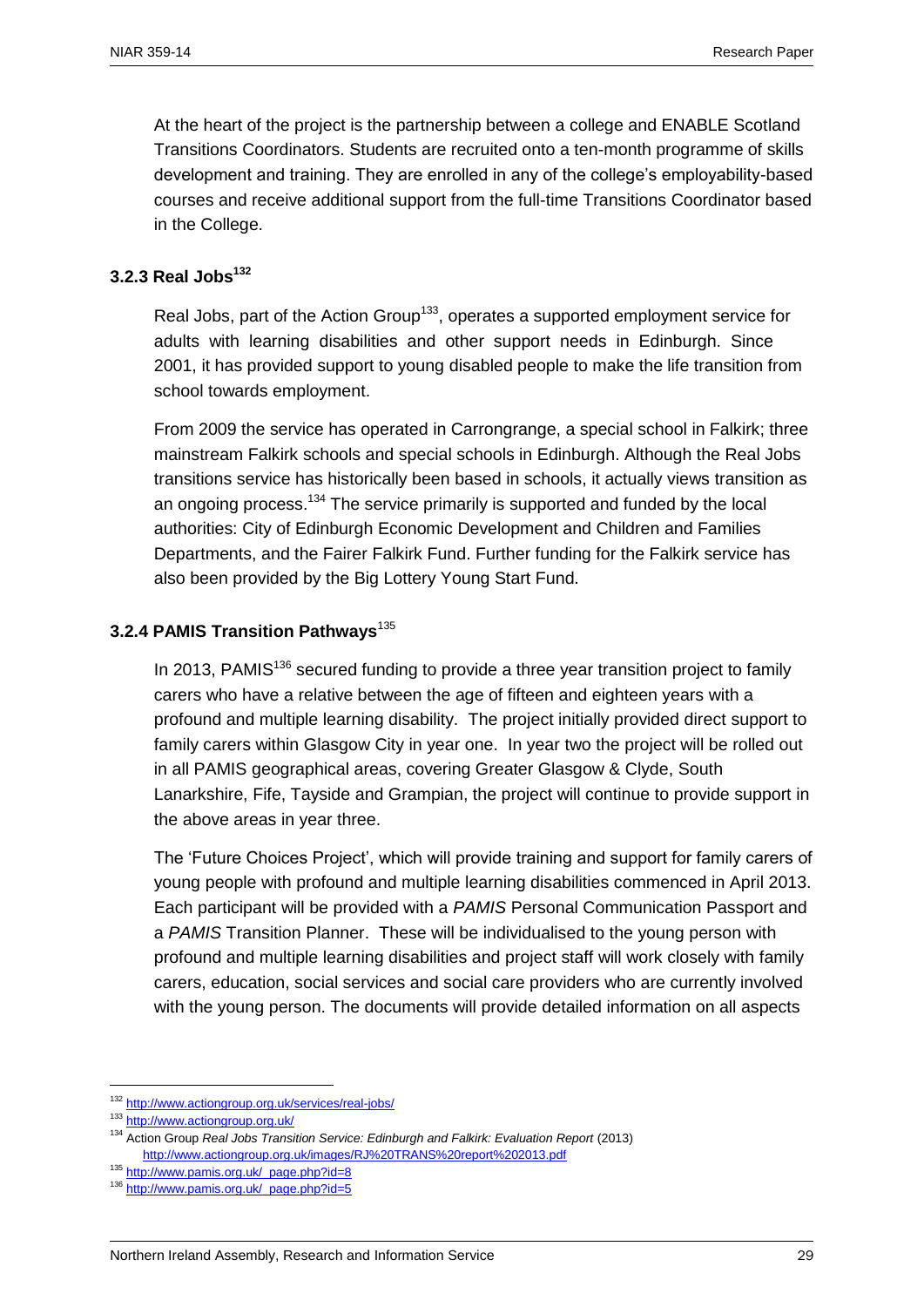of the young person's support needs and will assist in the planning and facilitation of their transition from education to adult services.<sup>137</sup>

#### **3.2.5 Moving On Transition Service<sup>138</sup>**

The Moving On Transition Service, based in West Dunbartonshire, is a collaboration between SHARE Scotland<sup>139</sup> and Cornerstone<sup>140</sup>. The project has been fully funded by the Big Lottery and will run between Summer 2013 and Summer 2016. The service provides a range of support for young people, aged fifteen to twenty-five, with additional support needs. It is open to young people who are at school in West Dunbartonshire and those who attend West College, Scotland, Clydebank Campus. It aims to help young people with additional support needs have a positive, empowering and motivating experience when moving on from school to college or beyond. Young people are linked with facilitators who will work in both the school and college, thereby providing a link between the two environments.

#### <span id="page-31-1"></span><span id="page-31-0"></span>4 Wales

### 4.1 Overview of Legislative and Policy Context

Support for disabled young people preparing for or making transitions is governed primarily by the *National Service Framework for Children, Young People and Maternity Services in Wales*<sup>141</sup> and the *SEN Code of Practice for Wales*<sup>142</sup>. These documents outline the support that young people who are disabled or who need continuing care, and/or who have a Statement of Special Educational Needs, can expect to receive in planning for transition to adulthood.

The National Service Framework outlines a Transition Standard which requires the appointment of: 143

*A transition key worker when a young person reaches 14 years of age…The key transition worker co-ordinates the planning and delivery of services before, during and after the process of transition and will continue to monitor and have contact with the young person until the age of 25 years.*

<sup>137</sup> [http://www.pamis.org.uk/15\\_future+choices+project.html](http://www.pamis.org.uk/15_future+choices+project.html)

<sup>138</sup> <http://www.sharescotland.org.uk/Projects/m-o-transition-service.html>

<sup>139</sup> <http://www.sharescotland.org.uk/>

<sup>140</sup> <http://www.cornerstone.org.uk/>

<sup>141</sup> Welsh Assembly Government *National Service Framework for Children, Young People and Maternity Services in Wales* (2006[\) http://www.wales.nhs.uk/sites3/Documents/441/EnglishNSF\\_amended\\_final.pdf](http://www.wales.nhs.uk/sites3/Documents/441/EnglishNSF_amended_final.pdf)

<sup>142</sup> Welsh Assembly Government *Special Educational Needs Code of Practice for Wales* (2004) <http://learning.wales.gov.uk/docs/learningwales/publications/131016-sen-code-of-practice-for-wales-en.pdf>

<sup>143</sup> Welsh Assembly Government *National Service Framework for Children, Young People and Maternity Services in Wales* (2006) p.5[4 http://www.wales.nhs.uk/sites3/Documents/441/EnglishNSF\\_amended\\_final.pdf](http://www.wales.nhs.uk/sites3/Documents/441/EnglishNSF_amended_final.pdf)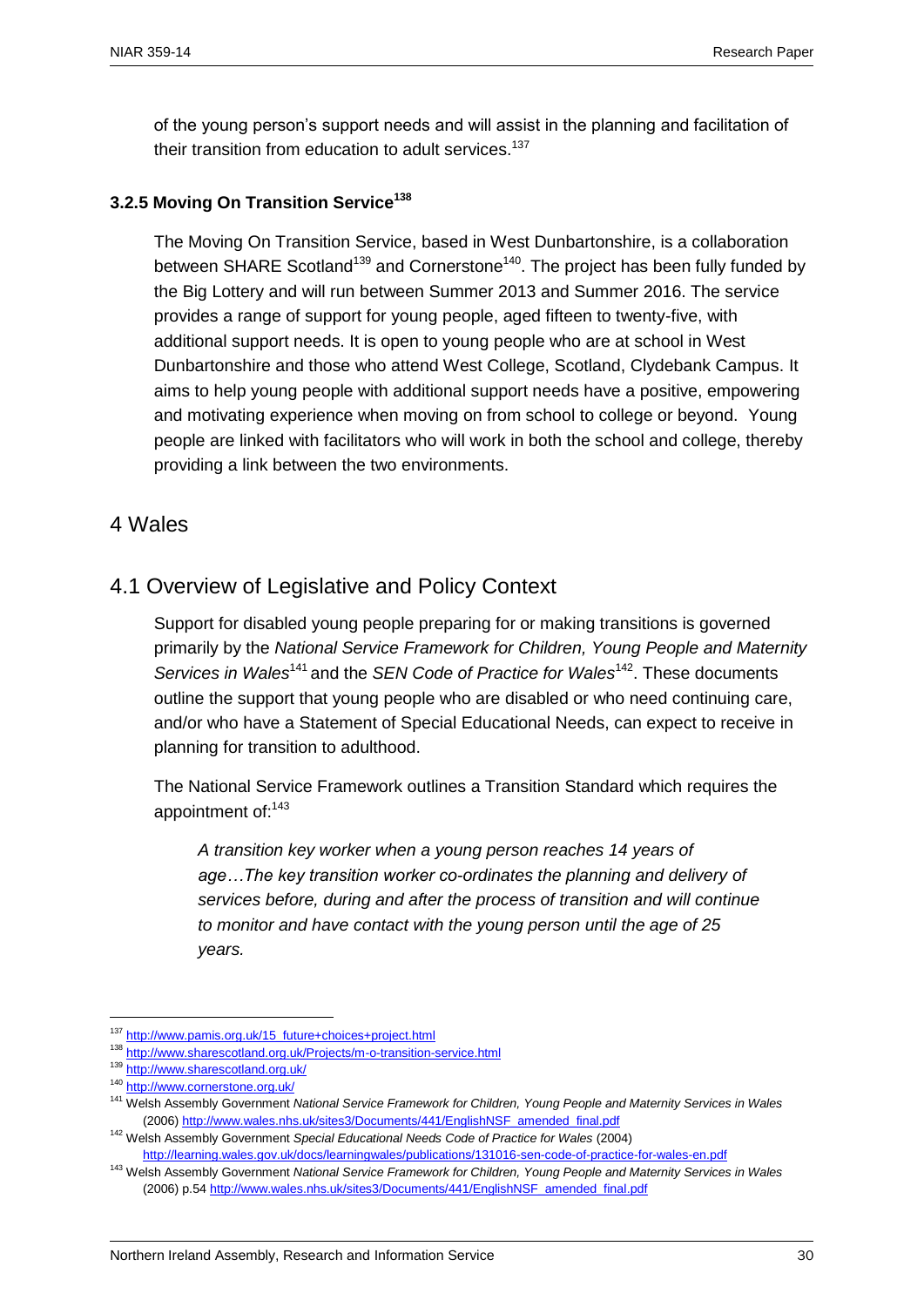This Standard gives the local authorities, the local health boards and the NHS trusts responsibility for the provision of information about services and facilities available to disabled young people, including:<sup>144</sup>

- **Employment;**
- **Educational and training opportunities;**
- Access to independent living; and
- The process of transition to adult services within the local authority and health service.

The SEN Code of Practice for Wales outlines how from Year 9 (fourteen years old) onwards, a transition plan should be drawn up (as part of the annual review of their SEN Statement), and then reviewed on an annual basis.<sup>145</sup> The Code of Practice assigns responsibility for overseeing and co-ordinating the delivery of the transition plan to the Head Teacher. Careers Wales have the lead role in relation to those elements of the plan that relate to the young person's transition into further learning or employment. The Code of Practice also outlines the separate duty the National Assembly for Wales has, under section 140 of the Learning and Skills Act 2000<sup>146</sup>, to ensure that in a young person's final year of school:<sup>147</sup>

#### *…an assessment of their needs on leaving school is undertaken and the provision identified.*

Section 140 of the Act also gives powers to the National Assembly for Wales to conduct an assessment of any young person who is under the age of twenty-five where it appears that they may have learning difficulties and where they are undertaking, or likely to undertake, post-16 education or training or to enter higher education.<sup>148</sup> This is to enable assessments to be made where young people continuing in post-16 education or training develop learning difficulties shortly before or after leaving school and thus do not have a Statement of SEN.<sup>149</sup> The Code of Practice also offers guidance for those who have special educational needs which do not call for a Statement, but who are likely to require some support if they go on to further education or training:<sup>150</sup>

*…it would be good practice for the head teacher, in consultation with the representative from Careers Wales, to provide health and social service* 

<sup>146</sup> *Learning and Skills Act 2000* <http://www.legislation.gov.uk/ukpga/2000/21/section/140>

<sup>144</sup> Welsh Assembly Government *National Service Framework for Children, Young People and Maternity Services in Wales* (2006) p.5[4 http://www.wales.nhs.uk/sites3/Documents/441/EnglishNSF\\_amended\\_final.pdf](http://www.wales.nhs.uk/sites3/Documents/441/EnglishNSF_amended_final.pdf)

<sup>145</sup> Welsh Assembly Government *Special Educational Needs Code of Practice for Wales* (2004) p.130 <http://learning.wales.gov.uk/docs/learningwales/publications/131016-sen-code-of-practice-for-wales-en.pdf>

<sup>147</sup> Welsh Assembly Government *Special Educational Needs Code of Practice for Wales* (2004) p.132 <http://learning.wales.gov.uk/docs/learningwales/publications/131016-sen-code-of-practice-for-wales-en.pdf>

<sup>&</sup>lt;sup>148</sup> Learning and Skills Act 2000 <http://www.legislation.gov.uk/ukpga/2000/21/section/140> <sup>149</sup> National Assembly for Wales, Education, Lifelong Learning and Skills Committee *Policy Review of Additional Educational Needs: Part 3: Transition*(2013) p.[7 http://www.assemblywales.org/a418a2221ff4ec27fb94740522d38822.pdf](http://www.assemblywales.org/a418a2221ff4ec27fb94740522d38822.pdf)

<sup>150</sup> Welsh Assembly Government *Special Educational Needs Code of Practice for Wales* (2004) p.133 <http://learning.wales.gov.uk/docs/learningwales/publications/131016-sen-code-of-practice-for-wales-en.pdf>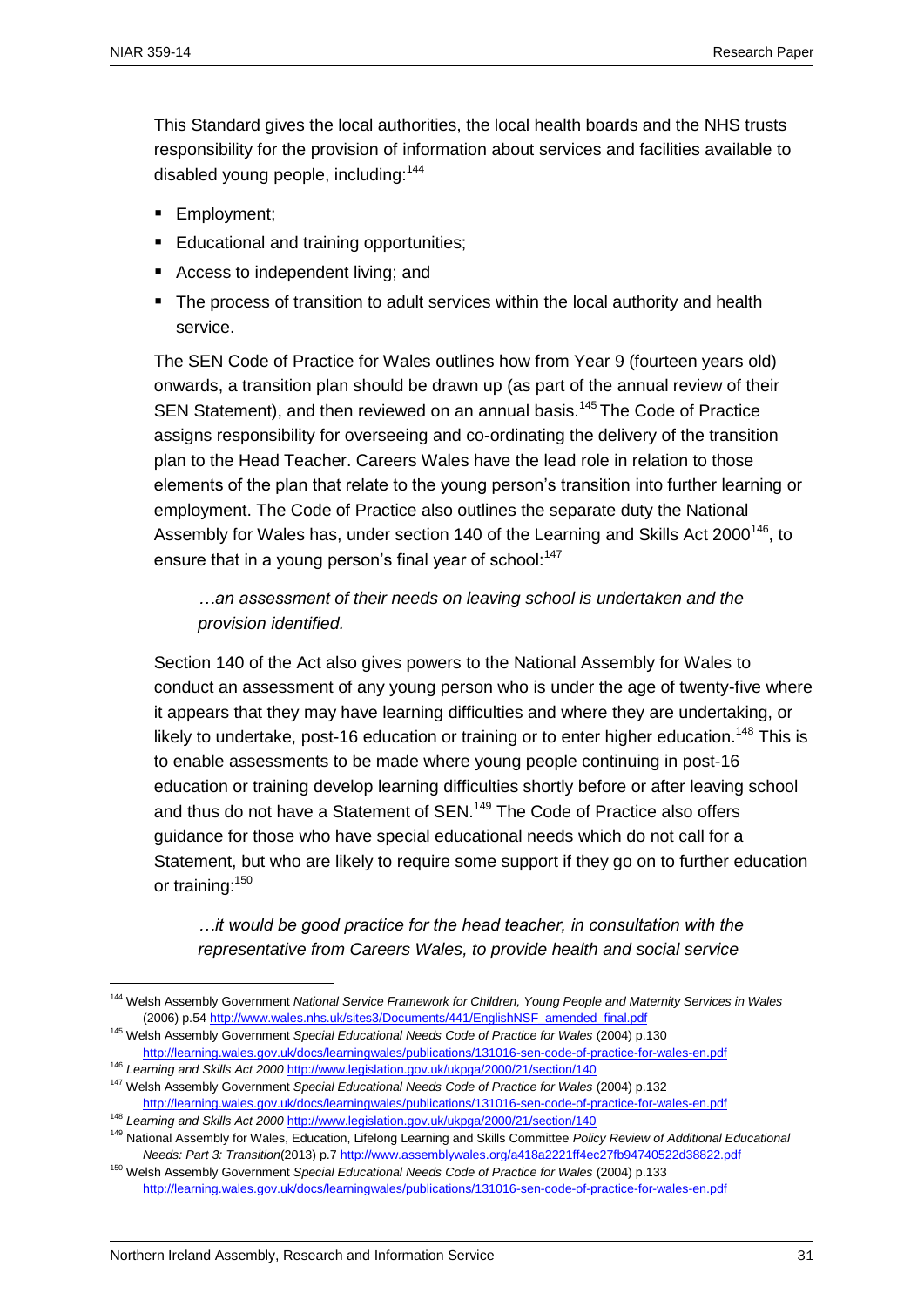*professionals with a list of pupils at year 9 with SEN who do not have statements but for whom the school considers it appropriate for a transition plan to be prepared.*

While there is a considerable range of statutory provision and guidance aimed at encouraging and supporting good practice in planning for transitions, a 2006 review by the National Assembly for Wales Education, Lifelong Learning and Skills (ELLS) Committee found that:<sup>151</sup>

*…young people and their families often feel unsupported in planning for their future.* 

The Committee also expressed a concern that:<sup>152</sup>

*… the extensive guidance, together with the wide range of organisations that may need to be involved in transition planning, has led to a system which, despite good intentions, may be overly complicated and bureaucratic.* 

In a 2007 review of specialist learning disability services in Wales, the Healthcare Inspectorate Wales noted that:<sup>153</sup>

*… partnership working between Local Education Authorities, Local Authority and Local Health Boards in relation to the development of transition protocols/policies and the sharing of information is inconsistent and variable.*

While parents might assume that because their children receive services from the NHS, social services or education, such services will continue as their right into adulthood, the reality is that adult services have to be requested and the need for the service assessed. The review found that:<sup>154</sup>

*This change is often a problem for the families in term of expectations being met and it is a concern that was consistently raised with us at public meetings and through the questionnaires.*

However, the report commended authorities in North East Wales (Wrexham) and the Torfaen local health board for the development of specific transition teams and/or

In 2003, the Education, Lifelong Learning and Skills (ELLS) Committee established a policy review of special educational needs. The review was conducted in three stages and the final part of the review focused on transition. National Assembly for Wales, Education, Lifelong Learning and Skills Committee Policy Review of Additional Educational Needs: Part 3: Transition(2013) p.17<http://www.assemblywales.org/a418a2221ff4ec27fb94740522d38822.pdf>

<sup>152</sup> National Assembly for Wales, Education, Lifelong Learning and Skills Committee *Policy Review of Additional Educational Needs: Part 3: Transition*(2013) p.17<http://www.assemblywales.org/a418a2221ff4ec27fb94740522d38822.pdf>

<sup>153</sup> Healthcare Inspectorate Wales *How well does the NHS in Wales Commission and Provide Specialist Learning Disability Services for Young People and Adults? Findings and Themes from the All Wales Review* (2007) <http://www.hiw.org.uk/Documents/477/LD%20All%20Wales%20Report-eng.pdf>

<sup>154</sup> *Ibid.*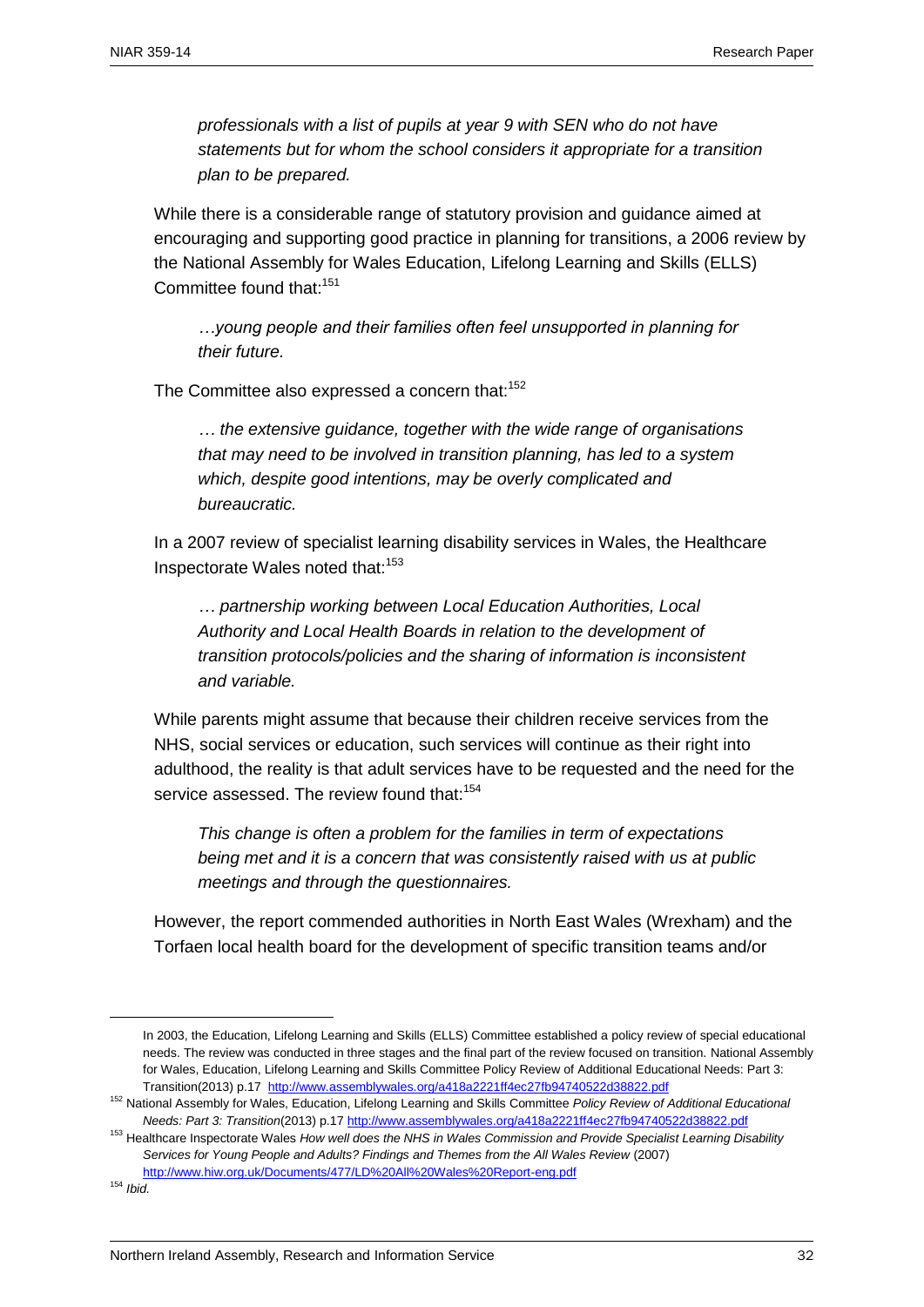transition co-ordinators, which have enabled better planning during the transition period.<sup>155</sup>

A study of the transition protocols in place for young people leaving school in the twenty-two local authorities in Wales concluded that:<sup>156</sup>

*Local authorities in Wales have undertaken enormous efforts to improve the experience of transition for young people with intellectual disabilities and to provide valuable post-school and post-FE options with the Welsh government providing extra funding for…transition key workers across 22 local authorities.*

However, the study noted that the route to college and further education is the primary progression pathway for young people with learning disabilities. In their analysis of transition protocols, it was observed that local authorities adhered firmly to the statutory framework which accords clear roles to agencies such as CareersWales. Only about half of the protocols examined explicitly outlined an active role for external nonstatutory agencies, such as supported employment organisations, social firms or voluntary agencies, in transition planning. The author suggested that, though there may be a collaborative spirit on the ground, this may have resulted in the narrowing of postschool options for young people to further education placements and offering few other options.<sup>157</sup> He concluded, that within the current framework:<sup>158</sup>

*…statutory services will struggle to develop alternative options and may not ultimately offer genuine choices to young people with intellectual abilities leaving school.*

In a 2012 consultation on the *Social Services (Wales) Bill*, it was proposed that, given the perceived dip in service provision for disabled young people when they transfer to adult services and begin their preparations for independent living, the legislation would:<sup>159</sup>

*Specify the transitional services and assistance which local authorities must provide to those in the higher categories of need, up to the age of 21 years.*

This would extend the entitlements for disabled children up to twenty-one years, allowing them the defer the actual transfer to adult services, thus allowing more time for plans to be put in place and enabling a smoother transition. It would also give Welsh Ministers powers to specify what transitional services and assistance local authorities would be required to provide. However, no reference to the transition planning process

 $\overline{a}$ 

<sup>158</sup> *Ibid.*

<sup>155</sup> *Ibid.*

<sup>&</sup>lt;sup>156</sup> Kaehne, Axel 'Multiagency protocols in intellectual disabilities transition partnerships: a survey of local authorities in Wales' in *Journal of Policy and Practice in Intellectual Disabilities* Volume 7 Number 3 (September 2010) pp.182-183

<sup>&</sup>lt;sup>157</sup> Kaehne, Axel 'Multiagency protocols in intellectual disabilities transition partnerships: a survey of local authorities in Wales' in *Journal of Policy and Practice in Intellectual Disabilities* Volume 7 Number 3 (September 2010) p.186

<sup>159</sup> Welsh Government *Social Services (Wales) Bill: consultation document* (2012) p.87 <http://wales.gov.uk/docs/dhss/consultation/120312consultationen.pdf>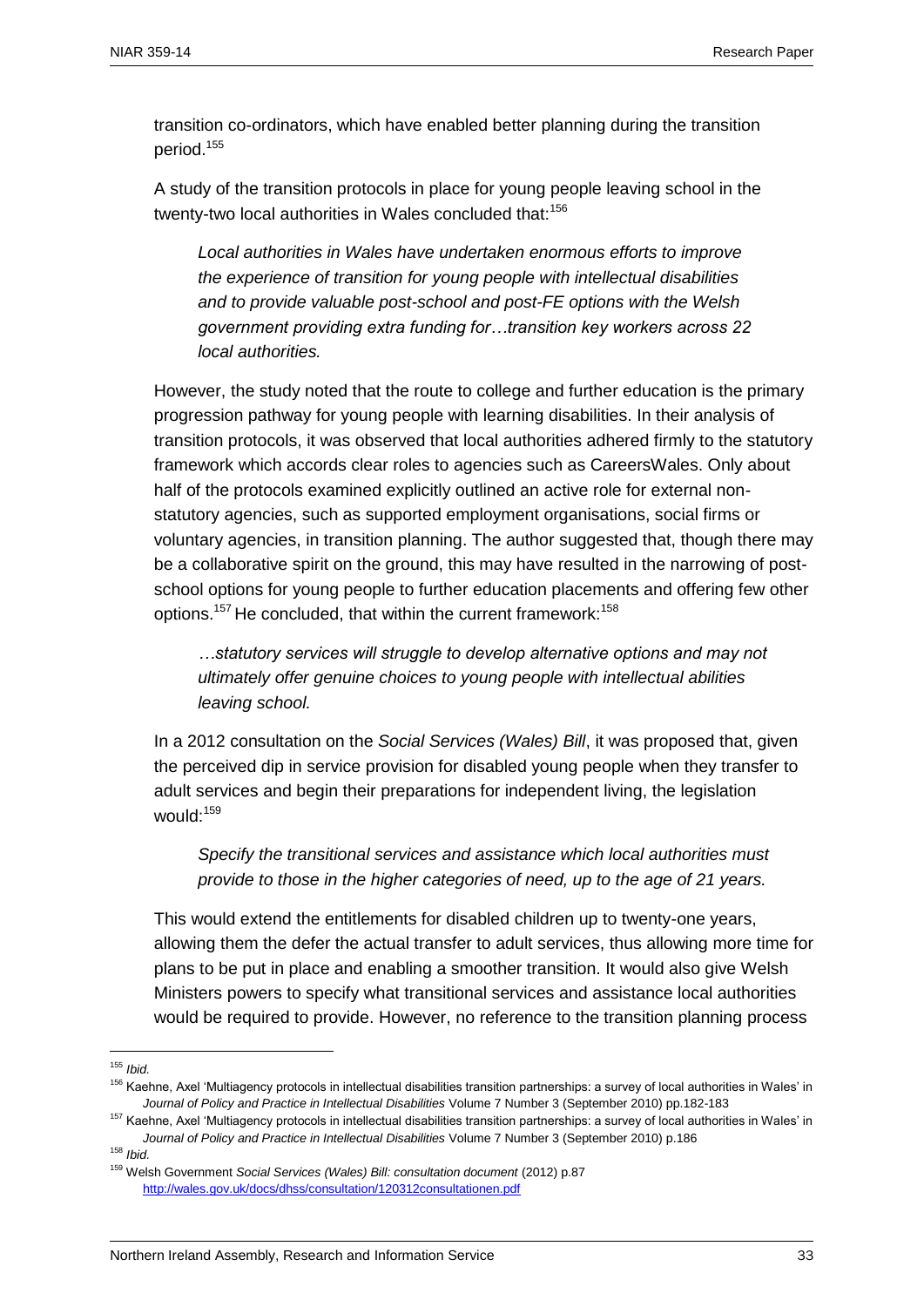was included in the *Social Services and Well-being (Wales) Bill* when it was introduced to the National Assembly of Wales on 28 January 2013. <sup>160</sup>

## <span id="page-35-0"></span>4.2 Examples of Transition Planning Projects in Wales

#### **4.2.1 'Regional SEN Transition to Employment Initiative' (2010-2013)**

A recent example of a local authority led scheme was the 'Regional SEN Transition to Employment Initiative' which ran from the September 2010 to September 2013.<sup>161</sup> The project was led by Caerphilly County Borough Council and was conducted in nine local authorities in Wales.<sup>162</sup>

It was aimed primarily at young people aged fourteen to nineteen years who had severe and complex needs, a learning disability or autistic spectrum disorder. However, acknowledging that the individual needs of these young people mean that the transition period may often take longer than for other groups, allowances were made for around fifteen per cent of participants to continue after their twentieth birthday (but not after they reach twenty-five years).

The project aimed to deliver a comprehensive model of support, tailored to individual need, to increase their skill base and employment prospects after leaving school.

#### **4.2.2 Your Life, Your Choices (2009-2012)**

This project was established to improve transition planning in Torfaen, Monmouthshire and Blaenau Gwent. It was initially led by Monmouthshire Council, but was subsequently hosted by Torfaen Council until December 2012, and also supported by Blaenau Gwent, Caerphilly, Monmouthshire and Newport Councils, the Aneurin Bevan Health Board and Careers Wales. It was funded by the European Social Fund as part of the Welsh Assembly Government-led 'Reach the Heights' project.<sup>163</sup>

The project assisted young people aged fourteen to twenty-five who had a physical disability, learning difficulty or a mental health issue. It improved the transition process by developing person-centred transition planning tools that staff and families could use, developing multi-agency transition groups in each local authority area, training staff to take on the role of 'transition coordinators', and developed an information pack for young people and their families.

 $\overline{a}$ <sup>160</sup> Social Services and Well-being (Wales) Bill (as introduced[\) http://www.assemblywales.org/bus-home/bus-business-fourth](http://www.assemblywales.org/bus-home/bus-business-fourth-assembly-laid-docs/pri-ld9181-e.pdf?langoption=3&ttl=PRI-LD9181%20-%20Social%20Services%20and%20Well-being%20%28Wales%29%20Bill%20)[assembly-laid-docs/pri-ld9181-e.pdf?langoption=3&ttl=PRI-LD9181%20-%20Social%20Services%20and%20Well](http://www.assemblywales.org/bus-home/bus-business-fourth-assembly-laid-docs/pri-ld9181-e.pdf?langoption=3&ttl=PRI-LD9181%20-%20Social%20Services%20and%20Well-being%20%28Wales%29%20Bill%20)[being%20%28Wales%29%20Bill%20](http://www.assemblywales.org/bus-home/bus-business-fourth-assembly-laid-docs/pri-ld9181-e.pdf?langoption=3&ttl=PRI-LD9181%20-%20Social%20Services%20and%20Well-being%20%28Wales%29%20Bill%20)

<sup>161</sup> *Regional SEN Transition to Employment Initiative: Sept.2010-Sept. 2013 (Promoting Independence (2003-Aug2010))* [http://funding.bridgend.gov.uk/index.php/content/download/2628/31289/file/SEN%20Transition%20into%20Employment%](http://funding.bridgend.gov.uk/index.php/content/download/2628/31289/file/SEN%20Transition%20into%20Employment%20(Real%20Opportunities)%201.pdf) [20\(Real%20Opportunities\)%201.pdf](http://funding.bridgend.gov.uk/index.php/content/download/2628/31289/file/SEN%20Transition%20into%20Employment%20(Real%20Opportunities)%201.pdf)

<sup>162</sup> Bridgend, Caerphilly, Carmarthenshire, Merthyr, Neath Port Talbot, Pembrokeshire, Rhondda Cynon Taff, Swansea, and Torfaen. <sup>163</sup> nef *Doing Services Differently: local innovations for disabled people and their families (2012) p.25* 

<https://www.scope.org.uk/Scope/media/Documents/Publication%20Directory/Doing-services-differently.pdf?ext=.pdf>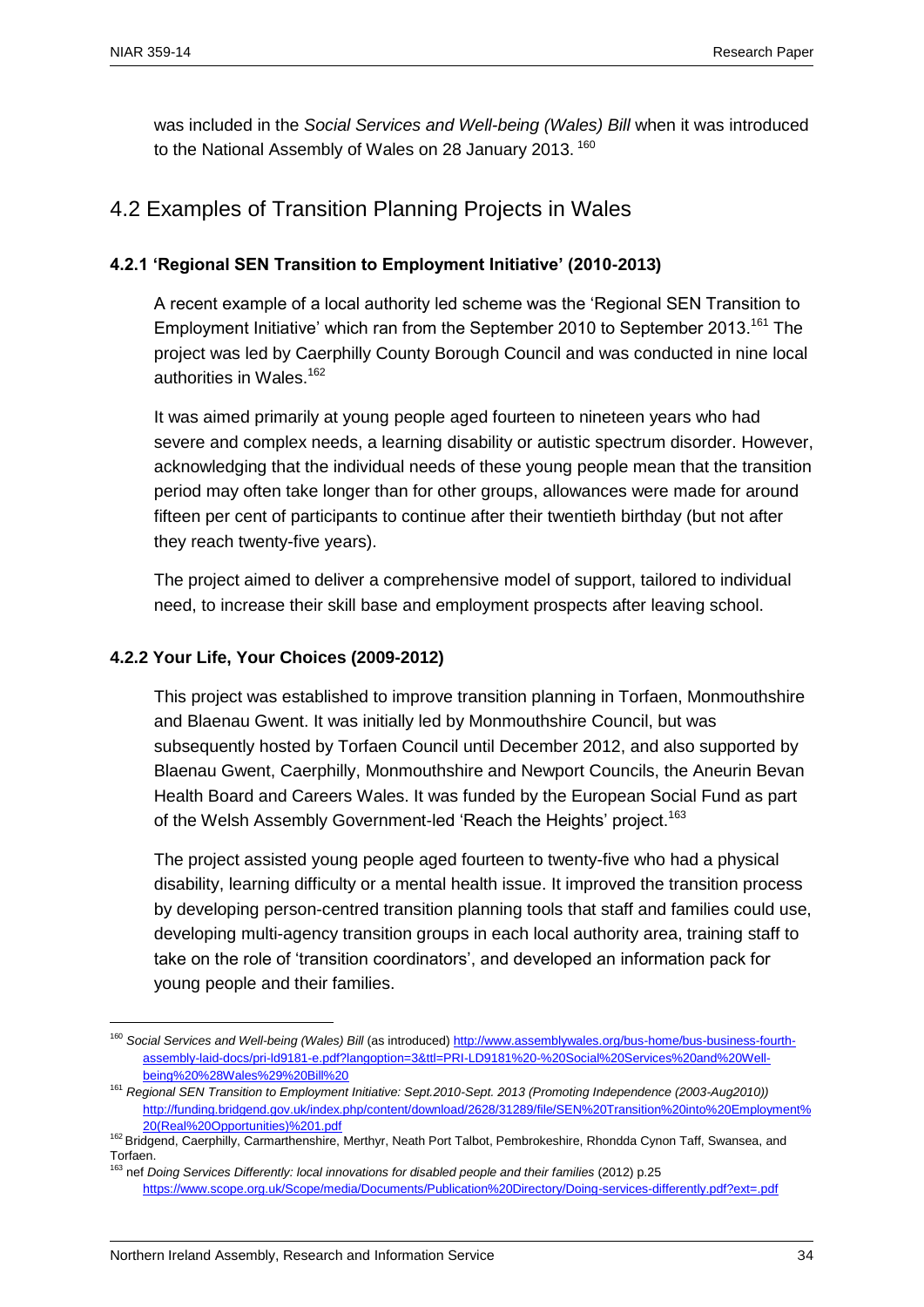#### **4.2.3 Transition Key Working (2007-2010)**

In 2007, as part of the Welsh Assembly Government response to the recommendations made by the Education, Lifelong Learning and Skills Committee<sup>164</sup>, a grant funding stream of £1.5 million (£500,000 per year for three years) was announced to develop transition key working in Wales.

The 'key worker' model may be described as: $165$ 

*…a method of service delivery involving a person who works in a guide role with families. This person acts as a single point of contact for a family, helping the family to coordinate their care, not only within the healthcare system, but also across systems (education, social services, financial resources, recreation, transportation, etc).* 

In June 2008, local authorities were invited to apply to become pilot sites to develop the role of transition key workers in Wales for young people with a disability. In September 2008, five pilots were set up in Gwynedd, Anglesey, Ceredigion, Pembrokeshire and Monmouthshire and ran until March 2011. The pilot scheme was supported by the Care Co-ordination Network UK (CCNUK).<sup>166</sup>

#### **4.2.4 Merthyr Tydfil Youth Supported Employment Project (2008)<sup>167</sup>**

The purpose of the Youth Supported Employment Project was to provide teenagers (from ages fifteen to nineteen) with learning disabilities with access to paid employment, alongside non-disabled teenagers who acted as peer mentors to provide support in places where typical teens would want to work, and are expected to work.

The Merthyr Tydfil Youth Supported Employment Programme is based on the model developed in Canada by Julie Allan and was adapted for the UK by Dr Mark Kilsby in the Welsh Centre for Learning Disabilities, Cardiff University and is now viewed internationally as a model of good practice.

#### **4.2.5 Flintshire Transition Project (2004-2007)<sup>168</sup>**

Between October 2004 and May 2007, Flintshire Social Services for Adults managed this European Social Fund (ESF)/Flintshire County Council transition project. The Flintshire Transition Project was launched to implement a co-ordinated, high quality transition process to ensure that young disabled and vulnerable people received appropriate support and services as they moved into adulthood. The project provided a partnership between individual departments and organisations including Adult Social

<sup>164</sup> National Assembly for Wales, Education, Lifelong Learning and Skills Committee *Policy Review of Additional Educational Needs: Part 3: Transition*(2013) p.19<http://www.assemblywales.org/a418a2221ff4ec27fb94740522d38822.pdf>

<sup>&</sup>lt;sup>165</sup> CanChild Centre for Childhood Disability Research, McMaster University <http://www.canchild.ca/en/canchildresources/keyworker.asp>

<sup>&</sup>lt;sup>166</sup> Welsh Government *The Costs and Benefits of Transition Key Working: an analysis of five pilot projects: final report (2013)* 

<sup>167</sup> [http://www.ssiacymru.org.uk/home.php?page\\_id=4371](http://www.ssiacymru.org.uk/home.php?page_id=4371)

<sup>168</sup> [http://www.ssiacymru.org.uk/home.php?page\\_id=3911](http://www.ssiacymru.org.uk/home.php?page_id=3911)